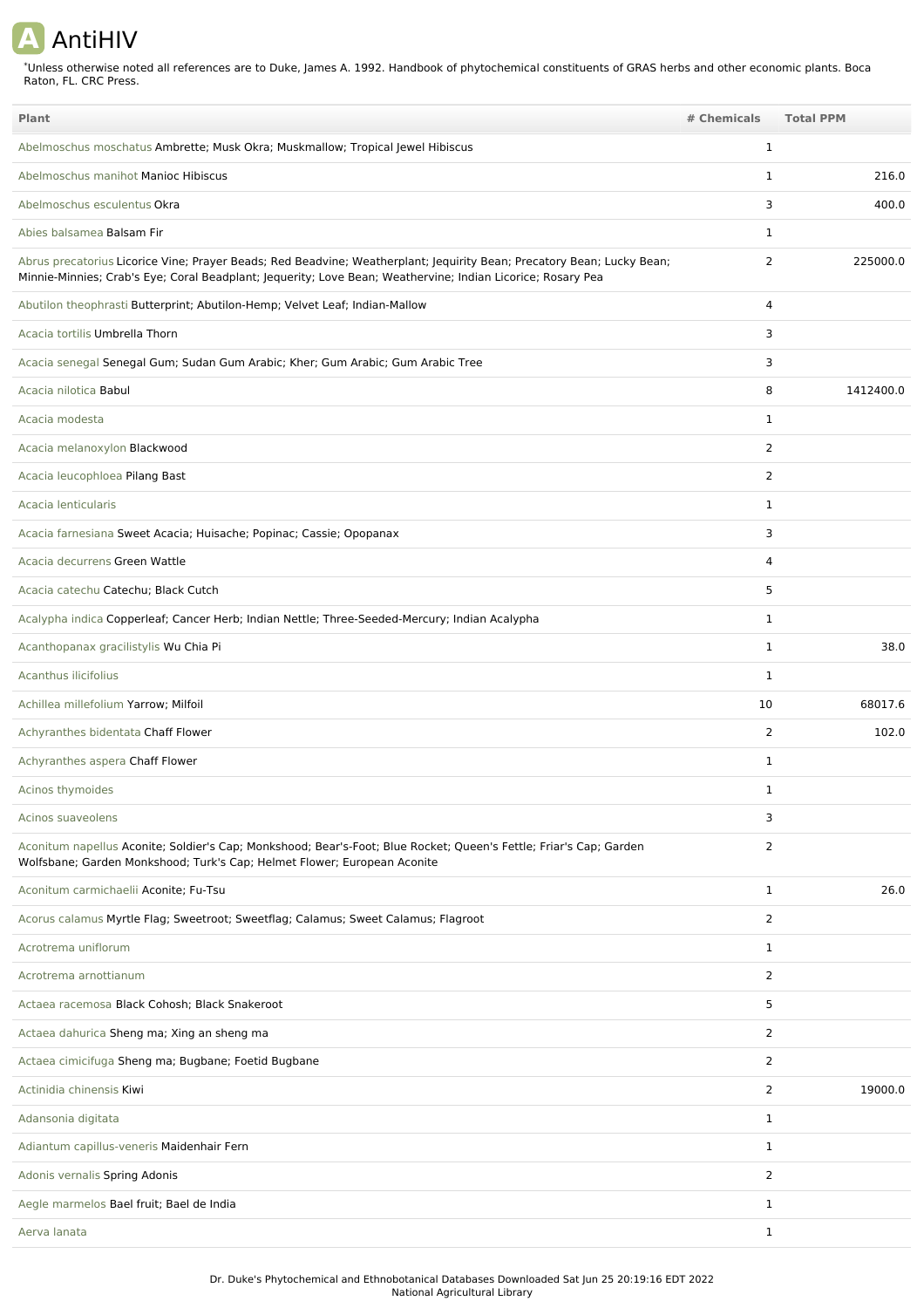| Plant                                                                                                   | # Chemicals    | <b>Total PPM</b>      |
|---------------------------------------------------------------------------------------------------------|----------------|-----------------------|
| Aesculus hippocastanum Horse Chestnut                                                                   | 8              |                       |
| Agastache rugosa                                                                                        | 3              |                       |
| Agathosma betulina Buchu; Honey Buchu; Mountain Buchu                                                   | 3              | 308.0                 |
| Ageratum conyzoides Mexican ageratum                                                                    | $\mathbf{1}$   |                       |
| Agrimonia eupatoria Agrimony; Sticklewort                                                               | 8              | 208000.0              |
| Ailanthus grandis                                                                                       | 1              |                       |
| Ailanthus altissima Tree Of Heaven; Stinktree                                                           | $\overline{4}$ | 240000.0              |
| Ajuga reptans Bugle; Bugleweed; Common Bugle; Bugleherb; Blue Bugle                                     | $\mathbf{1}$   | 300000.0              |
| Akania luceus                                                                                           | $\mathbf{1}$   |                       |
| Akebia quinata Chocolate Vine                                                                           | $\overline{2}$ | 20.0                  |
| Alangium lamarckii                                                                                      | $\overline{2}$ |                       |
| Albizia lebbeck Lebbek Tree; Siris Tree; Koko; Lebbek; Women's-Tongue Tree; Frywood; East Indian Walnut | 5              |                       |
| Albizia julibrissin Mimosa                                                                              | $\overline{2}$ | 16.0                  |
| Aleurites montana                                                                                       | $\mathbf{1}$   |                       |
| Aleurites moluccana Candlenut Tree; Varnishtree; Candleberry; Candlenut; Lumbangtree; Indian Walnut     | 1              | 120000.0              |
| Aleurites fordii Tungoil Tree                                                                           | $\mathbf{1}$   |                       |
| Alisma plantago-aquatica Tse-Hsieh; Mud Plantain; Water Plantain; Ze-Xie                                | 4              | 136.0                 |
| Allium schoenoprasum Chives                                                                             | 2              | 18.0                  |
| Allium sativum var. sativum Garlic                                                                      |                | 12 1735.1999999999998 |
| Allium cepa Onion; Shallot                                                                              | 6              | 96374.006             |
| Allium ampeloprasum Kurrat; Elephant Garlic                                                             | 5              |                       |
| Alnus rugosa                                                                                            | $\mathbf{1}$   |                       |
| Alnus rubra                                                                                             | 1              |                       |
| Alnus nepalensis                                                                                        | 2              |                       |
| Alnus maximowiczii                                                                                      | $\overline{2}$ |                       |
| Alnus glutinosa Black Alder                                                                             | $\mathbf{1}$   | 400000.0              |
| Alnus crispa                                                                                            | $\mathbf{1}$   |                       |
| Alocasia macrorrhiza Giant Taro                                                                         | $\mathbf{1}$   | 102.0                 |
| Aloe vera Bitter Aloes; Aloe                                                                            | 5              | 1565.3                |
| Aloe spp. Aloe                                                                                          | $\overline{2}$ |                       |
| Aloysia citrodora Lemon Verbena                                                                         | 3              |                       |
| Alphitonia whitei                                                                                       | $\overline{2}$ |                       |
| Alphitonia petriei                                                                                      | 2              |                       |
| Alphitonia macrocarpa                                                                                   | $\overline{2}$ |                       |
| Alphitonia excelsa                                                                                      | $\overline{2}$ |                       |
| Alpinia officinarum Lesser Galangal; Chinese Ginger                                                     | $\overline{2}$ |                       |
| Alstonia scholaris                                                                                      | $\overline{2}$ |                       |
| Althaea officinalis Marshmallow; White Mallow                                                           | $\overline{7}$ | 40036.3               |
| Alyxia levinei                                                                                          | $\mathbf{1}$   |                       |
| Alyxia buxifolia                                                                                        | $\mathbf{1}$   |                       |
| Amanoa oblongifolia                                                                                     | 2              |                       |
| Amaranthus sp. Pigweed                                                                                  | $\mathbf{1}$   | 216.0                 |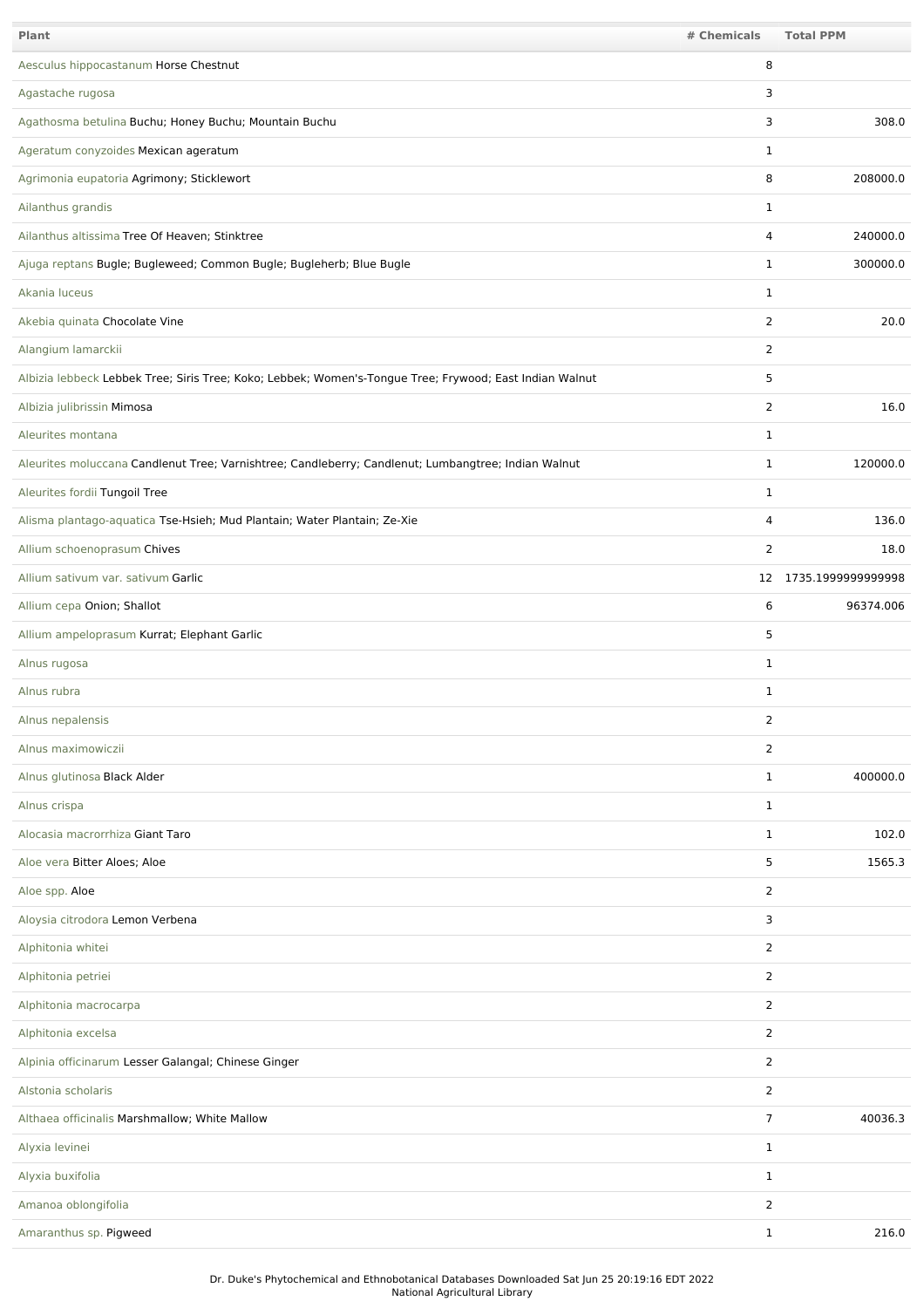| Plant                                                                                               | # Chemicals    | <b>Total PPM</b>     |
|-----------------------------------------------------------------------------------------------------|----------------|----------------------|
| Ammannia baccifera                                                                                  | $\mathbf{1}$   |                      |
| Ammi visnaga Visnaga                                                                                | 2              |                      |
| Ammi majus Bishop's Weed                                                                            | 3              | 9000.0               |
| Amomum xanthioides Chin Kousha; Bastard Cardamom; Malabar Cardamom; Tavoy Cardamom                  | $\mathbf{1}$   | 96.0                 |
| Amoora canarana                                                                                     | $\overline{2}$ |                      |
| Amorphophallus konjac Devil's Tongue; Snake Palm; Leopard Palm; Umbrella Arum; Konjac; Elephant Yam | $\overline{2}$ |                      |
| Amorphophallus campanulatus Elephant-Foot Yam                                                       | 1              | 100.0                |
| Ampelozizyphus amazonicus                                                                           | $\overline{2}$ |                      |
| Amphicarpaea bracteata Hog Peanut                                                                   | $\mathbf{1}$   |                      |
| Amsonia grandiflora                                                                                 | $\mathbf{1}$   |                      |
| Anabasis aphylla Anabasis                                                                           | 1              |                      |
| Anacardium occidentale Cashew                                                                       | 5              | 180114.4             |
| Ananas comosus Pineapple                                                                            | 3              | 12.0                 |
| Anaphalis margaritacea Pearly Everlasting                                                           | $\mathbf{1}$   |                      |
| Anastatica hierochuntica Jericho Rose                                                               | 1              |                      |
| Anemarrhena asphodeloides Zhi-Mu; Chih-Mu                                                           | 1              | 54.0                 |
| Anemone pulsatilla Pasque Flower                                                                    | $\overline{2}$ |                      |
| Anemone narcissiflora                                                                               | 1              |                      |
| Anethum graveolens Dill; Garden Dill                                                                | $\overline{7}$ | 432.024              |
| Angelica sinensis Dang Quai; Dong Gui; Dang Gui; Chinese Angelica; Dang Qui; Dong Quai              | 2              | 3.9                  |
| Angelica laxiflora Tu Huo                                                                           | $\mathbf{1}$   | 30.0                 |
| Angelica dahurica Bai Zhi                                                                           | 1              | 58.0                 |
| Angelica archangelica Wild Parsnip; Angelica; Garden Angelica                                       | 3              |                      |
| Anisochilus carnosus Panjiri-ka Pat                                                                 | 2              |                      |
| Anisomeles malabarica Malabar Catmint                                                               | 1              |                      |
| Annona squamosa Sweetsop; Sugar-Apple                                                               | $\mathbf{1}$   |                      |
| Annona reticulata Custard Apple                                                                     | $\overline{2}$ |                      |
| Annona muricata Soursop                                                                             | 5              | 8.0                  |
| Annona cherimola Cherimoya                                                                          | $\mathbf{1}$   | 30.0                 |
| Anogeissus latifolia Gum Ghatti                                                                     | $\overline{7}$ | 958000.0             |
| Anthriscus cerefolium Chervil                                                                       | $\mathbf{1}$   | 20.0                 |
| Apium graveolens Celery                                                                             | $\overline{7}$ | 406.0                |
| Apocynum cannabinum Spreading Dogbane; Bitterroot                                                   | $\overline{2}$ |                      |
| Arachis hypogaea Groundnut; Peanut                                                                  |                | 5 116.03999999999999 |
| Araucaria bidwillii Monkey puzzle                                                                   | 5              |                      |
| Arbutus unedo Arbutus; Strawberry Tree                                                              | 6              | 1220000.0            |
| Arbutus menziesii                                                                                   | $\mathbf{1}$   |                      |
| Arctium lappa Burdock; Great Burdock; Gobo                                                          | 9              | 5056.599999999999    |
| Arctostaphylos uva-ursi Bearberry; Uva Ursi                                                         | 14             | 460017.6             |
| Ardisia japonica Marlberry                                                                          | $\mathbf{1}$   |                      |
| Areca catechu Pin-Lang; Betel Nut                                                                   | 3              | 500032.0             |
| Argemone mexicana Prickly Poppy                                                                     | $\mathbf{1}$   | 22000.0              |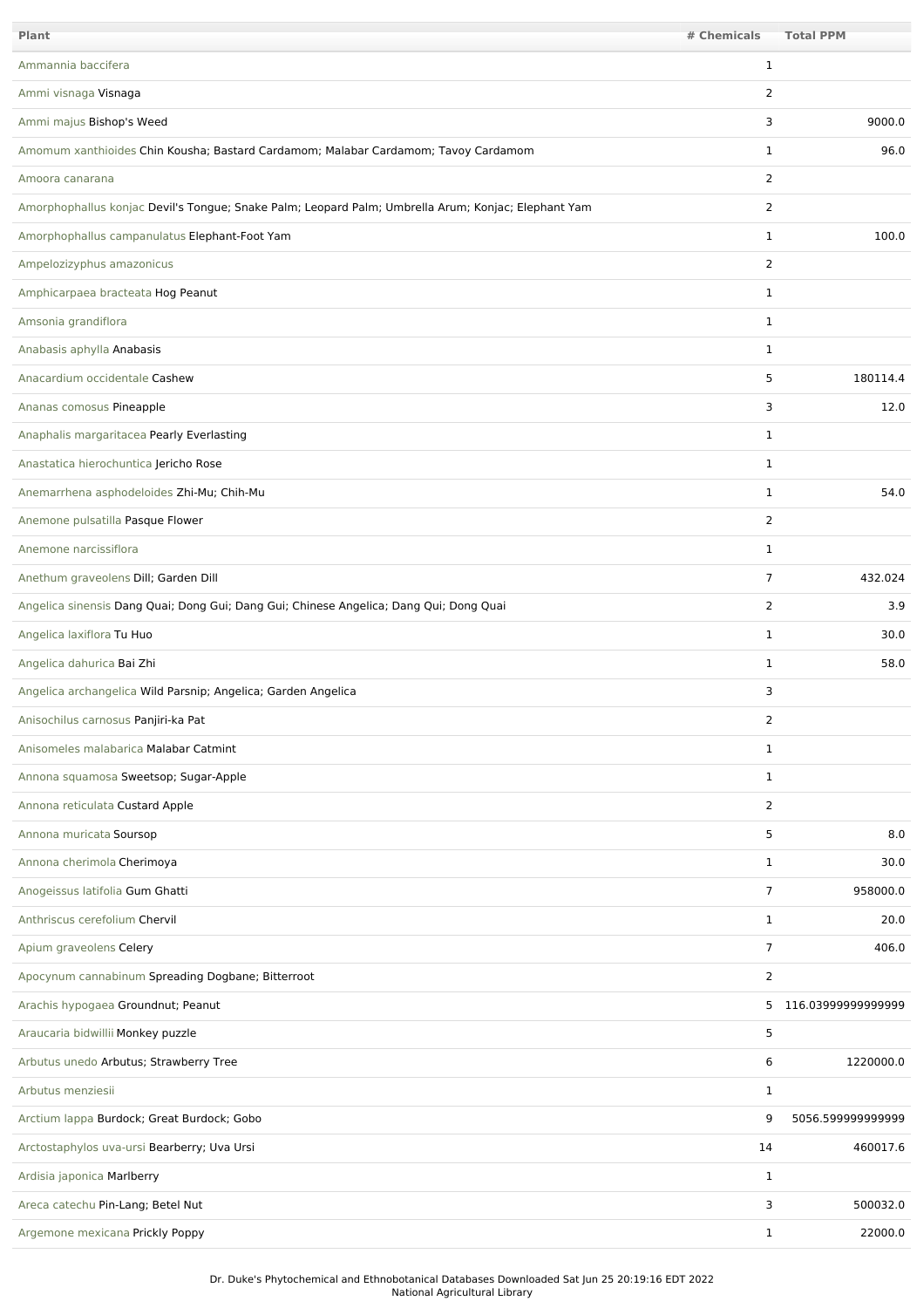| <b>Plant</b>                                                                                               | # Chemicals    | <b>Total PPM</b> |
|------------------------------------------------------------------------------------------------------------|----------------|------------------|
| Arisaema triphyllum Jack-In-The-Pulpit                                                                     | $\mathbf{1}$   |                  |
| Arisaema consanguineum Chinese Jack-In-The-Pulpit                                                          | $\mathbf{1}$   | 28.0             |
| Aristolochia debilis Chinese Birthwort                                                                     | $\mathbf{1}$   | 80.0             |
| Armoracia rusticana Horseradish                                                                            | 5              | 56.9             |
| Arnica montana Mountain Tobacco; Leopard's-Bane                                                            | $\overline{4}$ |                  |
| Artemisia vulgaris Mugwort                                                                                 | $\mathbf{1}$   | 180.0            |
| Artemisia herba-alba Desert Wormwood                                                                       | $\mathbf{1}$   | 42.0             |
| Artemisia dracunculus Tarragon                                                                             | 10             | 141.0            |
| Artemisia cina Levant Wormseed                                                                             | $\overline{2}$ |                  |
| Artemisia capillaris Capillary Wormwood                                                                    | 2              | 44.0             |
| Artemisia annua Sweet Wormwood (GRIN); Qinghao; Sweet Annie; Annual Mugwort (GRIN); Annual Wormwood (GRIN) | 5              |                  |
| Artemisia absinthium Wormwood                                                                              | $\overline{2}$ | 154000.0         |
| Artemisia abrotanum Southernwood                                                                           | 3              |                  |
| Artocarpus integrifolia                                                                                    | 2              |                  |
| Artocarpus heterophyllus Jackfruit                                                                         | 4              | 66032.0          |
| Artocarpus altilis Breadfruit                                                                              | 2              | 16.0             |
| Arundo donax Giant Reed                                                                                    | 1              | 454000.0         |
| Asclepias syriaca Milkweed                                                                                 | 2              | 144000.0         |
| Asiasarum sieboldii Siebold's Wild Ginger                                                                  | $\mathbf{1}$   | 118.0            |
| Asiasarum heterotropoides Asian Wild Ginger                                                                | $\mathbf{1}$   | 118.0            |
| Asimina triloba Pawpaw                                                                                     | 3              | 76.0             |
| Aspalathus linearis Rooibos; Red Bush Tea; Kaffree Tea                                                     | 6              |                  |
| Asparagus officinalis Asparagus                                                                            | 3              | 248.156          |
| Asparagus lucidus Lucid Asparagus                                                                          | 1              | 16.0             |
| Aspidixia angulata                                                                                         | $\mathbf{1}$   |                  |
| Aspidosperma quebracho-blanco Quebracho                                                                    | $\mathbf{1}$   | 80000.0          |
| Astragalus membranaceus Huang-Chi; Huang Qi                                                                | 5              | 21.0             |
| Atractylis carduus                                                                                         | $\mathbf{1}$   |                  |
| Atractylodes ovata Bai-Zhu; Pai-Chu                                                                        | $\mathbf{1}$   | 64.0             |
| Atractylodes lancea Cang Zhu                                                                               | $\mathbf{1}$   | 66.0             |
| Atropa bella-donna Belladonna                                                                              | $\mathbf{1}$   | 240000.0         |
| Avena sativa Oats                                                                                          | 5              | 470634.3         |
| Averrhoa carambola Carambola; Star Fruit                                                                   | $\mathbf{1}$   |                  |
| Avicennia tomentosa                                                                                        | $\overline{2}$ |                  |
| Avicennia officinalis                                                                                      | $\overline{2}$ |                  |
| Avicennia marina                                                                                           | $\mathbf{1}$   |                  |
| Avicennia alba                                                                                             | $\overline{2}$ |                  |
| Azadirachta indica Neem                                                                                    | 3              | 124000.0         |
| Balanops australiana                                                                                       | $\mathbf{1}$   |                  |
| Ballota nigra Black Horehound                                                                              | 5              |                  |
| Baptisia tinctoria Wild Indigo                                                                             | $\mathbf{1}$   |                  |
| Barosma betulina Buchu                                                                                     | 3              | 168.0            |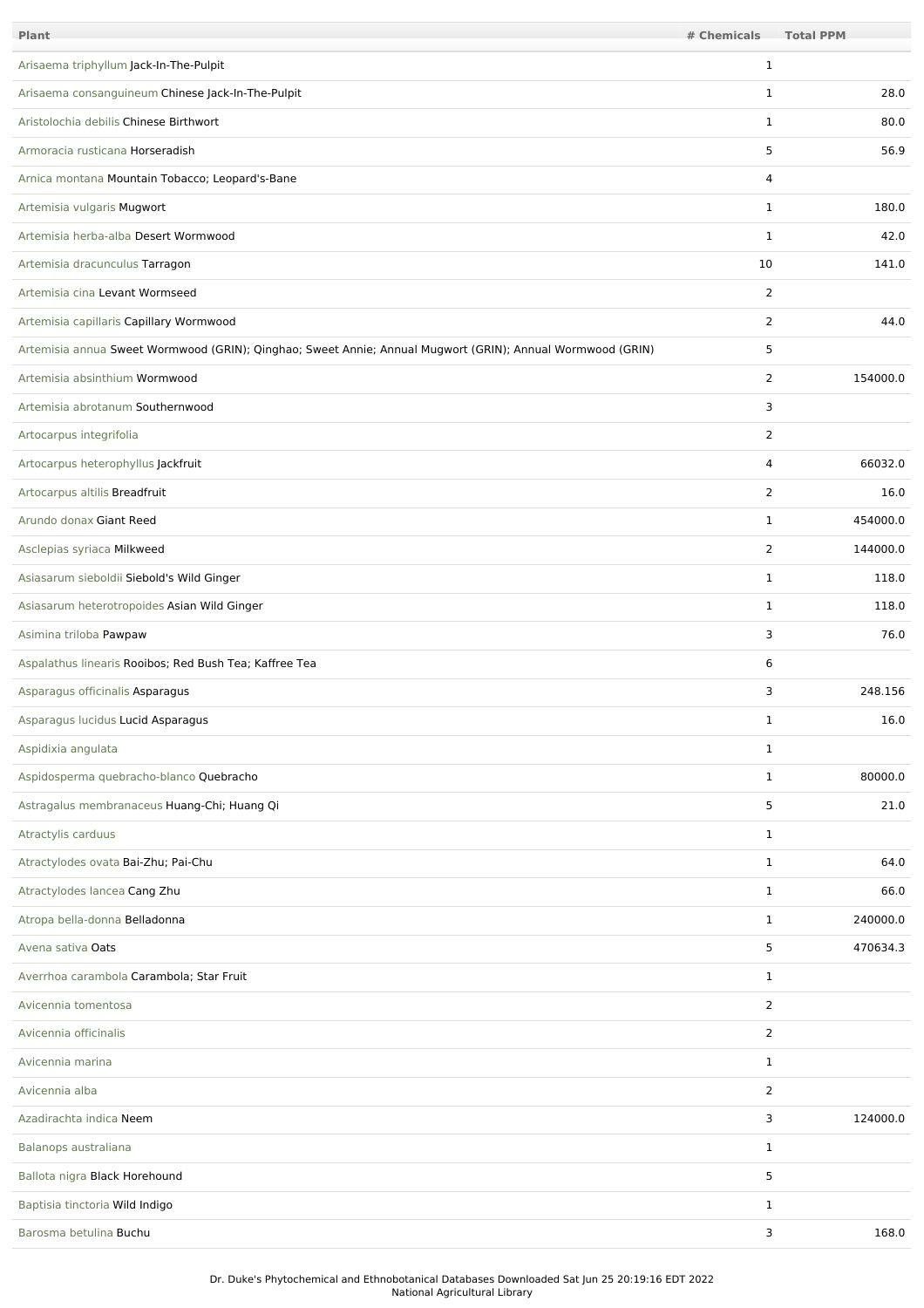| Plant                                                                                                                                                               | # Chemicals    | <b>Total PPM</b> |
|---------------------------------------------------------------------------------------------------------------------------------------------------------------------|----------------|------------------|
| Basella alba Vinespinach                                                                                                                                            | 1              |                  |
| Bauhinia vahlii                                                                                                                                                     | 1              |                  |
| Belamcanda chinensis Iris Tigre (Fr.); Mariposa (Sp.); Leopard Lily; Leopardenblume (Ger.); Blackberry Lily; Shenan;<br>Maravilla (Sp.)                             | $\mathbf{1}$   | 34.0             |
| Berberis vulgaris Barberry                                                                                                                                          | $\overline{7}$ | 37.4             |
| Bertholletia excelsa Brazilnut; Brazilnut-Tree; Paranut; Creamnut                                                                                                   | 3              | 1100.0           |
| Beta vulgaris Beetroot; Beet; Sugar Beet; Garden Beet                                                                                                               | 5              | 140.0            |
| Betula utilis                                                                                                                                                       | $\overline{2}$ |                  |
| Betula sp.                                                                                                                                                          | 2              |                  |
| Betula populifolia                                                                                                                                                  | $\mathbf{1}$   |                  |
| Betula platyphylla                                                                                                                                                  | $\overline{2}$ |                  |
| Betula pendula                                                                                                                                                      | $\mathbf{1}$   |                  |
| Betula papyrifera                                                                                                                                                   | 2              |                  |
| Betula maximowicziana                                                                                                                                               | $\overline{2}$ |                  |
| Betula lenta Cherry Birch                                                                                                                                           | $\overline{2}$ |                  |
| Betula ermanii                                                                                                                                                      | $\overline{2}$ |                  |
| Betula dahurica                                                                                                                                                     | $\mathbf{1}$   |                  |
| Betula cordifolia                                                                                                                                                   | $\mathbf{1}$   |                  |
| Betula caerulea-grandis                                                                                                                                             | $\mathbf{1}$   |                  |
| Betula caerulea                                                                                                                                                     | $\mathbf{1}$   |                  |
| Betula alleghaniensis                                                                                                                                               | $\mathbf{1}$   |                  |
| Betula alba                                                                                                                                                         | $\mathbf{1}$   |                  |
| Bischofia javanica                                                                                                                                                  | $\mathbf{1}$   |                  |
| Bixa orellana Annatto; Lipstick Pod; Arnato; Bija; Achiote; Annato; Lipsticktree; Annoto                                                                            | 2              |                  |
| Blechnum orientale Shield Fern; Kuan Chung                                                                                                                          | $\mathbf{1}$   | 34.0             |
| Bletilla striata Hardy Orchid; Dai Chi (Chin.); Hyacinth Bletilla; Hyacinth Orchid; Bletilla; Chinese Ground Orchid; Shiran<br>(Jap.)                               | $\mathbf{1}$   | 32.0             |
| Boehmeria nivea Ramie                                                                                                                                               | 3              | 29286.0          |
| Boehmeria excelsa                                                                                                                                                   | $\mathbf{1}$   |                  |
| Bonnetia dinizii                                                                                                                                                    | $\mathbf{1}$   |                  |
| Borago officinalis Talewort; Borage; Beeplant; Beebread                                                                                                             | 4              | 74000.0          |
| Bowdichia virgilioides                                                                                                                                              | $\mathbf{1}$   |                  |
| Brassica rapa Rapini; Turnip; Seven-Top Turnip                                                                                                                      | $\overline{2}$ | 76.0             |
| Brassica pekinensis Chinese Cabbage                                                                                                                                 | 3              | 182.004          |
| Brassica oleracea var. viridis I. Cow Cabbage; Collards; Tree Kale; Spring-Heading Cabbage; Tall Kale                                                               | $\mathbf{1}$   | 314.0            |
| Brassica oleracea var. sabellica I. Curly Kale; Kitchen Kale; Kale; Scotch Kale                                                                                     | 2              | 156.0            |
| Brassica oleracea var. italica Heading Broccoli; Sprouting Broccoli; Asparagus Broccoli; Winter Broccoli; Calabrese;<br>Purple Cauliflower; Cape Broccoli; Broccoli | 6              |                  |
| Brassica oleracea var. gemmifera Brussel-Sprout; Brussels-Sprouts                                                                                                   | 4              | 432.072          |
| Brassica oleracea var. capitata I. Cabbage; White Cabbage; Red Cabbage                                                                                              | 5              | 431.5            |
| Brassica oleracea var. botrytis I. Cauliflower                                                                                                                      | 6              | 458.078          |
| Brassica oleracea Kohlrabi                                                                                                                                          | $\mathbf{1}$   | 40.0             |
| Brassica nigra Black Mustard                                                                                                                                        | 3              | 80.0             |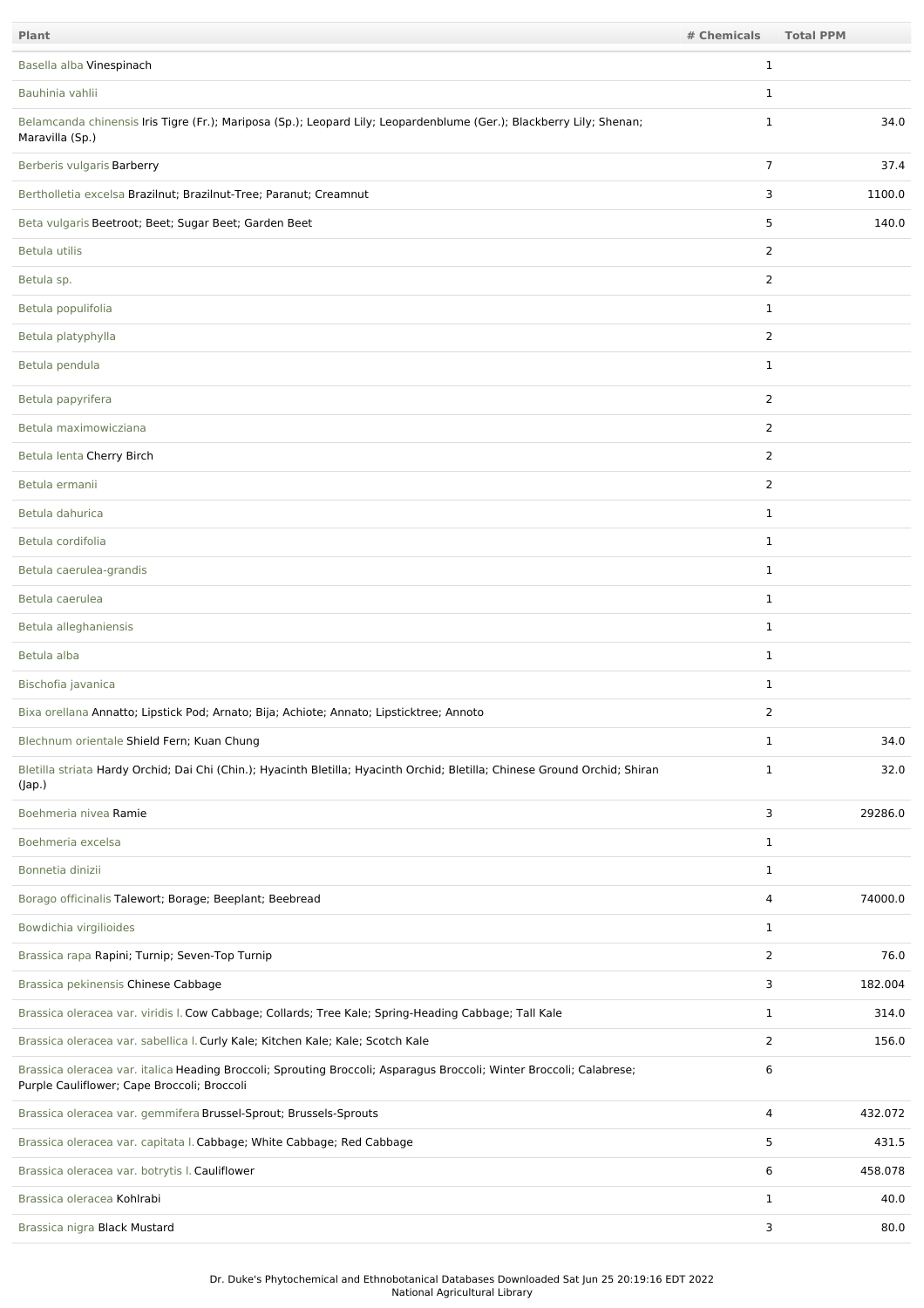| <b>Plant</b>                                                                                                                                           | # Chemicals    | <b>Total PPM</b>     |
|--------------------------------------------------------------------------------------------------------------------------------------------------------|----------------|----------------------|
| Brassica napus var. napobrassica Rutabaga; Swedish Turnip; Swede                                                                                       | $\overline{2}$ | 66.096               |
| Brassica juncea Mustard Greens                                                                                                                         | 1              | 130.0                |
| Broussonetia papyrifera Paper Mulberry                                                                                                                 | $\overline{2}$ | 46.0                 |
| Bruguiera gymnorrhiza                                                                                                                                  | $\mathbf{1}$   |                      |
| Bryonia alba White Bryony                                                                                                                              | $\mathbf{1}$   |                      |
| Bupleurum salicifolium                                                                                                                                 | $\mathbf{1}$   |                      |
| Bupleurum chinense Chai-Hu                                                                                                                             | 2              |                      |
| Buxus wallichiana                                                                                                                                      | $\mathbf{1}$   |                      |
| <b>Buxus sempervirens Boxwood</b>                                                                                                                      | $\mathbf{1}$   |                      |
| Buxus microphylla                                                                                                                                      | $\overline{2}$ |                      |
| Byrsonima crassifolia Nance                                                                                                                            | 3              |                      |
| Caesalpinia pulcherrima Bird Of Paradise                                                                                                               | 6              | 20000.0              |
| Caesalpinia decapetala                                                                                                                                 | 1              |                      |
| Cajanus cajan Pigeonpea                                                                                                                                | $\mathbf{1}$   | 68.0                 |
| Calendula officinalis Calendula; Pot-Marigold                                                                                                          | 5              | 129000.0             |
| Callicarpa arborea                                                                                                                                     | $\mathbf{1}$   |                      |
| Callistemon lanceolatus                                                                                                                                | $\overline{2}$ |                      |
| Calophyllum tomentosum                                                                                                                                 | $\mathbf{1}$   |                      |
| Calophyllum macrocarpum                                                                                                                                | $\mathbf{1}$   |                      |
| Calophyllum lankaensis                                                                                                                                 | $\mathbf{1}$   |                      |
| Calophyllum bracteatum                                                                                                                                 | $\mathbf{1}$   |                      |
| Calophyllum apetalum                                                                                                                                   | $\mathbf{1}$   |                      |
| Camellia sinensis Tea                                                                                                                                  | 17             | 700460.0             |
| Camellia japonica Common Camellia; Camelia (Sp.); Kamelie (Ger.); Tsubaki (Jap.); Japanese Tea; Camellia; Camelia (Fr.,<br>Port.); Rose du Japon (Fr.) | 1              |                      |
| Camptotheca acuminata Happy Tree                                                                                                                       | 3              |                      |
| Canavalia ensiformis Jack Bean                                                                                                                         | $\mathbf{1}$   | 40.0                 |
| Canavalia bonariensis                                                                                                                                  | $\mathbf{1}$   |                      |
| Capparis spinosa Caperbush; Caper                                                                                                                      | $\overline{2}$ |                      |
| Capsella bursa-pastoris Shepherd's Purse                                                                                                               | $\overline{2}$ |                      |
| Capsicum frutescens Spur Pepper; Cayenne; Tabasco; Red Chili; Hot Pepper; Chili                                                                        | 4              | 238.0                |
| Capsicum annuum Cherry Pepper; Paprika; Sweet Pepper; Bell Pepper; Green Pepper; Cone Pepper                                                           |                | 6 106.70400000000001 |
| Caraipa grandifolia                                                                                                                                    | $\mathbf{1}$   |                      |
| Caraipa densifolia                                                                                                                                     | $\overline{2}$ |                      |
| Caraipa densiflora                                                                                                                                     | $\mathbf{1}$   |                      |
| Careya arborea                                                                                                                                         | $\overline{2}$ |                      |
| Carica papaya Papaya                                                                                                                                   | 4              |                      |
| Carlina corymbosa                                                                                                                                      | $\mathbf{1}$   |                      |
| Carthamus tinctorius Safflower                                                                                                                         | $\overline{2}$ | 22.0                 |
| Carum carvi Caraway; Comino de prado (Sp.); Kummel (Ger.); Carum; Comino (Sp.)                                                                         | 5              | 122.0                |
| Carya ovata Shagbark Hickory                                                                                                                           | 4              | 776.04               |
| Carya illinoensis Pecan                                                                                                                                | $\overline{2}$ | 112.04               |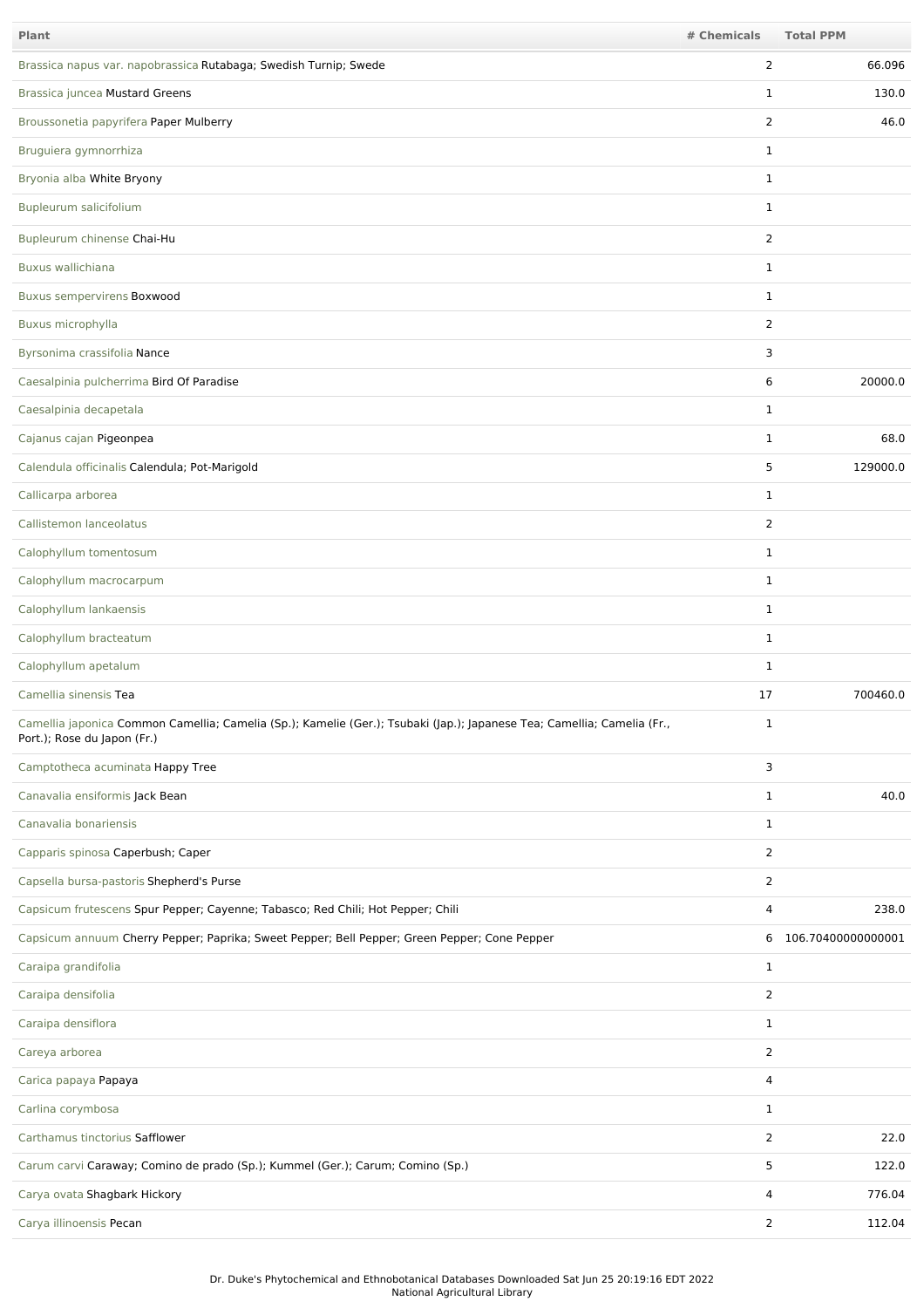| Plant                                                                                   | # Chemicals    | <b>Total PPM</b>    |
|-----------------------------------------------------------------------------------------|----------------|---------------------|
| Carya glabra Pignut Hickory                                                             | $\mathbf{1}$   | 2200.0              |
| Cassia tora Sickle Senna                                                                | $\mathbf{1}$   | 62.0                |
| Cassia siamea                                                                           | $\mathbf{1}$   |                     |
| Cassia obtusifolia                                                                      | $\mathbf{1}$   |                     |
| Cassinia uncata                                                                         | $\mathbf{1}$   |                     |
| Cassinia laevis                                                                         | $\mathbf{1}$   |                     |
| Castanea sativa European Chestnut                                                       | 7              | 476020.0            |
| Castanea mollisima Chinese Chestnut                                                     | $\mathbf{1}$   | 34.0                |
| Castanea dentata American Chestnut                                                      | $\mathbf{1}$   | 48.0                |
| Castanopsis lamontii                                                                    | $\mathbf{1}$   |                     |
| Castanopsis eyrei                                                                       | $\mathbf{1}$   |                     |
| Castanopsis concinna                                                                    | $\mathbf{1}$   |                     |
| Castanospermum australe Australian Chestnut; Moreton Bay Chestnut; Black Bean           | 1              | 6000.0              |
| Catalpa ovata Hsin-Pa-Pi; Kisasage                                                      | $\mathbf{1}$   | 42.0                |
| Catalpa longissima Spanish oak                                                          | $\mathbf{1}$   |                     |
| Catalpa bignonioides Indian bean                                                        | 3              |                     |
| Catha edulis Khat                                                                       | $\mathbf{1}$   |                     |
| Catharanthus roseus Madagascar Periwinkle; Rosy Periwinkle                              | 4              |                     |
| Caulophyllum thalictroides Blue Cohosh                                                  | 2              | 38.5                |
| Ceanothus velutinus                                                                     | $\mathbf{1}$   |                     |
| Ceanothus americanus                                                                    | 2              |                     |
| Cedrus deodora Deodar Cedar                                                             | $\overline{2}$ | 64000.0             |
| Ceiba pentandra Silk-Cotton Tree; Kapok                                                 | 4              |                     |
| Celosia cristata Cockscomb                                                              | 1              | 78.0                |
| Centaurea cyanus Bachelor's Button; Cornflower                                          | 6              |                     |
| Centaurea calcitrapa Star-Thistle                                                       | 3              |                     |
| Centaurium erythraea Centaury                                                           | $\overline{2}$ |                     |
| Centella asiatica Gotu Kola; Pennywort                                                  |                | 6 50.59999999999994 |
| Ceratonia siliqua Locust Bean; Carob; St.John's-Bread                                   | $\overline{7}$ | 30000.0             |
| Ceriops decandra                                                                        | $\mathbf{1}$   |                     |
| Chaenomeles lagenaria Chinese Quince; Mu-Kua                                            | $\mathbf{1}$   | 42.0                |
| Chamaecrista greggii                                                                    | $\mathbf{1}$   |                     |
| Chamaemelum nobile Perennial Camomile; Garden Camomile; Roman Camomile                  | 6              |                     |
| Chamaesyce hypericifolia Spurge                                                         | $\overline{2}$ |                     |
| Chamissoa altissima Guanique                                                            | $\mathbf{1}$   |                     |
| Chenopodium quinoa                                                                      | $\mathbf{1}$   |                     |
| Chenopodium album Lambsquarter                                                          | $\overline{2}$ | 48.0                |
| Chimaphila umbellata Pipsissewa; King's Cure                                            | 3              | 80000.0             |
| Chondrus crispus Irish Moss                                                             | 2              | 124.0               |
| Chrysanthemum x morifolium Ju Hua (Pinyin); Chrysanthemum; Mum; Florist's Chrysanthemum | $\overline{2}$ |                     |
| Chrysanthemum parthenium Feverfew                                                       | 2              |                     |
| Chrysanthemum balsamita Costmary; Balsamite                                             | $\mathbf{1}$   |                     |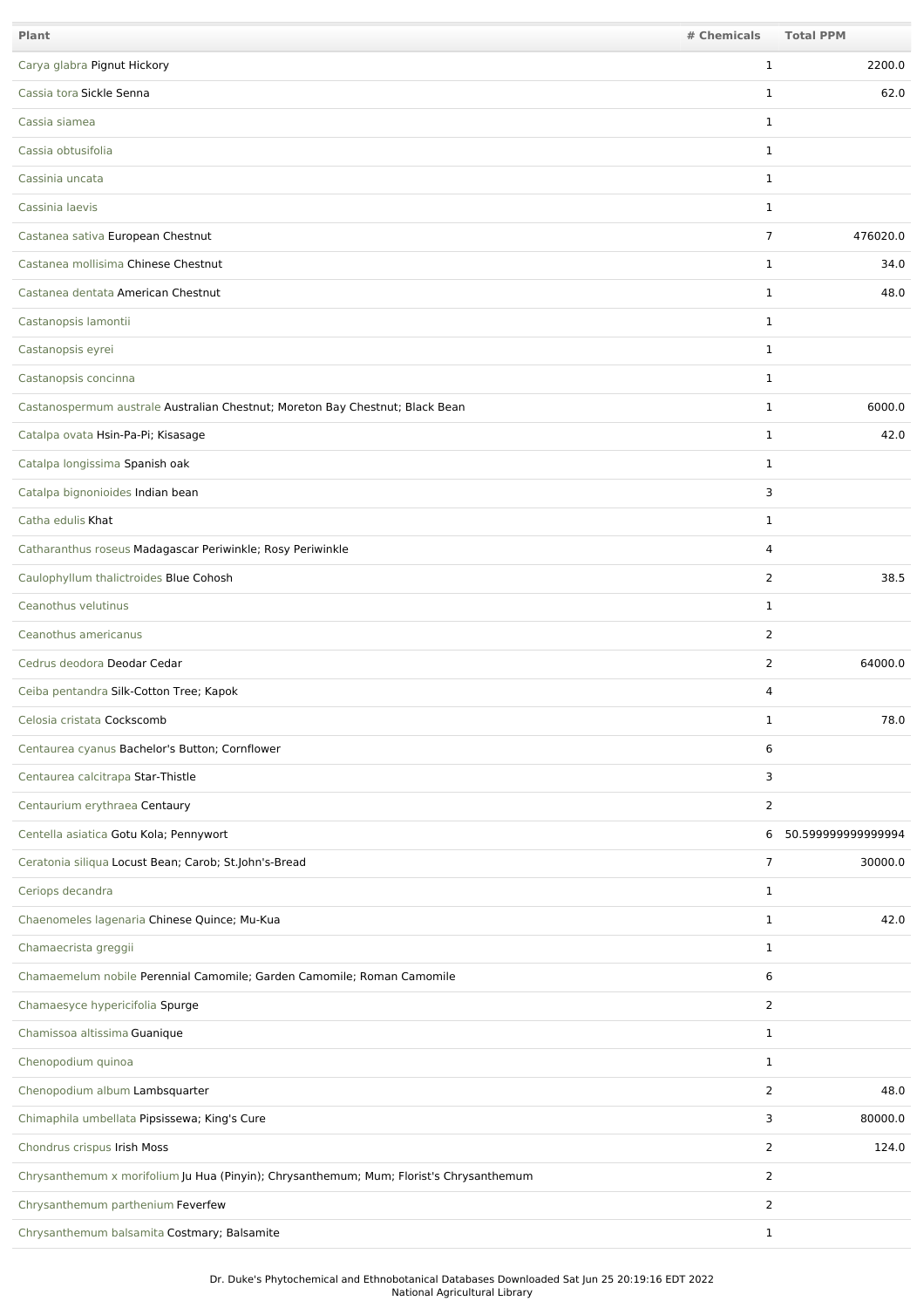| <b>Plant</b>                                                                                                                                                                                                                                                                                                                                                | # Chemicals    | <b>Total PPM</b> |
|-------------------------------------------------------------------------------------------------------------------------------------------------------------------------------------------------------------------------------------------------------------------------------------------------------------------------------------------------------------|----------------|------------------|
| Cicer arietinum Garbanzo; Chickpea                                                                                                                                                                                                                                                                                                                          | $\mathbf{1}$   | 100.0            |
| Cichorium intybus Chicory; Witloof; Succory                                                                                                                                                                                                                                                                                                                 | 8              | 1534.0           |
| Cichorium endivia Escarole; Endive                                                                                                                                                                                                                                                                                                                          | 4              | 292.048          |
| Cimicifuga racemosa Black Cohosh; Black Snakeroot                                                                                                                                                                                                                                                                                                           | 5              | 35.2             |
| Cimicifuga dahurica Sheng Ma                                                                                                                                                                                                                                                                                                                                | 2              | 36.0             |
| Cinchona spp Quinine                                                                                                                                                                                                                                                                                                                                        | 3              |                  |
| Cinchona pubescens Red Cinchona; Redbark; Quinine; Red Peruvian-Bark                                                                                                                                                                                                                                                                                        | 3              |                  |
| Cinchona officinalis Lojabark; Quinine                                                                                                                                                                                                                                                                                                                      | $\mathbf{1}$   |                  |
| Cinnamomum verum Cinnamon; Ceylon Cinnamon                                                                                                                                                                                                                                                                                                                  | 5              | 108.0            |
| Cinnamomum sieboldii Japanese Cinnamon                                                                                                                                                                                                                                                                                                                      | 4              | 120.0            |
| Cinnamomum camphora Ho Leaf; Camphor                                                                                                                                                                                                                                                                                                                        | $\overline{2}$ |                  |
| Cinnamomum burmannii Padang Cassia; Java Cinnamon                                                                                                                                                                                                                                                                                                           | $\mathbf{1}$   | 20.0             |
| Cinnamomum aromaticum Kashia-Keihi (Jap.); Cannelier Casse (Fr.); Cannelier de Chine (Fr.); Chinese Cinnamon; Canelle<br>de Cochinchine (Fr.); Cassia Lignea; Zimtcassie (Ger.); Canelero chino (Sp.); Cassia Bark; Chinazimt (Ger.); China Junk<br>Cassia; Canela de la China (Sp.); Chinese Cassia; Cassia; Chinesischer Zimtbaum (Ger.); Saigon Cinnamon | $\overline{7}$ | 20.0             |
| Cistanche salsa Cistanchis Herba; Jou Tsung Jung; Broomrape                                                                                                                                                                                                                                                                                                 | $\mathbf{1}$   | 26.0             |
| Cistus laurifolius                                                                                                                                                                                                                                                                                                                                          | $\mathbf{1}$   |                  |
| Citrullus lanatus Watermelon                                                                                                                                                                                                                                                                                                                                | $\overline{2}$ | 16.0             |
| Citrullus colocynthis Colocynth                                                                                                                                                                                                                                                                                                                             | 3              |                  |
| Citrus sinensis Orange                                                                                                                                                                                                                                                                                                                                      | 8              | 91886.004        |
| Citrus reticulata Tangerine; Mandarin                                                                                                                                                                                                                                                                                                                       | 2              | 16.0             |
| Citrus paradisi Grapefruit                                                                                                                                                                                                                                                                                                                                  | 5              | 133.054          |
| Citrus mitis Calamansi; Calamondin                                                                                                                                                                                                                                                                                                                          | $\mathbf{1}$   |                  |
| Citrus medica Citron                                                                                                                                                                                                                                                                                                                                        | $\mathbf{1}$   | 28.0             |
| Citrus limon Lemon                                                                                                                                                                                                                                                                                                                                          | 4              | 70.0             |
| Citrus aurantium Petitgrain; Bitter Orange                                                                                                                                                                                                                                                                                                                  | 5              | 32.0             |
| Citrus aurantiifolia Lime                                                                                                                                                                                                                                                                                                                                   | $\mathbf{1}$   | 18.0             |
| Claoxylon polot                                                                                                                                                                                                                                                                                                                                             | $\mathbf{1}$   |                  |
| Clematis vitalba Traveler's Joy                                                                                                                                                                                                                                                                                                                             | 2              |                  |
| Clerodendrum inerme                                                                                                                                                                                                                                                                                                                                         | $\mathbf{1}$   |                  |
| Clinacanthus nutans                                                                                                                                                                                                                                                                                                                                         | $\mathbf{1}$   |                  |
| Clinopodium vulgare                                                                                                                                                                                                                                                                                                                                         | $\mathbf{1}$   |                  |
| Clinopodium umbrosum                                                                                                                                                                                                                                                                                                                                        | $\mathbf{1}$   |                  |
| Clusia sp.                                                                                                                                                                                                                                                                                                                                                  | 1              |                  |
| Clusia arboricida                                                                                                                                                                                                                                                                                                                                           | $\mathbf{1}$   |                  |
| Cnicus benedictus Blessed Thistle                                                                                                                                                                                                                                                                                                                           | 10             | 160037.4         |
| Cnidium officinale Jih-Chiung                                                                                                                                                                                                                                                                                                                               | $\mathbf{1}$   | 32.0             |
| Coccinia grandis Ivy Gourd; Pepasan; Little Gourd; Kundree; Tindori; Kanduri; Tindora                                                                                                                                                                                                                                                                       | 2              |                  |
| Coccoloba excoriata                                                                                                                                                                                                                                                                                                                                         | $\mathbf{1}$   |                  |
| Cocos nucifera Nariyal; Coconut; Kokospalme (Ger.); Coconut Palm; Copra; Cocotero (Sp.)                                                                                                                                                                                                                                                                     | 4              | 588042.04        |
| Coffea arabica Coffee                                                                                                                                                                                                                                                                                                                                       | 4              | 360000.0         |
| Coix lacryma-jobi Adlay; Job'S-Tears; Yi-Yi-Ren; Adlay Millet                                                                                                                                                                                                                                                                                               | $\mathbf{1}$   | 40.0             |
| Cola acuminata Abata Cola                                                                                                                                                                                                                                                                                                                                   | 2              |                  |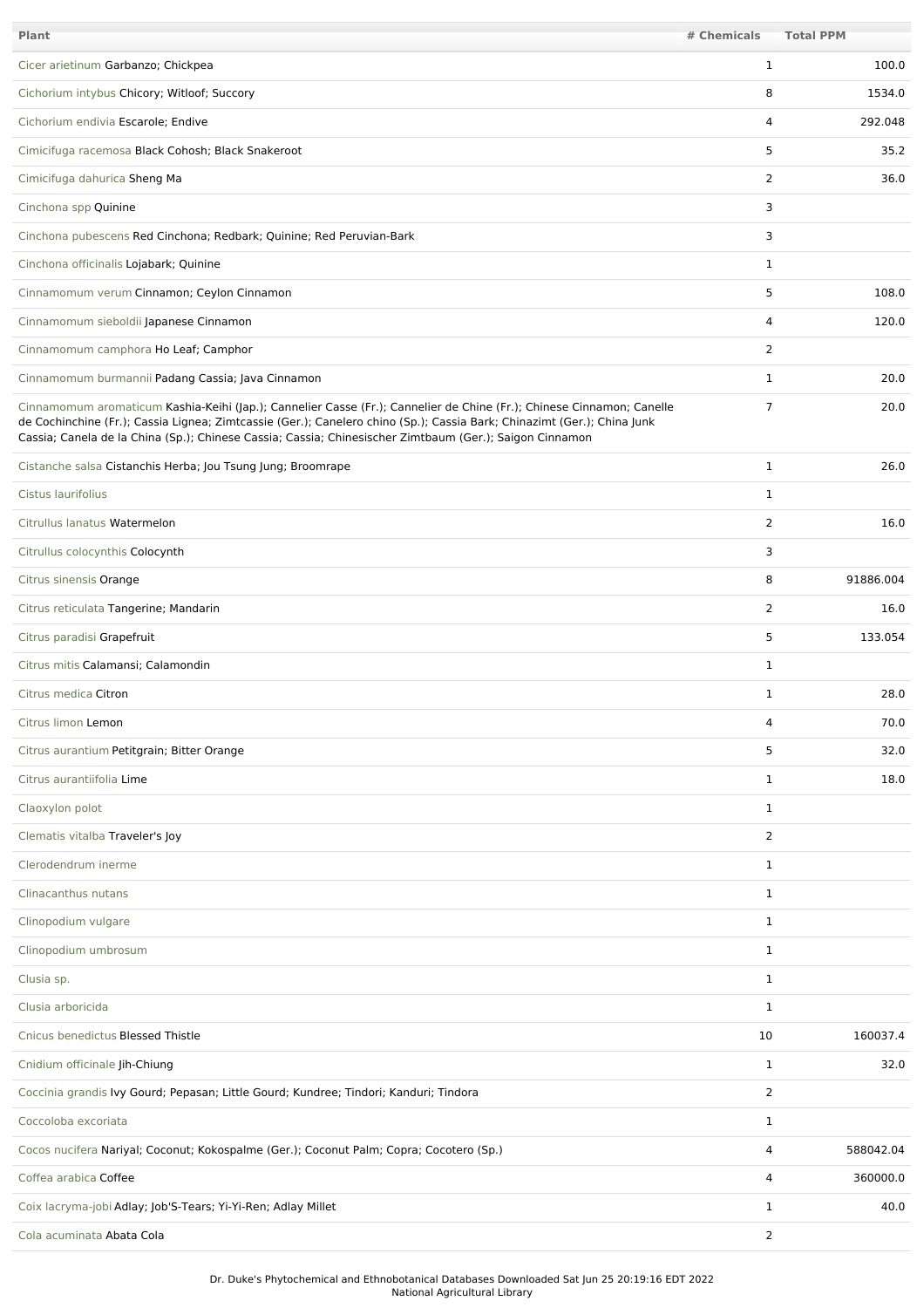| Plant                                                                                                   | # Chemicals    | <b>Total PPM</b> |
|---------------------------------------------------------------------------------------------------------|----------------|------------------|
| Colchicum autumnale Meadow Saffron; Autumn Crocus                                                       | 2              | 24600.0          |
| Coleus barbatus Forskohl's Coleus                                                                       | 1              |                  |
| Collinsonia canadensis Stone Root                                                                       | 2              |                  |
| Colocasia esculenta Taro                                                                                | 1              | 145.2            |
| Colubrina granulosa                                                                                     | $\mathbf{1}$   |                  |
| Combretum imberbe                                                                                       | $\mathbf{1}$   |                  |
| Commiphora wightii Guggul; Indian Bdellium-Tree                                                         | $\overline{2}$ |                  |
| Comptonia peregrina                                                                                     | 1              |                  |
| Conium maculatum Spotted Parsley; Poison Hemlock; Fool's Parsley; Carrot Fern; Spotted Hemlock; Hemlock | 3              | 640000.0         |
| Consolida ajacis Larkspur                                                                               | 1              |                  |
| Convallaria majalis Lily-Of-The-Valley                                                                  | 2              |                  |
| Conyza canadensis Butterweed; Hogweed; Horseweed                                                        | 5              |                  |
| Coptis spp Generic Goldthread                                                                           | 1              | 1200.0           |
| Coptis japonica Huang-Lia; Huang-Lian; Japanese Goldthread; Huang-Lien                                  | 1              | 1200.0           |
| Coptis chinensis Chinese Goldthread; Huang-Lian; Huang-Lien                                             | 1              | 1200.0           |
| Corchorus olitorius Jew's Mallow; Mulukiya; Nalta Jute                                                  | $\mathbf{1}$   |                  |
| Coriandrum sativum Coriander; Chinese Parsley; Cilantro                                                 | 6              | 744.0            |
| Coriaria thymifolia Ground Toot; Shanshi                                                                | 3              |                  |
| Coriaria myrtifolia Mealy Tree                                                                          | 4              | 400000.0         |
| Cornus officinalis Chinese Dogwood                                                                      | 4              | 24.0             |
| Cornus mas Cornelian Cherry; Sorbet                                                                     | 5              |                  |
| Cornus florida American Dogwood                                                                         | 5              | 60000.0          |
| Cornus capitata                                                                                         | 2              |                  |
| Corylus avellana English Filbert; Cobnut; European Filbert; Hazel; European Hazel                       | 5              | 78.16            |
| Corylus americana American Filbert; American Hazel                                                      | $\overline{2}$ |                  |
| Costus speciosus Cane Reed; Crepe Ginger; Wild Ginger                                                   | $\mathbf{1}$   |                  |
| Cotylelobium scabriusculum                                                                              | 1              |                  |
| Crataegus rhipidophylla Hawthorn                                                                        | 14             |                  |
| Crataegus pentagyna Hawthorn                                                                            | $\mathbf{1}$   |                  |
| Crataegus monogyna Hawthorn; English Hawthorn                                                           | 12             |                  |
| Crataegus laevigata Hawthorn; Whitethorn; English Hawthorn; Woodland Hawthorn                           | 15             | 22.0             |
| Crataegus cuneata Hawthorn                                                                              | 4              | 28.0             |
| Crateva religiosa                                                                                       | $\mathbf{1}$   |                  |
| Crocus sativus Saffron                                                                                  | 3              |                  |
| Crotalaria semperflorens                                                                                | $\mathbf{1}$   |                  |
| Croton megalocarpus                                                                                     | $\mathbf{1}$   |                  |
| Croton macrostachys                                                                                     | $\mathbf{1}$   |                  |
| Croton lechleri Sangre de Dragon; Dragons Blood; Sangre de Grado; Sangre de Drago                       | 5              |                  |
| Croton eluteria Cascarilla                                                                              | $\overline{2}$ |                  |
| Cryptostegia grandifolia Rubber Vine                                                                    | $\mathbf{1}$   |                  |
| Cucumis sativus Cucumber                                                                                | 4              | 319.6            |
| Cucumis melo Persian Melon; Muskmelon; Melon; Netted Melon; Nutmeg Melon; Cantaloupe                    | 3              | 62.008           |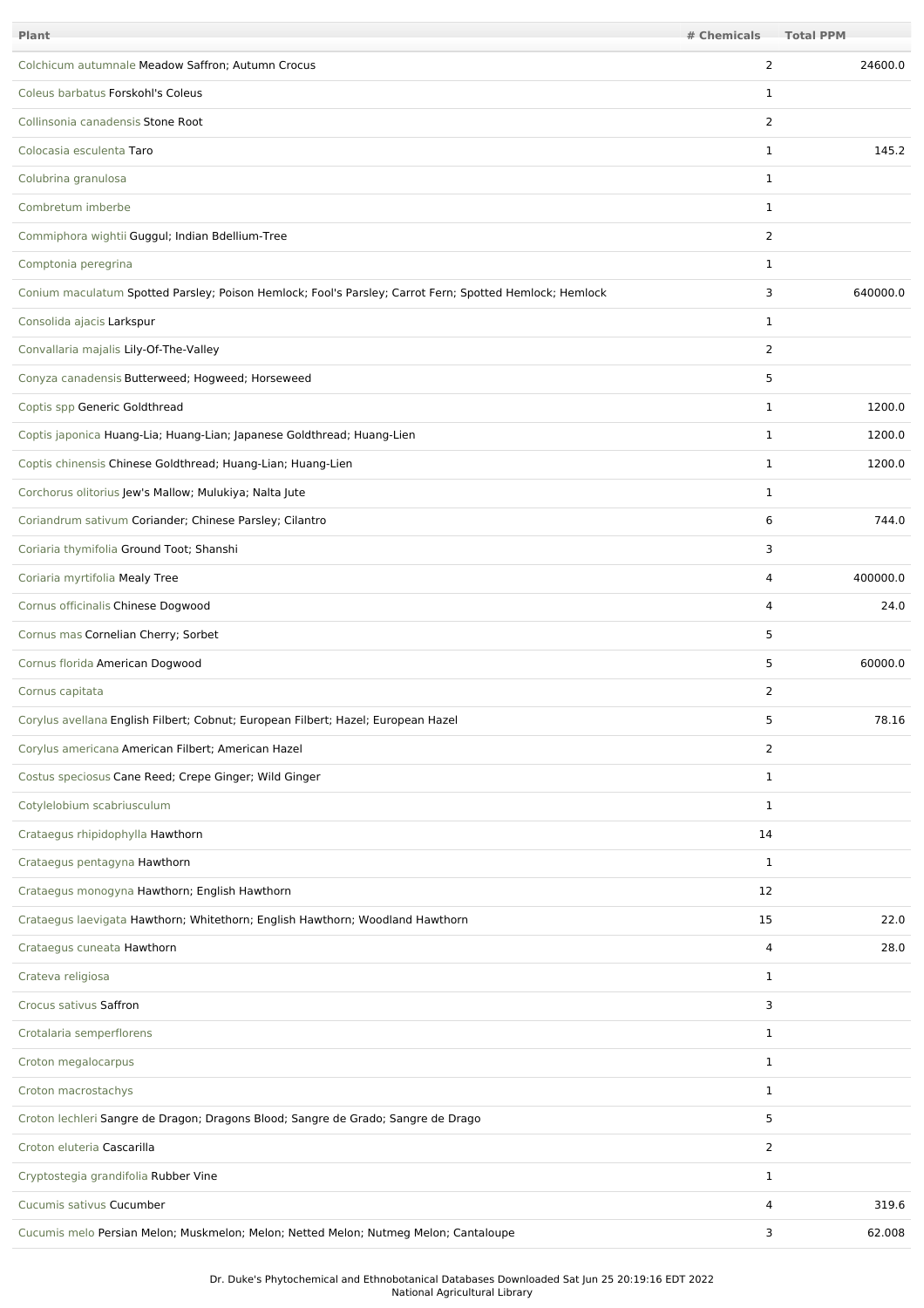| <b>Plant</b>                                                                           | # Chemicals    | <b>Total PPM</b> |
|----------------------------------------------------------------------------------------|----------------|------------------|
| Cucurbita spp Summer Squash                                                            | $\mathbf{1}$   | 82.0             |
| Cucurbita pepo Pumpkin                                                                 | 4              | 315.4            |
| Cucurbita maxima Pumpkin                                                               | $\mathbf{1}$   | 108.0            |
| Cuminum cyminum Cumin                                                                  | 3              | 116.0            |
| Cuphea infundibulum                                                                    | $\mathbf{1}$   |                  |
| Cuphea epilobifolia                                                                    | $\mathbf{1}$   |                  |
| Cuphea carthagenensis                                                                  | $\mathbf{1}$   |                  |
| Curcuma zedoaria Shoti; Zedoary                                                        | $\mathbf{1}$   | 2000.0           |
| Curcuma xanthorrhiza Javan Turmeric; Temu Lawak                                        | $\mathbf{1}$   | 20000.0          |
| Curcuma longa Turmeric; Indian Saffron                                                 | 5              | 94942.0          |
| Cuscuta reflexa Amarbel                                                                | $\mathbf{1}$   |                  |
| Cuscuta europaea European dodder                                                       | $\mathbf{1}$   |                  |
| Cyamopsis tetragonoloba Siam-Bean; Guar; Cluster-Bean                                  | 5              |                  |
| Cydonia oblonga Quince                                                                 | $\overline{2}$ |                  |
| Cymbopogon citratus West Indian Lemongrass; Lemongrass                                 | 4              | 124.0            |
| Cynanchum atratum Bai-Wei; Pai-Wei                                                     | $\mathbf{1}$   | 62.0             |
| Cynara cardunculus Artichoke                                                           | 9              | 72.0             |
| Cyperus rotundus Nutsedge                                                              | 3              | 32466.0          |
| Cypripedium pubescens Ladyslipper                                                      | 3              | 232.0            |
| Cyrtosperma chamissonis Swamp Taro                                                     | $\mathbf{1}$   | 100.0            |
| Cytisus scoparius Scotch Broom                                                         | 3              |                  |
| Daemonorops draco Dragon's Blood                                                       | $\mathbf{1}$   |                  |
| Dalbergia sericea                                                                      | $\mathbf{1}$   |                  |
| Daphne genkwa Yuan Hua                                                                 | 2              |                  |
| Datura stramonium Jimsonweed                                                           | 4              | 140000.0         |
| Datura innoxia Thorn Apple                                                             | $\mathbf{1}$   |                  |
| Daucus carota Carrot                                                                   | 9              | 158.04           |
| Dendrobium nobile Noble Dendrobium                                                     | $\mathbf{1}$   | 52.0             |
| Dendroseris neriifolia                                                                 | $\mathbf{1}$   |                  |
| Derris trifoliata                                                                      | $\mathbf{1}$   |                  |
| Desmodium pulchellum                                                                   | $\mathbf{1}$   |                  |
| Dianthus caryophyllus Carnation; Nelke (Ger.); Oeillet (Fr.); Clavel (Sp.); Clove Pink | $\overline{2}$ |                  |
| Dichrostachys glomerata                                                                | $\mathbf{1}$   |                  |
| Dicliptera roxburghiana                                                                | $\mathbf{1}$   |                  |
| Dicoma tomentosa                                                                       | $\mathbf{1}$   |                  |
| Dictamnus albus Akgiritotu; Burning Bush; Gas Plant; Gazelotu; Dittany                 | $\mathbf{1}$   |                  |
| Digitalis purpurea Purple Foxglove                                                     | 5              |                  |
| Digitalis lanata Grecian Foxglove                                                      | $\mathbf{1}$   |                  |
| Dillenia scabrella                                                                     | $\overline{2}$ |                  |
| Dillenia retusa                                                                        | $\overline{2}$ |                  |
| Dillenia pentagyna                                                                     | 2              |                  |
| Dillenia indica                                                                        | $\overline{2}$ |                  |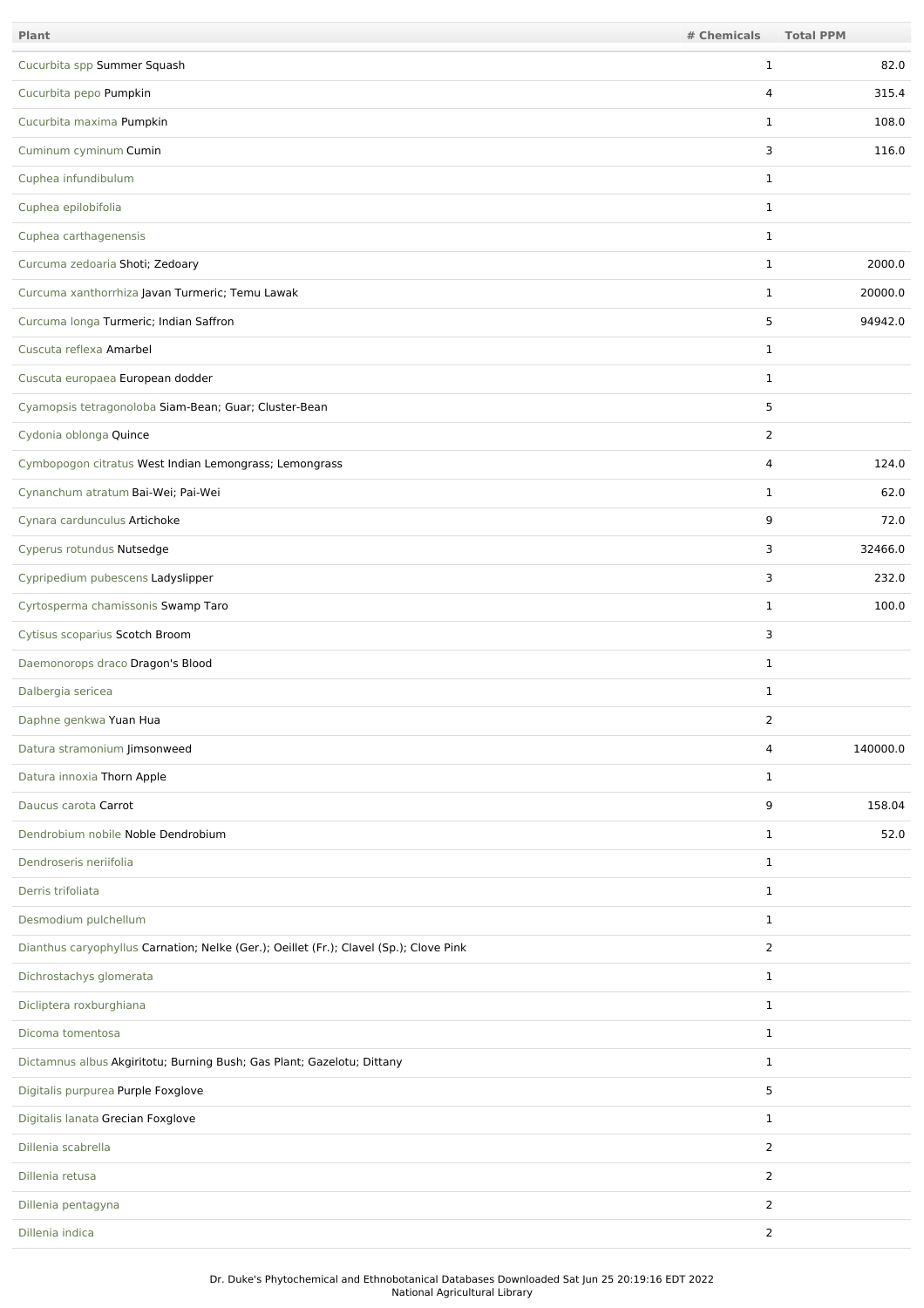| Plant                                      | # Chemicals    | <b>Total PPM</b> |
|--------------------------------------------|----------------|------------------|
| Dillenia bracteata                         | 2              |                  |
| Dillenia aurea                             | 2              |                  |
| Dillenia anhamanica                        | $\overline{2}$ |                  |
| Dioscorea villosa Wild Yam                 | 2              |                  |
| Dioscorea sp. Wild Yam                     | 2              | 112.0            |
| Dioscorea bulbifera Air Potato; Potato Yam | 2              | 24.0             |
| Dioscorea alata Greater Yam; Winged Yam    | $\mathbf{1}$   | 34.0             |
| Diospyros zenkeri                          | 2              |                  |
| Diospyros wallichii                        | 2              |                  |
| Diospyros walkeri                          | $\overline{2}$ |                  |
| Diospyros virginiana American Persimmon    | 3              | 374.0            |
| Diospyros verrucosa                        | 2              |                  |
| Diospyros undulata                         | $\mathbf{1}$   |                  |
| Diospyros tomentosa                        | 2              |                  |
| Diospyros thwaitesii                       | 2              |                  |
| Diospyros sylvatica                        | 2              |                  |
| Diospyros sumatrana                        | 2              |                  |
| Diospyros spinescens                       | $\overline{2}$ |                  |
| Diospyros singaporensis                    | $\overline{2}$ |                  |
| Diospyros siderophylla                     | 2              |                  |
| Diospyros siamensis                        | 2              |                  |
| Diospyros siamang                          | 2              |                  |
| Diospyros sanza-minika                     | 2              |                  |
| Diospyros rotundifolia                     | $\mathbf 1$    |                  |
| Diospyros quaesita                         | $\overline{2}$ |                  |
| Diospyros perigrina                        | $\overline{2}$ |                  |
| Diospyros oblongifolia                     | $\mathbf{1}$   |                  |
| Diospyros natalensis                       | $\mathbf 1$    |                  |
| Diospyros morrisiana                       | $\mathbf{1}$   |                  |
| Diospyros moonii                           | $\overline{2}$ |                  |
| Diospyros montana                          | $\overline{2}$ |                  |
| Diospyros monbuttensis                     | $\overline{2}$ |                  |
| Diospyros mollis                           | $\overline{2}$ |                  |
| Diospyros mespiliformis                    | $\overline{2}$ |                  |
| Diospyros melanoxylon                      | $\overline{2}$ |                  |
| Diospyros maritima                         | $\overline{2}$ |                  |
| Diospyros mannii                           | $\overline{2}$ |                  |
| Diospyros malanonilau                      | $\overline{2}$ |                  |
| Diospyros maingayi                         | $\overline{2}$ |                  |
| Diospyros mafiensis                        | $\mathbf{1}$   |                  |
| Diospyros lotus                            | $\mathbf{1}$   |                  |
| Diospyros longiflora                       | $\overline{2}$ |                  |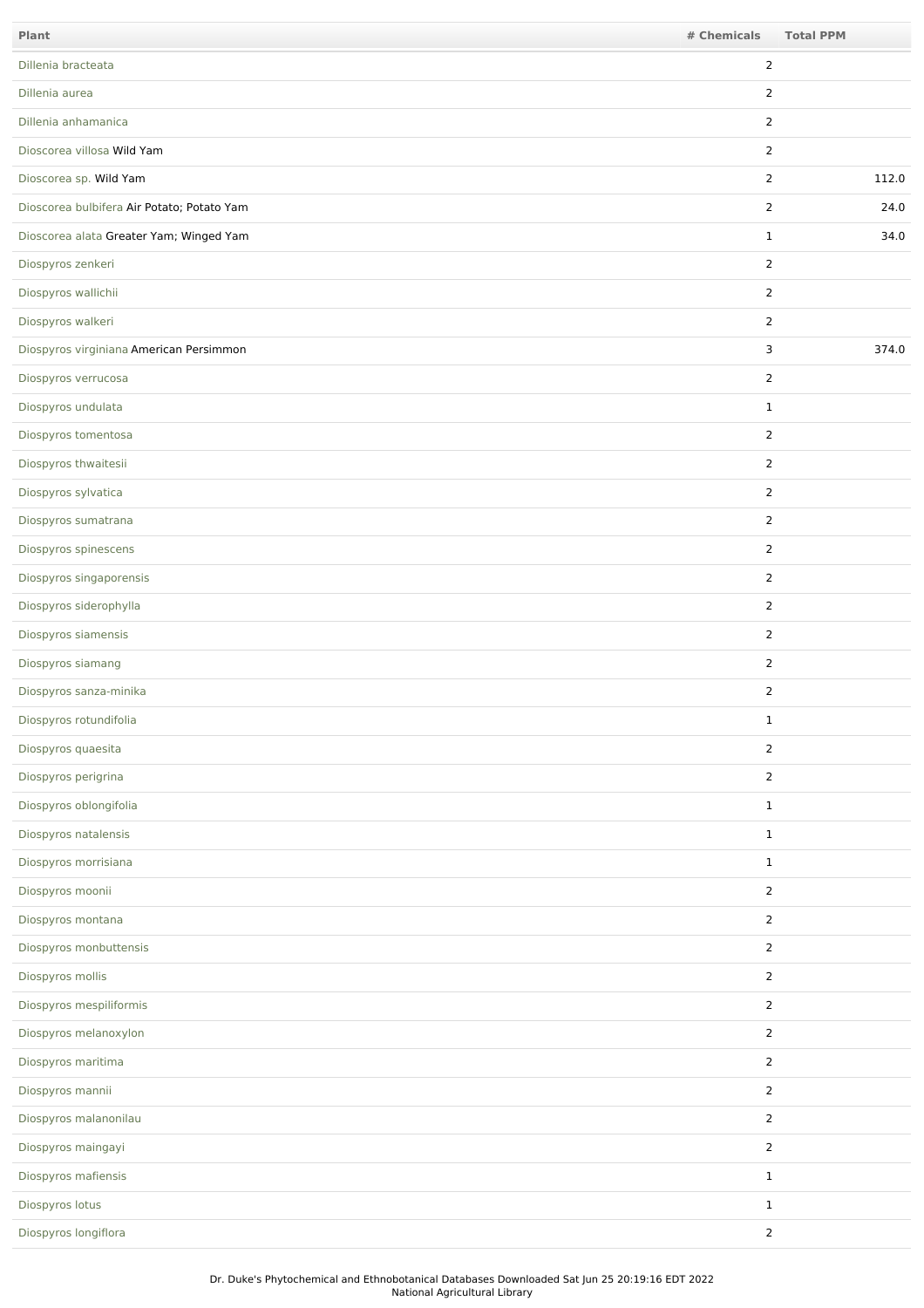| Plant                                                                 | # Chemicals    | <b>Total PPM</b> |
|-----------------------------------------------------------------------|----------------|------------------|
| Diospyros leucomelas                                                  | 2              |                  |
| Diospyros kamerunensis                                                | $\overline{2}$ |                  |
| Diospyros kaki Persimmon                                              | $\overline{2}$ |                  |
| Diospyros japonica                                                    | $\overline{2}$ |                  |
| Diospyros iturensis                                                   | $\overline{2}$ |                  |
| Diospyros ismailii                                                    | $\overline{2}$ |                  |
| Diospyros hoyleana                                                    | $\overline{2}$ |                  |
| Diospyros hirsuta                                                     | $\overline{2}$ |                  |
| Diospyros greenwayi                                                   | $\mathbf{1}$   |                  |
| Diospyros gracilescens                                                | $\overline{2}$ |                  |
| Diospyros gabunensis                                                  | $\overline{2}$ |                  |
| Diospyros fragrans                                                    | $\overline{2}$ |                  |
| Diospyros ferrea                                                      | $\mathbf{1}$   |                  |
| Diospyros eriantha                                                    | $\overline{2}$ |                  |
| Diospyros elliptifolia                                                | $\mathbf{1}$   |                  |
| Diospyros ebenum                                                      | $\overline{2}$ |                  |
| Diospyros discolour                                                   | $\overline{2}$ |                  |
| Diospyros derra                                                       | $\mathbf{1}$   |                  |
| Diospyros dendo                                                       | $\overline{2}$ |                  |
| Diospyros crassiflora                                                 | $\overline{2}$ |                  |
| Diospyros consolatae                                                  | $\overline{2}$ |                  |
| Diospyros cinnabarina                                                 | $\overline{2}$ |                  |
| Diospyros chevalieri                                                  | $\overline{2}$ |                  |
| Diospyros celebica                                                    | 2              |                  |
| Diospyros canaliculata                                                | $\mathbf{2}$   |                  |
| Diospyros buxifolia                                                   | $\overline{2}$ |                  |
| Diospyros argentea                                                    | $\overline{2}$ |                  |
| Diospyros abyssinica                                                  | $\overline{2}$ |                  |
| Dipsacus fullonum                                                     | 3              |                  |
| Dipterocarpus zeylanicus                                              | $\overline{2}$ |                  |
| Dipterocarpus insignis                                                | $\overline{2}$ |                  |
| Dipterocarpus hispidus                                                | $\overline{2}$ |                  |
| Dipterocarpus glandulosus                                             | $\overline{2}$ |                  |
| Dipteryx odorata Dutch Tonka Bean; Tonka Bean                         | $\mathbf{1}$   |                  |
| Discaria longispina                                                   | $\mathbf{1}$   |                  |
| Dodonaea viscosa Hopwood                                              | 3              | 235600.0         |
| Drimys winteri Winter's Bark                                          | 3              | 558000.0         |
| Drynaria fortunei Fortune's Fern                                      | $\mathbf{1}$   | 34.0             |
| Duboisia myoporoides Pituri; Corkwood Tree                            | $\mathbf{1}$   |                  |
| Duboisia leichhardtii                                                 | $\mathbf{1}$   |                  |
| Duchesnea indica Indian Strawberry; Mock Strawberry; False Strawberry | 4              |                  |
| Echinacea spp Echinacea; Coneflower                                   | 9              | 104077.6         |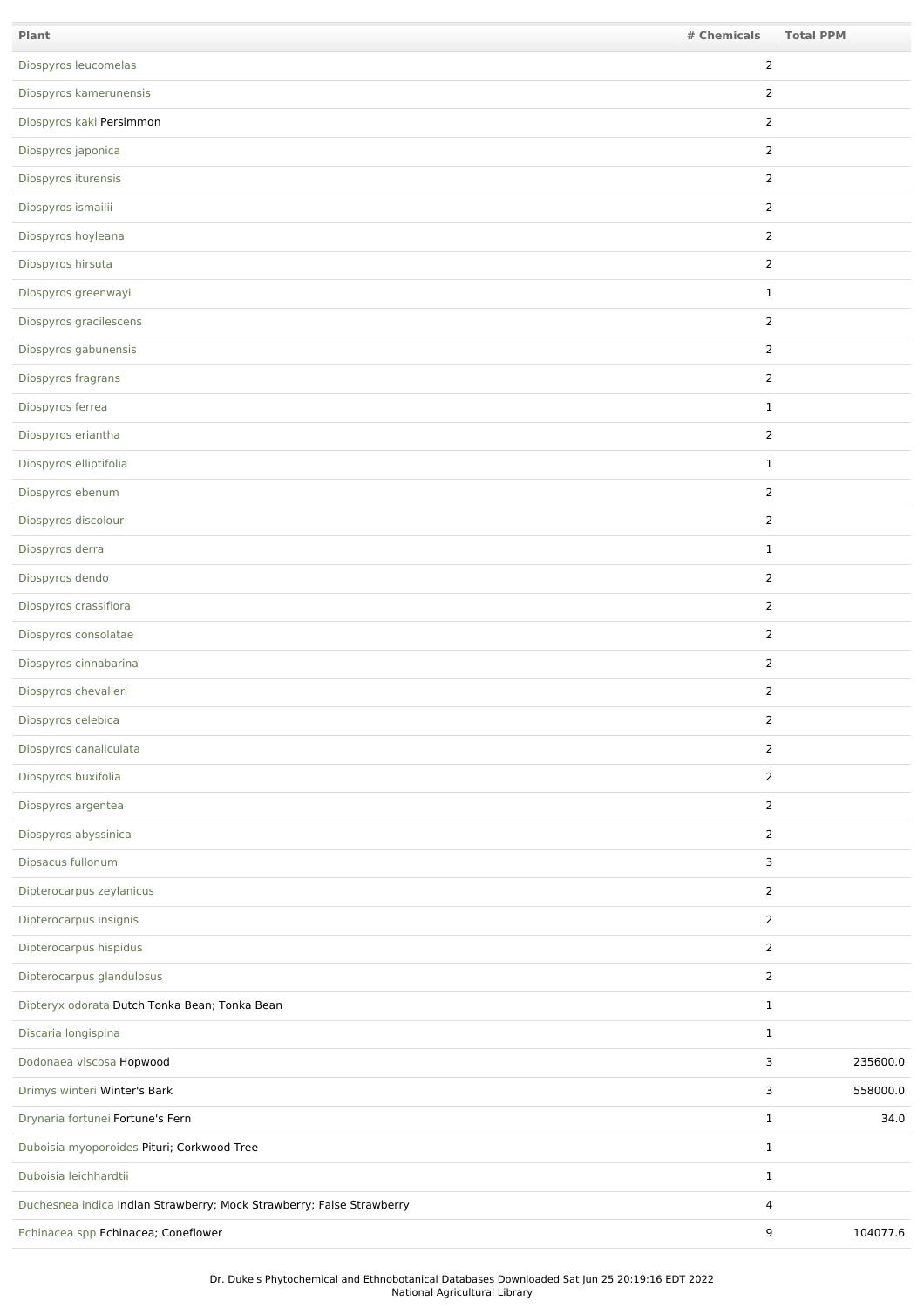| <b>Plant</b>                                                                                                                                                | # Chemicals    | <b>Total PPM</b> |
|-------------------------------------------------------------------------------------------------------------------------------------------------------------|----------------|------------------|
| Echinacea purpurea Purple-Coneflower; Echinacea; Eastern Purple-Coneflower                                                                                  | 4              |                  |
| Echinacea pallida Echinacea; Pale Purple-Coneflower; Pale-Flower Echinacea                                                                                  | 3              |                  |
| Echinacea angustifolia Echinacea; Narrow Leaf Purple-Coneflower; Narrow Leaf Echinacea                                                                      | 6              |                  |
| Echinops niveus                                                                                                                                             | 1              |                  |
| Echinops echinatus                                                                                                                                          | 1              |                  |
| Ehretia laevis                                                                                                                                              | 2              |                  |
| Elaeaegnus oldhami Iwuken; Oriental Silver Berry                                                                                                            | $\mathbf{1}$   |                  |
| Elaeagnus umbellatus Russian Olive                                                                                                                          | $\mathbf{1}$   |                  |
| Elaeagnus pungens Thorny Silver Berry                                                                                                                       | 2              |                  |
| Elaeagnus angustifolia Russian Olive; Silver Berry                                                                                                          | 6              |                  |
| Elettaria cardamomum Cardamom                                                                                                                               | 2              | 56.0             |
| Eleutherococcus senticosus Wu jia; Siberian Ginseng; Eleuthero Ginseng; Ci wu jia (Pinyin); Spiny Ginseng                                                   | 6              |                  |
| Elytrigia repens Quackgrass; Doggrass; Wheatgrass; Couchgrass; Twitchgrass                                                                                  | 2              | 204.0            |
| Enterolobium cyclocarpum                                                                                                                                    | 1              |                  |
| Ephedra spp Ma-Huang                                                                                                                                        | 1              | 16.0             |
| Ephedra sinica Ma Huang; Chinese Ephedra                                                                                                                    | 6              | 36.3             |
| Ephedra nevadensis Mormon Tea; Brigham Tea                                                                                                                  | 1              |                  |
| Ephedra gerardiana Pakistani Ephedra                                                                                                                        | $\overline{2}$ |                  |
| Epilobium rosmarinifolium                                                                                                                                   | $\mathbf{1}$   |                  |
| Equisetum hyemale Scouring Rush; Horsetail                                                                                                                  | 2              | 20.0             |
| Equisetum arvense Horsetail; Field Horsetail                                                                                                                | 10             | 14.3             |
| Erica arborea                                                                                                                                               | $\mathbf{1}$   |                  |
| Eriobotrya japonica Loquat                                                                                                                                  | $\overline{7}$ | 56.0             |
| Eriocaulon sp Oriental Pipewort                                                                                                                             | 1              | 42.0             |
| Eriodictyon californicum Gum Bush; Hierba Santa; Mountain Balm; Holy Herb; Bear's Weed; Consumptive's Weed;<br>Tarweed; Yerba Santa; California Yerba Santa | 6              |                  |
| Erythrospermum zeylanicum                                                                                                                                   | $\mathbf{1}$   |                  |
| Erythroxylum novogranatense Coca                                                                                                                            | $\overline{2}$ | 110.0            |
| Erythroxylum coca Coca                                                                                                                                      | 6              | 6258.0           |
| Eucalyptus viminalis                                                                                                                                        | $\overline{2}$ |                  |
| Eucalyptus grandis Flooded Gum; Rose Gum; Gum                                                                                                               | $\mathbf{1}$   |                  |
| Eucalyptus globulus Blue Gum; Eucalypt; Tasmanian Bluegum                                                                                                   | 14             |                  |
| Eucalyptus cornea                                                                                                                                           | $\mathbf{1}$   |                  |
| Eucalyptus citriodora Citron-Scented Gum; Lemon Eucalyptus; Lemon-Scented Gum; Spotted Gum                                                                  | 4              |                  |
| Euclea natalensis                                                                                                                                           | $\mathbf{1}$   |                  |
| Euclea divinorum                                                                                                                                            | $\mathbf{1}$   |                  |
| Euclea crispa                                                                                                                                               | $\mathbf{1}$   |                  |
| Eucommia ulmoides Du Zhong; Tu Chung; Gutta-Percha Tree                                                                                                     | 5              | 28.0             |
| Eugenia wallichii                                                                                                                                           | $\mathbf{1}$   |                  |
| Eugenia jambolana                                                                                                                                           | $\mathbf{1}$   |                  |
| Eugenia fruticosa                                                                                                                                           | $\mathbf{1}$   |                  |
| Euodia rutaecarpa Wou Chou Yu                                                                                                                               | 1              | 36.0             |
| Euonymus echinatus                                                                                                                                          | $\mathbf{1}$   |                  |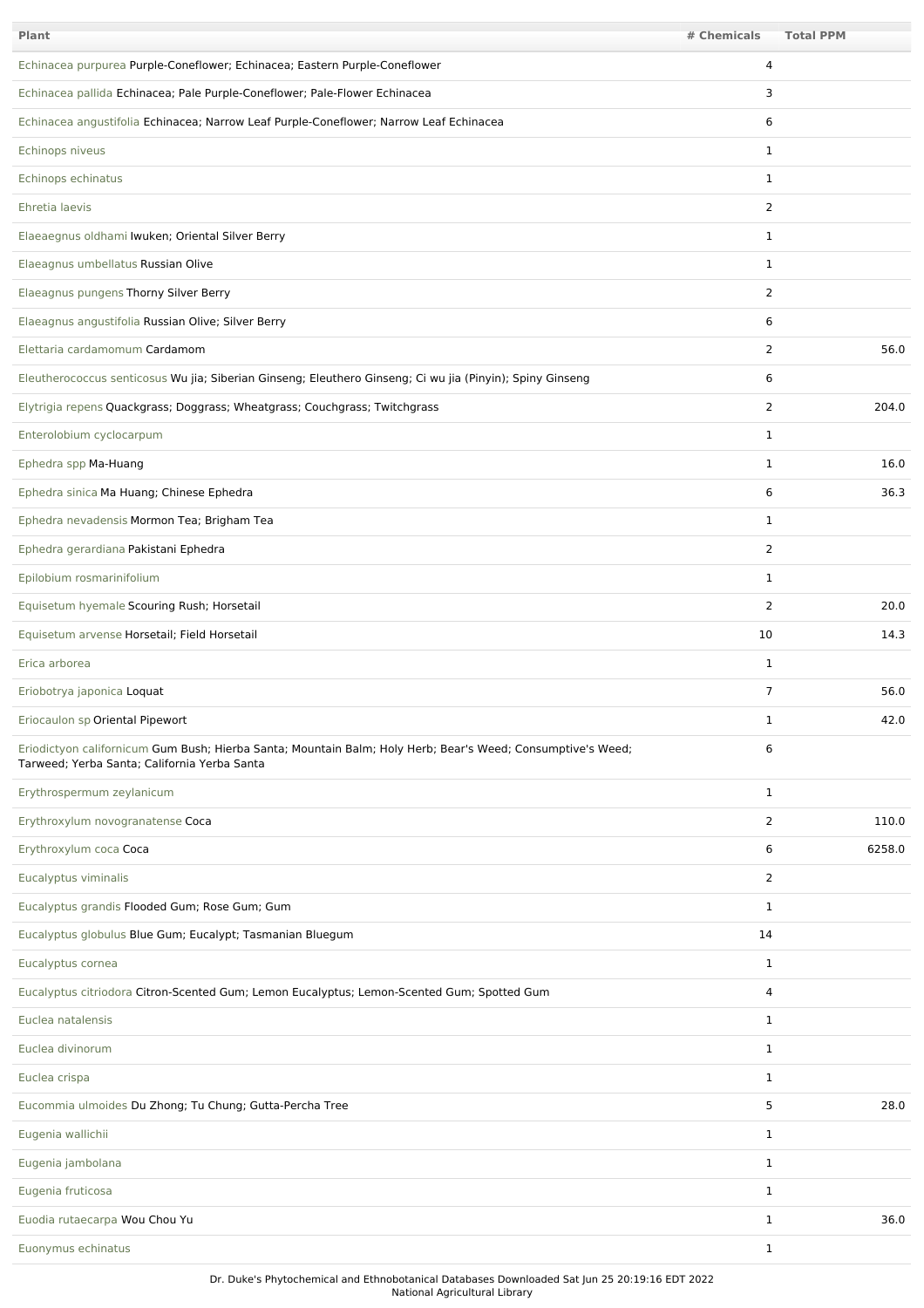| Plant                                                                                                                                             | # Chemicals    | <b>Total PPM</b>     |
|---------------------------------------------------------------------------------------------------------------------------------------------------|----------------|----------------------|
| Euonymus atropurpureus Burning Bush; Wahoo                                                                                                        | $\mathbf{1}$   |                      |
| Eupatorium perfoliatum Boneset                                                                                                                    | 5              |                      |
| Eupatorium odoratum Jack na bush                                                                                                                  | $\mathbf{1}$   |                      |
| Euphorbia tirucalli Aveloz                                                                                                                        | $\mathbf{1}$   |                      |
| Euphorbia pulcherrima Poinsettia                                                                                                                  | $\mathbf{1}$   |                      |
| Euphorbia paralias                                                                                                                                | $\mathbf{1}$   |                      |
| Euphorbia lathyris Mole Plant; Caper Spurge                                                                                                       | $\overline{2}$ |                      |
| Euphorbia hirta Queensland Asthma Herb                                                                                                            | 6              |                      |
| Euphorbia hermentiana                                                                                                                             | $\mathbf{1}$   |                      |
| Euphorbia broteri                                                                                                                                 | $\mathbf{1}$   |                      |
| Euphrasia officinalis Eyebright                                                                                                                   | 8              | 43.7                 |
| Euptelea polyandra                                                                                                                                | $\mathbf{1}$   |                      |
| Eurya japonica                                                                                                                                    | $\mathbf{1}$   |                      |
| Eurya acuminata                                                                                                                                   | $\mathbf{1}$   |                      |
| Fagonia indica                                                                                                                                    | $\overline{2}$ |                      |
| Fagonia cretica                                                                                                                                   | $\mathbf{1}$   |                      |
| Fagopyrum esculentum Buckwheat                                                                                                                    | $\overline{7}$ | 0.4                  |
| Fagus taurica                                                                                                                                     | $\mathbf{1}$   |                      |
| Fallopia japonica Hu-Zhang; Mexican Bamboo; Japanese Knotweed; Giant Knotweed                                                                     | 3              | 740098.0             |
| Ferula assa-foetida test; Asafetida; Stinkasant (Ger.); Devil's Dung; Asafoetida; Assa-foetida; Asafetida (Sp.)                                   | $\mathbf{1}$   |                      |
| Ficus thunbergii                                                                                                                                  | 1              |                      |
| Ficus carica Fig; Feigenbaum (Ger.); Figueira (Port.); Higo (Sp.); Higuera Comun (Sp.); Echte Feige (Ger.); Figuier<br>Commun (Fr.); Fico (Ital.) | 5              | 14.0                 |
| Filipendula ulmaria Meadowsweet; Queen Of The Meadow                                                                                              | 3              |                      |
| Firmiana simplex Chinese Parasol                                                                                                                  | $\mathbf{1}$   | 50.0                 |
| Flindersia pimenteliana                                                                                                                           | $\mathbf{1}$   |                      |
| Foeniculum vulgare Fennel                                                                                                                         | 5              | 66.0                 |
| Formosia benthamiana                                                                                                                              | $\mathbf{1}$   |                      |
| Forsythia viridissima                                                                                                                             | $\mathbf{1}$   |                      |
| Forsythia suspensa Lian-Jiao; Lien-Chiao                                                                                                          | 5              | 34.0                 |
| Fragaria spp Strawberry                                                                                                                           | 10             | 125104.004           |
| Frangula purshiana Cascara Sagrada; Cascara Buckthorn                                                                                             | 4              | 12.1                 |
| Frangula alnus Buckthorn                                                                                                                          | $\mathbf{1}$   |                      |
| Fraxinus rhynchophylla Chinese Ash                                                                                                                | $\mathbf{1}$   | 34.0                 |
| Fraxinus americana                                                                                                                                | $\mathbf{1}$   |                      |
| Fritillaria thunbergii Bei-Mu; Fritillary                                                                                                         | $\mathbf{1}$   | 24.0                 |
| Fucus vesiculosus Bladderwrack; Kelp                                                                                                              |                | 3 25.299999999999997 |
| Galega officinalis Goat's Rue; Galega                                                                                                             | $\mathbf{1}$   |                      |
| Galium odoratum Waldmeister; Woodruff                                                                                                             | 2              |                      |
| Garcinia xanthochymus                                                                                                                             | $\mathbf{1}$   |                      |
| Garcinia mangostana Mangostin; Mangosteen                                                                                                         | $\mathbf{1}$   |                      |
| Gardenia jasminoides Zhi Zi; Gardenia; Shan-Chih-Tzu; Jasmin; Cape Jasmine; Shan-Zhi-Zi                                                           | $\overline{2}$ | 34.0                 |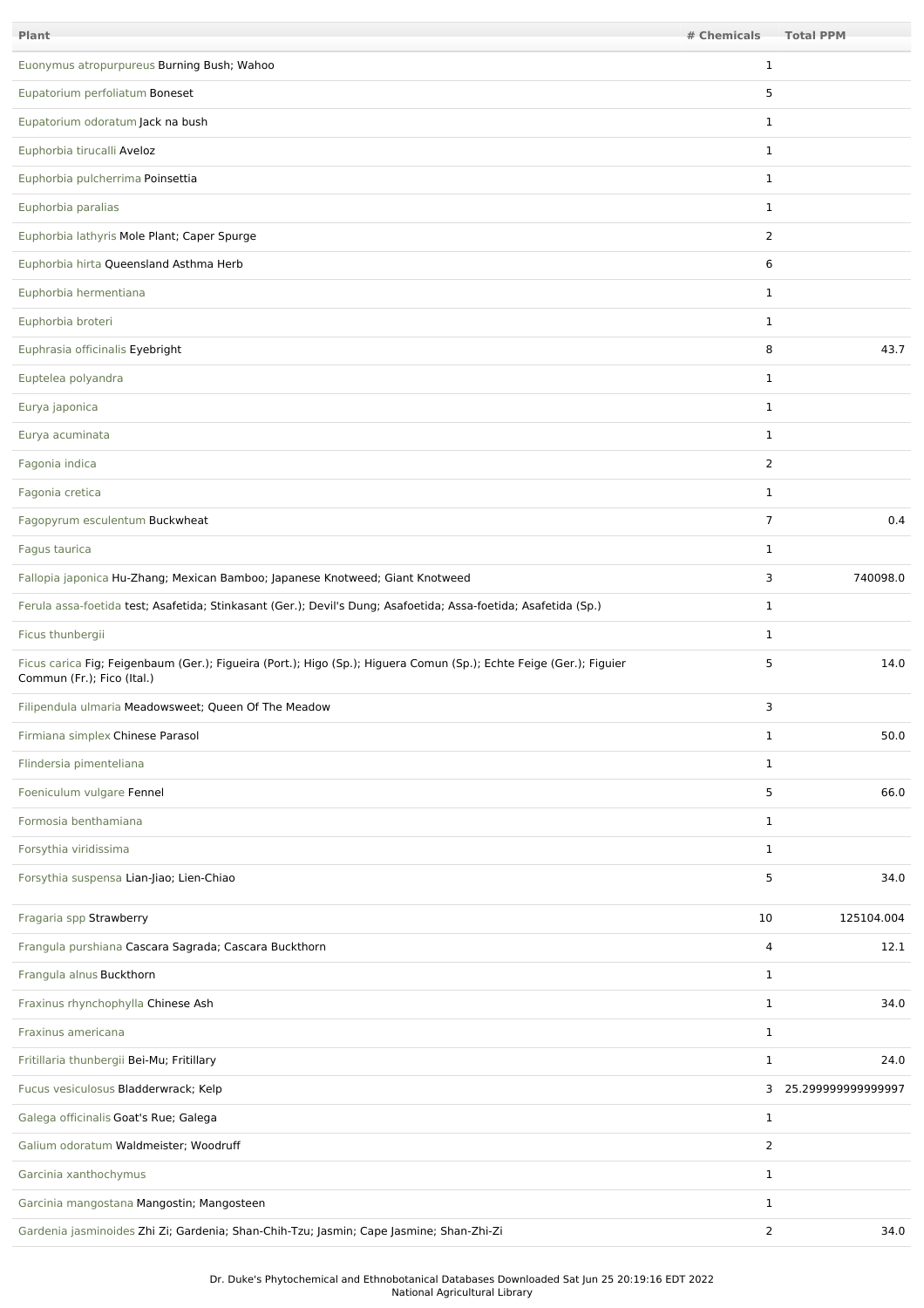| Plant                                                                                                            | # Chemicals    | <b>Total PPM</b>   |
|------------------------------------------------------------------------------------------------------------------|----------------|--------------------|
| Gastrodia elata Tian Ma                                                                                          | $\mathbf{1}$   | 24.0               |
| Gaultheria procumbens Wintergreen; Checkerberry; Creeping Wintergreen; Mountain Tea; Teaberry; Wintergrun (Ger.) | 5              |                    |
| Gaultheria fragrantissima Indian Wintergreen                                                                     | $\mathbf{1}$   |                    |
| Gelsemium sempervirens Yellow Jessamine                                                                          | $\mathbf{1}$   |                    |
| Genipa americana Genipap; Jagua                                                                                  | $\overline{2}$ | 60.0               |
| Genista tinctoria Dyer's Broom                                                                                   | $\mathbf{1}$   |                    |
| Gentiana scabra Japanese Gentian                                                                                 | $\mathbf{1}$   | 36.0               |
| Gentiana lutea Yellow Gentian; Gentian                                                                           | 4              | 51.7               |
| Geranium thunbergii Oriental Geranium; Gennoshiouko                                                              | 8              | 500056.0           |
| Geranium maculatum Cranesbill                                                                                    | $\mathbf{1}$   |                    |
| Ginkgo biloba Maidenhair Tree; Ginkgo                                                                            | 12             | 16.0               |
| Givotia rottleriformis                                                                                           | $\overline{2}$ |                    |
| Glechoma hirsuta                                                                                                 | $\mathbf{1}$   |                    |
| Glechoma hederacea Alehoof                                                                                       | 9              | 52874.0            |
| Gleditsia triacanthos Honey Locust                                                                               | 2              |                    |
| Glehnia littoralis Bei Sha Shen                                                                                  | $\mathbf{1}$   | 52.0               |
| Gloriosa superba Glory Lily                                                                                      | $\mathbf{1}$   |                    |
| Glycine max Soybean                                                                                              | 12             | 437.65000000000003 |
| Glycyrrhiza uralensis Kan-Tsao; Gan-Cao; Chinese Licorice                                                        | 9              | 26.0               |
| Glycyrrhiza squamulosa                                                                                           | $\mathbf{1}$   |                    |
| Glycyrrhiza glabra Licorice-Root; Commom Licorice; Licorice; Smooth Licorice                                     | 13             | 1032604.4          |
| Gmelina arborea                                                                                                  | $\mathbf{1}$   |                    |
| Gochnatia blanchetiana                                                                                           | $\mathbf{1}$   |                    |
| Gossypium sp Cotton                                                                                              | 3              | 73400.0            |
| Gratifolia officianalis                                                                                          | $\mathbf{1}$   |                    |
| Grewia tiliaefolia                                                                                               | $\mathbf{1}$   |                    |
| Grewia tenax                                                                                                     | $\mathbf{1}$   |                    |
| Grewia flavescens                                                                                                | $\mathbf{1}$   |                    |
| Grewia bicolor                                                                                                   | $\mathbf{1}$   |                    |
| Grewia asiatica                                                                                                  | $\mathbf{1}$   |                    |
| Guaiacum sp. Guaiac                                                                                              | $\mathbf{1}$   |                    |
| Guarea rusbyi Cocillana                                                                                          | $\mathbf{1}$   |                    |
| Guazuma tomentosa                                                                                                | 2              |                    |
| Gymnema sylvestre Miracle Fruit; Gymnema                                                                         | $\overline{2}$ |                    |
| Gymnostachyum latifolium                                                                                         | $\mathbf{1}$   |                    |
| Gypsophila struthium                                                                                             | $\mathbf{1}$   |                    |
| Haematoxylum campechianum Campechy; Logwood                                                                      | 3              |                    |
| Hamamelis virginiana Witch Hazel                                                                                 | $\overline{4}$ | 108800.0           |
| Hamelia patens Scarlet Bush                                                                                      | $\mathbf{1}$   | 300000.0           |
| Haplophyton cimicidum                                                                                            | $\mathbf{1}$   |                    |
| Harpagophytum procumbens Devil's Claw; Grapple Plant                                                             | $\overline{7}$ | 36.3               |
| Hedeoma pulegioides American Pennyroyal                                                                          | $\mathbf{1}$   |                    |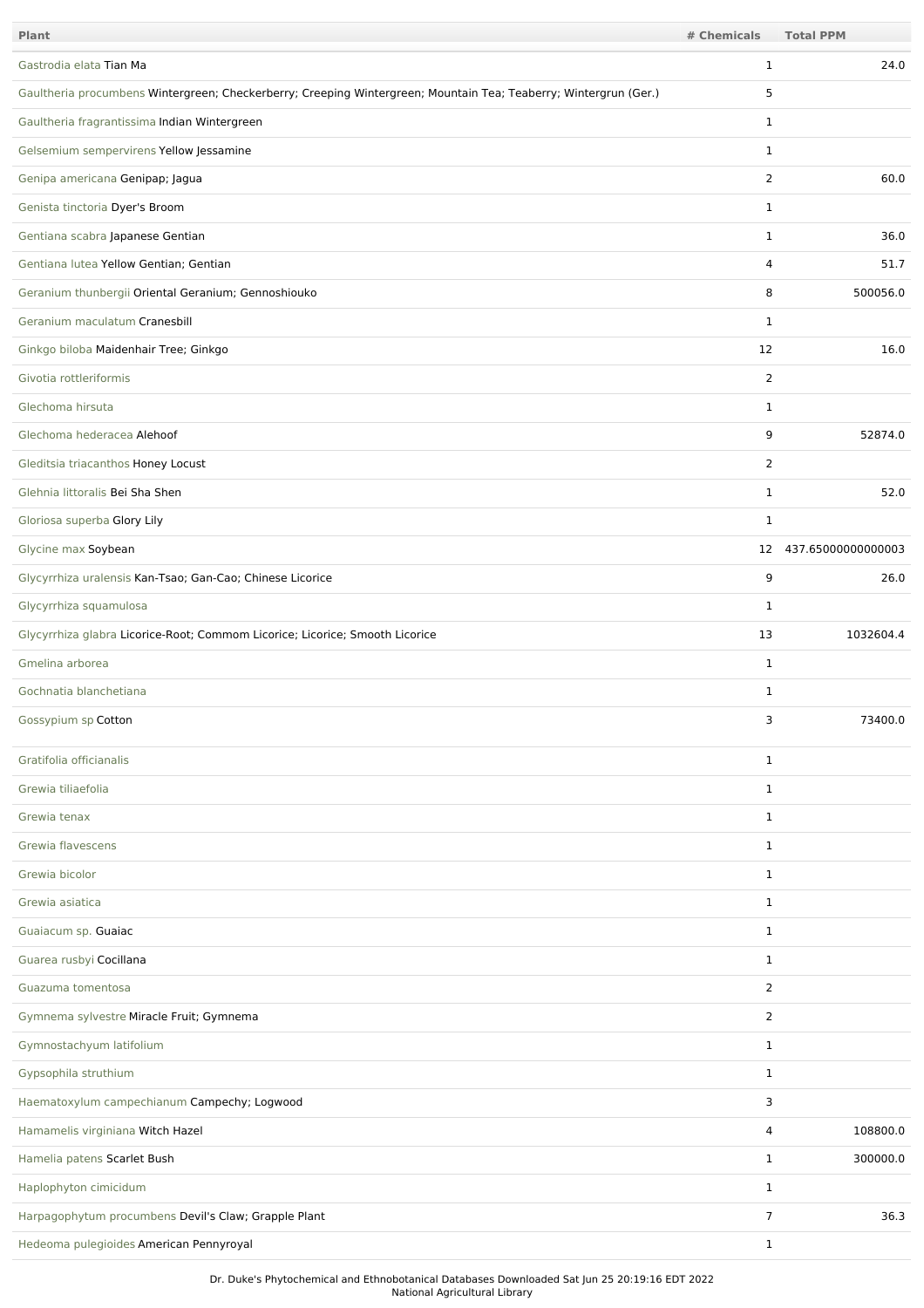| Plant                                                                                                                                                                                       | # Chemicals    | <b>Total PPM</b> |
|---------------------------------------------------------------------------------------------------------------------------------------------------------------------------------------------|----------------|------------------|
| Hedera helix Ivy                                                                                                                                                                            | 2              |                  |
| Hedyotis lawsoniae                                                                                                                                                                          | 1              |                  |
| Heimia salicifolia Sinicuichi                                                                                                                                                               | $\mathbf{1}$   |                  |
| Helianthemum glomeratum                                                                                                                                                                     | $\mathbf{1}$   |                  |
| Helianthus tuberosus Jerusalem Artichoke                                                                                                                                                    | $\mathbf{1}$   | 128.0            |
| Helianthus annuus Girasol; Sunflower                                                                                                                                                        | $\overline{7}$ | 660976.0         |
| Helichrysum bilobum                                                                                                                                                                         | $\mathbf{1}$   |                  |
| Helichrysum angustifolium Everlasting; Immortelle                                                                                                                                           | 2              |                  |
| Herpestis monniera                                                                                                                                                                          | $\mathbf{1}$   |                  |
| Hibiscus syriacus Rose Of Sharon; Shrub Althaea; Mukuge (Jap.); Hachisu (Jap.)                                                                                                              | $\mathbf{1}$   |                  |
| Hibiscus sabdariffa Acedera de Guinea (Sp.); Malventee (Ger.); Kharkadi; Roselle; Sereni (Sp.); Jamaica Sorrel; Sorrel;<br>Rosella (Ger.); Indian Sorrel; Rosa de Jamaica (Sp.); Red Sorrel | 3              | 157.3            |
| Hibiscus rosa-sinensis Chinese hibiscus; Shoe-flower                                                                                                                                        | $\mathbf{1}$   |                  |
| Hibiscus mutabilis                                                                                                                                                                          | $\mathbf{1}$   |                  |
| Hippophae rhamnoides Sallow Thorn; Yellow Spine; Sea Buckthorn                                                                                                                              | 3              |                  |
| Hoffmannia strigillosa                                                                                                                                                                      | $\mathbf{1}$   |                  |
| Holacantha emoryi                                                                                                                                                                           | $\mathbf{1}$   |                  |
| Holarrhena pubescens Zhi Xie Mu; Kurchi; Tellicherry Bark; Conessi                                                                                                                          | 3              | 22800.0          |
| Hopea jucunda                                                                                                                                                                               | $\overline{2}$ |                  |
| Hopea cordifolia                                                                                                                                                                            | $\overline{2}$ |                  |
| Hopea brevipetiolaris                                                                                                                                                                       | 2              |                  |
| Hordeum vulgare Barleygrass; Barley                                                                                                                                                         | 6              | 154190.0         |
| Houttuynia cordata Yu Xing Cao; Fishwort; Dokudami                                                                                                                                          | 3              | 112.0            |
| Humulus lupulus Hops                                                                                                                                                                        | 14             | 18.7             |
| Hydnocarpus wightiana Hindi Chaulmoogra                                                                                                                                                     | 3              |                  |
| Hydnocarpus venenata                                                                                                                                                                        | $\mathbf{1}$   |                  |
| Hydnocarpus kurzii True Chaulmoogra                                                                                                                                                         | $\mathbf{1}$   |                  |
| Hydrangea arborescens Smooth Hydrangea; Hydrangea                                                                                                                                           | 3              | 17.6             |
| Hydrastis canadensis Goldenseal                                                                                                                                                             | 3              | 28.6             |
| Hygrophila auriculata                                                                                                                                                                       | $\mathbf{1}$   |                  |
| Hyoscyamus niger Henbane                                                                                                                                                                    | 2              | 96.0             |
| Hypericum perforatum Common St. Johnswort; Goatweed; Klamath Weed; Hypericum; St. John's-wort                                                                                               | 13             |                  |
| Hypericum patulum                                                                                                                                                                           | $\mathbf{1}$   |                  |
| Hypericum elatum                                                                                                                                                                            | $\mathbf{1}$   |                  |
| Hypericum androsaemum                                                                                                                                                                       | $\mathbf{1}$   |                  |
| Hyptis suaveolens Wild Hops                                                                                                                                                                 | $\mathbf{1}$   |                  |
| Hyptis emoryi Desert Lavender                                                                                                                                                               | $\mathbf{1}$   |                  |
| Hyptis dilatata                                                                                                                                                                             | $\mathbf{1}$   |                  |
| Hyptis capitata Knobweed                                                                                                                                                                    | 2              |                  |
| Hyptis albida                                                                                                                                                                               | $\mathbf{1}$   |                  |
| Hyssopus seravshanicus                                                                                                                                                                      | $\mathbf{1}$   |                  |
| Hyssopus officinalis Hyssop                                                                                                                                                                 | 5              | 209200.0         |
| Hyssopus ferganensis                                                                                                                                                                        | $\mathbf{1}$   |                  |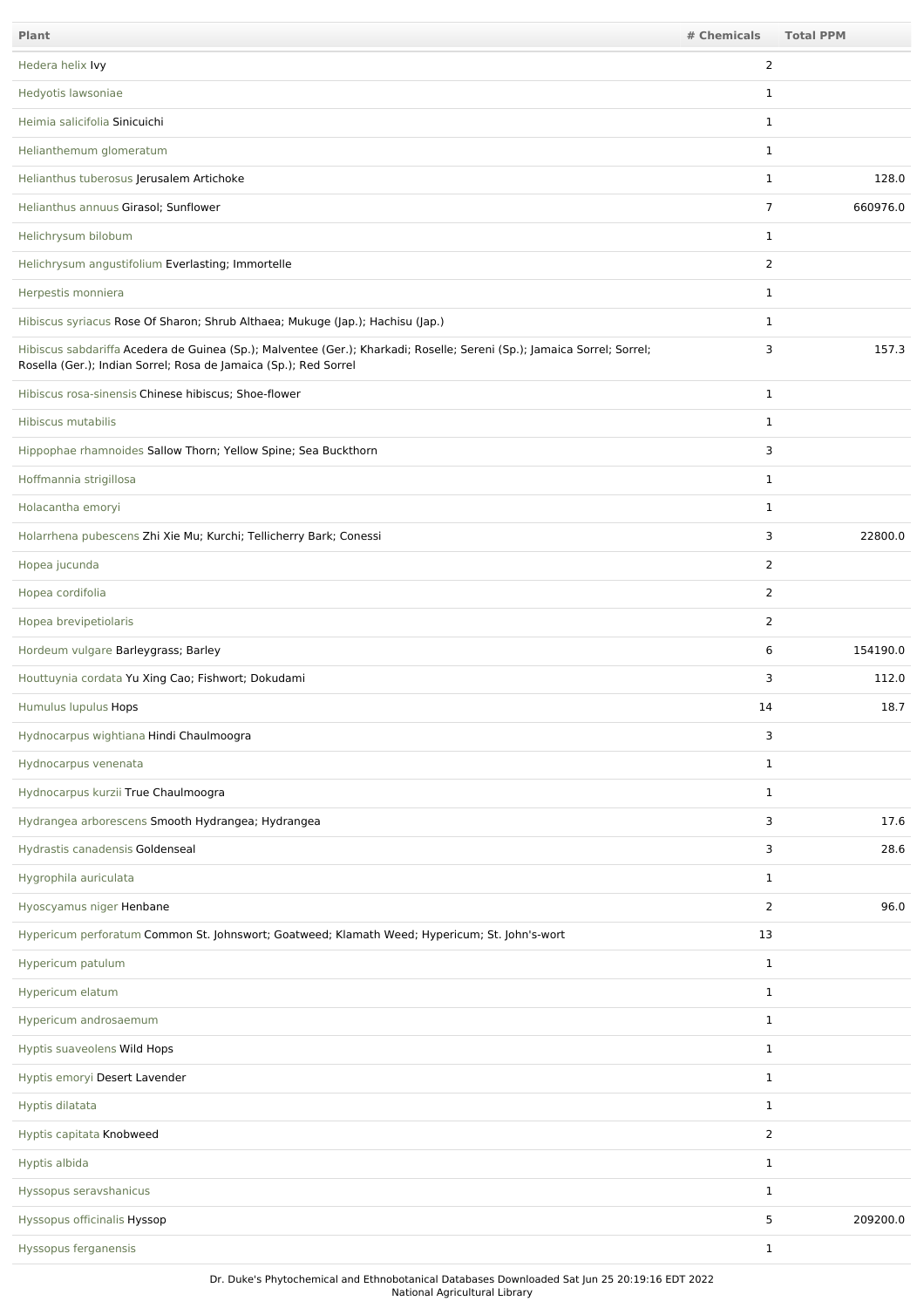| Plant                                                                                                                                         | # Chemicals    | <b>Total PPM</b> |
|-----------------------------------------------------------------------------------------------------------------------------------------------|----------------|------------------|
| Ilex verticillata                                                                                                                             | $\mathbf{1}$   |                  |
| Ilex paraguariensis Mate; Paraguay Tea; South American Holly                                                                                  | 3              | 320000.0         |
| Illicium verum Sternanis (Ger.); anis estrellado (Sp.); Chinese Star Anise; Chinesischer Sternanis (Ger.); anis de China<br>(Sp.); Star Anise | $\overline{2}$ |                  |
| Inga punctata                                                                                                                                 | $\mathbf{1}$   |                  |
| Inonotus obliquus                                                                                                                             | $\overline{2}$ |                  |
| Inula helenium Elecampane                                                                                                                     | 3              |                  |
| Ipomoea purga Jalap                                                                                                                           | $\mathbf{1}$   | 80000.0          |
| Ipomoea batatas Sweet Potato                                                                                                                  | 4              | 22.0             |
| Ipomoea aquatica Swamp Cabbage; Water Spinach                                                                                                 | $\mathbf{1}$   | 184.0            |
| Iris x germanica Orris                                                                                                                        | $\mathbf{1}$   |                  |
| Iris versicolor Blue Flag                                                                                                                     | $\mathbf{1}$   |                  |
| Iris missouriensis                                                                                                                            | $\mathbf{1}$   |                  |
| Isatis tinctoria Dyer's Woad                                                                                                                  | $\overline{2}$ | 80.0             |
| Isodon grandifolius                                                                                                                           | $\mathbf{1}$   |                  |
| Jacaranda caucana                                                                                                                             | $\mathbf{1}$   |                  |
| Jasminum sambac                                                                                                                               | $\mathbf{1}$   |                  |
| Jateorhiza palmata Calumba Root                                                                                                               | $\mathbf{1}$   |                  |
| Jatropha gossypifolia Spanish Physic Nut                                                                                                      | $\overline{2}$ |                  |
| Jatropha curcas Physic Nut; Purging Nut                                                                                                       | $\mathbf{1}$   | 374000.0         |
| Juglans regia English Walnut                                                                                                                  | 9              | 1715200.0        |
| Juglans nigra Black Walnut                                                                                                                    | 8              | 294092.04        |
| Juglans cinerea Butternut                                                                                                                     | 3              | 74.2             |
| Juncus effusus Rush                                                                                                                           | 2              | 76.0             |
| Juniperus virginiana Red Cedar                                                                                                                | 3              | 172634.08        |
| Juniperus sabina Sabine                                                                                                                       | $\mathbf{1}$   |                  |
| Juniperus macropoda Himalayan Juniper; Indian Juniper                                                                                         | $\mathbf{1}$   |                  |
| Juniperus horizontalis                                                                                                                        | $\mathbf{1}$   |                  |
| Juniperus communis Juniper; Common Juniper                                                                                                    | 14             | 100002.6         |
| Jussiaea suffruticosa                                                                                                                         | $\mathbf{1}$   |                  |
| Jussiaea repens Jussiaeae Herba; Pond Dragon                                                                                                  | $\mathbf{1}$   | 80.0             |
| Kalanchoe spathulata Beach Bells                                                                                                              | $\mathbf{1}$   |                  |
| Kalanchoe pinnata Siempre Viva; Air Plant                                                                                                     | $\overline{2}$ |                  |
| Kalmia latifolia Calico Bush; Mountain Laurel; Spoonwood                                                                                      | $\mathbf{1}$   |                  |
| Kayea stylosa                                                                                                                                 | $\mathbf{1}$   |                  |
| Kleinhovia hospita                                                                                                                            | $\mathbf{1}$   |                  |
| Krameria triandra Rhatany                                                                                                                     | 3              |                  |
| Lablab purpureus Hyacinth Bean; Bonavist Bean; Lablab Bean                                                                                    | $\mathbf{1}$   | 186.0            |
| Lactuca sativa Lettuce                                                                                                                        | 5              | 1948.116         |
| Lagenaria siceraria White-Flowered Gourd; Calabash Gourd                                                                                      | $\mathbf{1}$   | 314.0            |
| Lagerstroemia indica Crape Myrtle                                                                                                             | $\overline{2}$ |                  |
| Lagochilus inebrians Intoxicating Mint                                                                                                        | $\mathbf{1}$   | 80000.0          |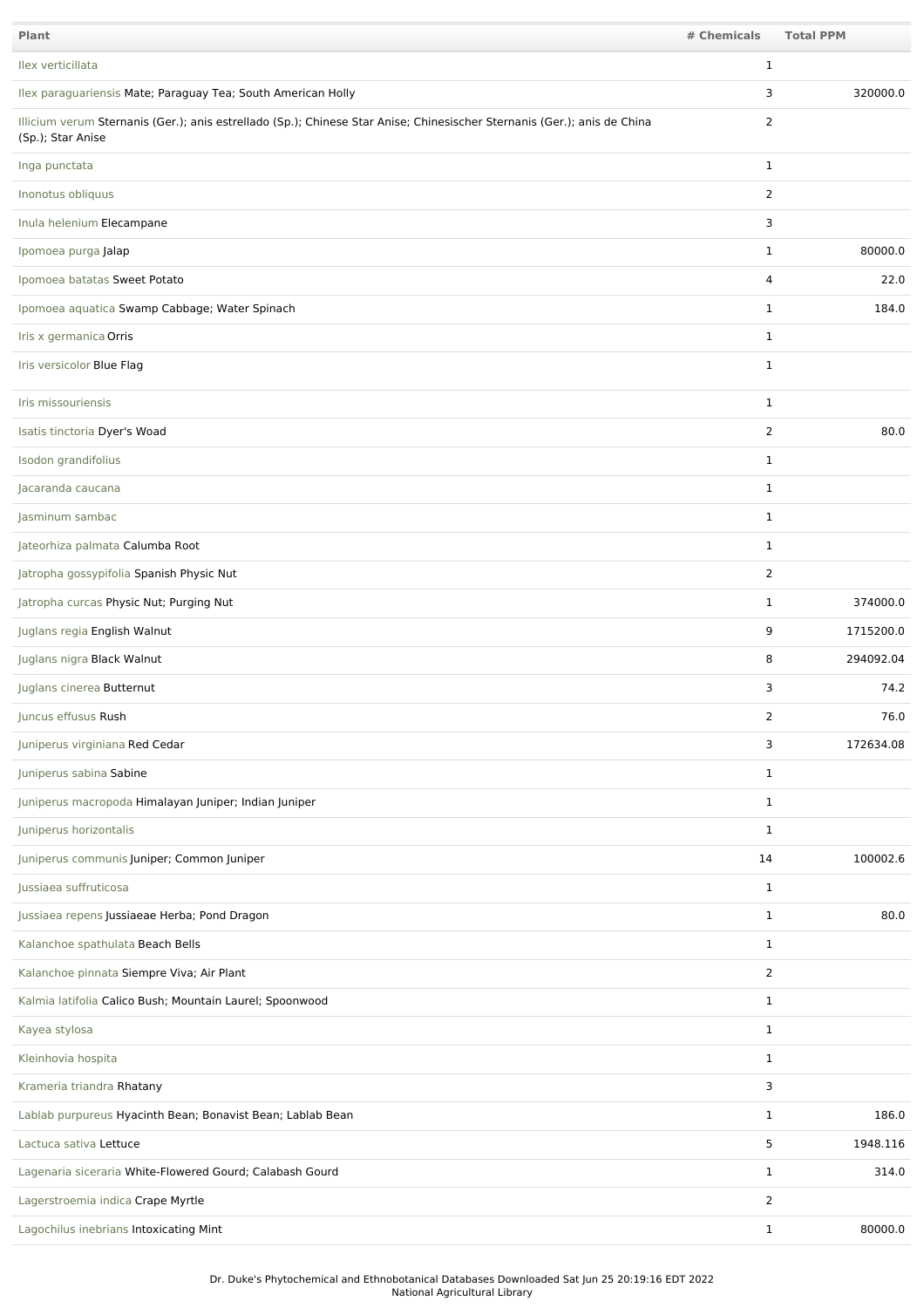| <b>Plant</b>                                                                             | # Chemicals    | <b>Total PPM</b> |
|------------------------------------------------------------------------------------------|----------------|------------------|
| Lantana camara Lantana; Wild Sage                                                        | 3              | 280000.0         |
| Larix laricina                                                                           | 1              |                  |
| Larrea tridentata Chaparral; Creosote Bush                                               | $\overline{2}$ | 20.9             |
| Lasianthus chinensis                                                                     | 1              |                  |
| Laurus nobilis Grecian Laurel; Bay Laurel; Bayleaf; Sweet Bay; Laurel; Bay               | 5              |                  |
| Lavandula x intermedia Dutch Lavender; Lavandin                                          | $\mathbf{1}$   | 10000.0          |
| Lavandula spica                                                                          | 2              |                  |
| Lavandula latifolia Aspic; Broad-Leaved Lavender; Spike Lavender                         | 3              | 185600.0         |
| Lavandula angustifolia English Lavender                                                  | 4              | 320000.0         |
| Lawsonia inermis Jamaica-Mignonette; Mignonette Tree; Henna; Mignonette                  | 4              |                  |
| Ledum palustre Wild Rosemary; Marsh Tea                                                  | $\mathbf{1}$   |                  |
| Lemaireocereus thurberi                                                                  | 1              |                  |
| Lemaireocereus stellatus                                                                 | $\mathbf{1}$   |                  |
| Lemaireocereus quevedonis                                                                | $\mathbf{1}$   |                  |
| Lemaireocereus hystrix                                                                   | $\mathbf{1}$   |                  |
| Lemaireocereus griseus                                                                   | $\overline{2}$ |                  |
| Lens culinaris Lentil                                                                    | $\mathbf{1}$   | 192.0            |
| Leonurus cardiaca Motherwort                                                             | 4              | 180000.0         |
| Lepechinia urbanii                                                                       | $\mathbf{1}$   |                  |
| Lepechinia hastata                                                                       | $\mathbf{1}$   |                  |
| Lepechinia glomerata                                                                     | 1              |                  |
| Lepechinia chamaedryoides                                                                | $\mathbf{1}$   |                  |
| Lepechinia caulescens                                                                    | $\mathbf{1}$   |                  |
| Lepidium meyenii Peruvian Ginseng; Maca                                                  | $\overline{2}$ |                  |
| Leptospermum scoparium Broom Teatree; Manuka                                             | $\overline{2}$ |                  |
| Leptospermum ericoides                                                                   | $\mathbf{1}$   |                  |
| Lespedeza davidii                                                                        | $\mathbf{1}$   |                  |
| Levisticum officinale Lovage                                                             | $\mathbf{1}$   |                  |
| Ligustrum vulgare Common Privet                                                          | $\mathbf{1}$   | 970000.0         |
| Ligustrum lucidum Glossy Privet; White Waxtree; Chinese Privet; Privet; Ligustri Fructus | 4              | 48.0             |
| Ligustrum japonicum Japanese Privet; Ligustri Fructus                                    | 5              | 48.0             |
| Limnophila rugosa                                                                        | $\overline{2}$ |                  |
| Limonia acidissima Wood-Apple; Elephant Apple; Manzana De Elefante                       | $\mathbf{1}$   |                  |
| Lindera benzoin Wild Allspice; Spicebush; Fieberstrauch (Ger.); Benjamin Bush            | $\mathbf{1}$   |                  |
| Linum usitatissimum Linseed; Flax                                                        | 5              |                  |
| Lippia graveolens Oregano                                                                | $\mathbf{1}$   | 310.0            |
| Lippia dulcis Sweet Herb                                                                 | $\mathbf{1}$   |                  |
| Liquidambar styraciflua Sweetgum; American Styrax                                        | 5              | 676.8            |
| Liquidambar orientalis Oriental Storax; Oriental Styrax                                  | $\overline{2}$ |                  |
| Lithocarpus polystachya                                                                  | 2              |                  |
| Lithocarpus haipinii                                                                     | $\mathbf{1}$   |                  |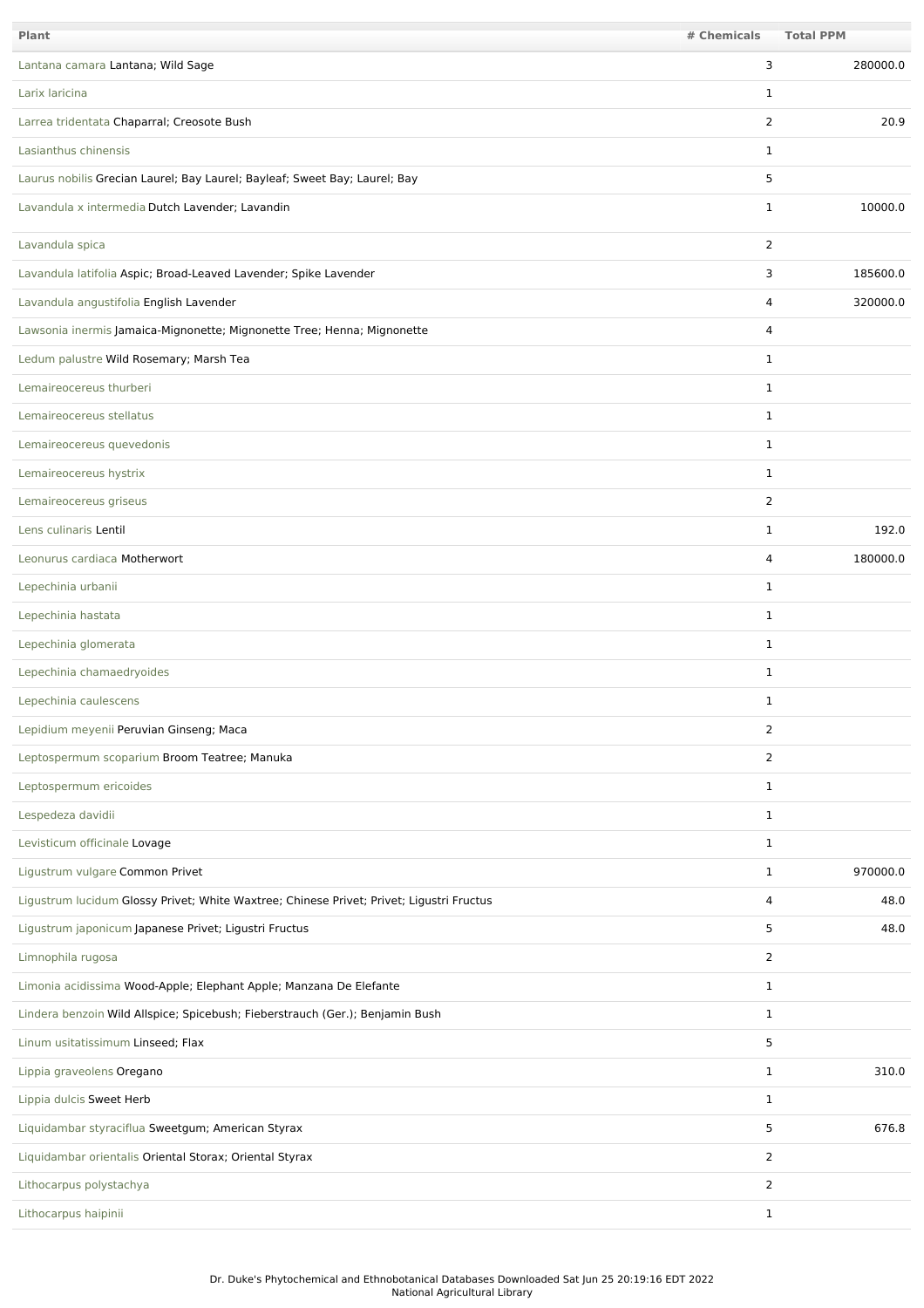| Plant                                                                                                                                                                                                                                                  | # Chemicals    | <b>Total PPM</b> |
|--------------------------------------------------------------------------------------------------------------------------------------------------------------------------------------------------------------------------------------------------------|----------------|------------------|
| Lithocarpus elizabethae                                                                                                                                                                                                                                | 1              |                  |
| Lithocarpus cornea                                                                                                                                                                                                                                     | $\mathbf{1}$   |                  |
| Lithocarpus attenuata                                                                                                                                                                                                                                  | $\mathbf{1}$   |                  |
| Lobelia inflata Lobelia; Indian Tobacco                                                                                                                                                                                                                | 2              | 9.9              |
| Lonicera japonica Japanese Honeysuckle                                                                                                                                                                                                                 | 4              | 880042.0         |
| Lophatherum gracile Dan Zhu Ye                                                                                                                                                                                                                         | $\mathbf{1}$   | 50.0             |
| Ludwigia perennis Perennial ludwigia                                                                                                                                                                                                                   | 2              |                  |
| Ludwigia parviflora                                                                                                                                                                                                                                    | $\mathbf{1}$   |                  |
| Ludwigia adscendens Ascending ludwigia                                                                                                                                                                                                                 | $\overline{2}$ |                  |
| Luffa aegyptiaca Luffa; Smooth Loofah; Vegetable Sponge                                                                                                                                                                                                | $\mathbf{1}$   |                  |
| Luisia indivisa                                                                                                                                                                                                                                        | $\mathbf{1}$   |                  |
| Lumnitzera racemosa                                                                                                                                                                                                                                    | $\mathbf{1}$   |                  |
| Lupinus albus White Lupine                                                                                                                                                                                                                             | $\mathbf{1}$   | 106.0            |
| Lycium chinense Daun Koki (Indones.); Chinese Matrimony Vine; Gou Qi (Chin.); Chinesischer Bocksdorn (Ger.); Kuko<br>(Jap.); Chinese Boxthorn; Chinese Wolfberry; Spina Santa Cinese (Ital.); Kaukichai (Malays.); Wolfberry; Lyciet de Chine<br>(Fr.) | 2              | 86.0             |
| Lycopersicon esculentum Tomato                                                                                                                                                                                                                         | $\overline{7}$ | 288.068          |
| Lycopodium clavatum Antler Herb; Clubmoss                                                                                                                                                                                                              | 4              | 56.0             |
| Lycopus virginicus Bugle                                                                                                                                                                                                                               | $\overline{7}$ |                  |
| Lycopus lucidus                                                                                                                                                                                                                                        | $\mathbf{1}$   |                  |
| Lycopus europeus European Bugle                                                                                                                                                                                                                        | 5              | 74000.0          |
| Lygodium japonicum Climbing Fern                                                                                                                                                                                                                       | $\mathbf{1}$   | 46.0             |
| Lythrum salicaria Purple Loosestrife                                                                                                                                                                                                                   | 3              | 894000.0         |
| Macadamia spp Macadamia                                                                                                                                                                                                                                | $\mathbf{1}$   | 36.0             |
| Machaerocereus gummosus                                                                                                                                                                                                                                | $\mathbf{1}$   |                  |
| Maclura pomifera Osage-Orange; Hedge Apple                                                                                                                                                                                                             | 5              |                  |
| Madhuca nerifolia                                                                                                                                                                                                                                      | $\mathbf{1}$   |                  |
| Madhuca microphylla                                                                                                                                                                                                                                    | $\mathbf{1}$   |                  |
| Magnolia officinalis Hou Pu; Magnolia-Bark; Chinese Magnolia                                                                                                                                                                                           | 3              | 18.0             |
| Magnolia kobus Xin-Yi; Hsin-I                                                                                                                                                                                                                          | 3              | 50.0             |
| Magnolia fargesii Xin-Yi; Hsin-I                                                                                                                                                                                                                       | $\mathbf{1}$   | 50.0             |
| Magnolia denudata Hsin-I; Xin-Yi                                                                                                                                                                                                                       | $\overline{2}$ | 50.0             |
| Mahonia repens Oregon Grape; Oregon Barberry; Oregon Grape-Holly; Creeping Barberry                                                                                                                                                                    | $\mathbf{1}$   |                  |
| Mahonia aquifolium Oregon Grape; Holly Mahonia; Holly Barberry; Blue Barberry; Mountain Grape                                                                                                                                                          | $\mathbf{1}$   |                  |
| Malus domestica Apple                                                                                                                                                                                                                                  | 16             | 3136.0           |
| Malva neglecta Cheeses; Common Mallow                                                                                                                                                                                                                  | $\mathbf{1}$   |                  |
| Mangifera indica Mango                                                                                                                                                                                                                                 | 4              | 482222.8         |
| Manihot esculenta Tapioca; Cassava; Yuca                                                                                                                                                                                                               | $\mathbf{1}$   | 38.0             |
| Manilkara zapota Sapodilla                                                                                                                                                                                                                             | $\mathbf{1}$   |                  |
| Maranta arundinacea Bermuda Arrowroot; Arrowroot                                                                                                                                                                                                       | 2              |                  |
| Marrubium vulgare Horehound; White Horehound                                                                                                                                                                                                           | 9              | 149600.0         |
| Marsdenia reichenbachii Condurango                                                                                                                                                                                                                     | $\mathbf{1}$   |                  |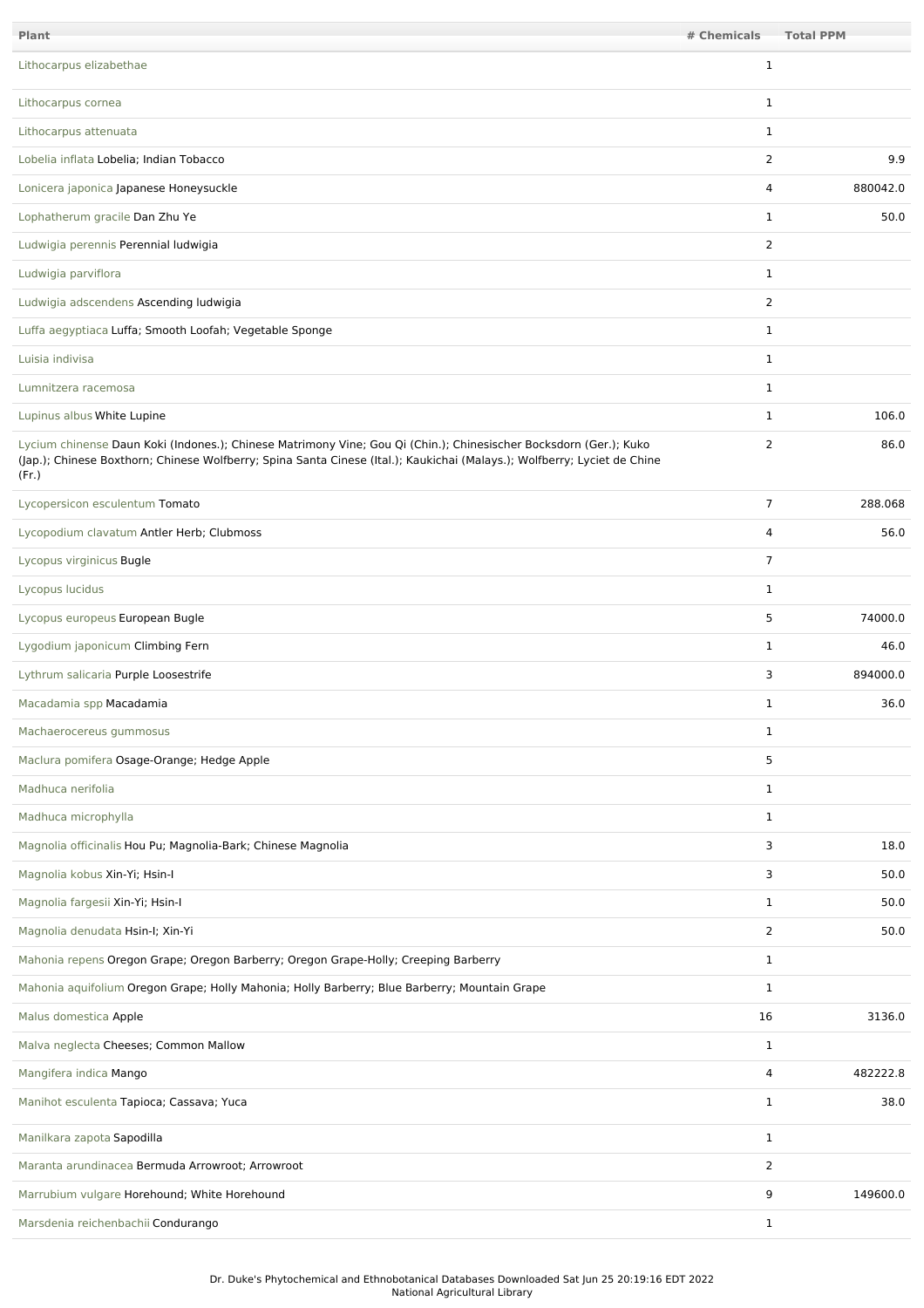| Plant                                                                                                               | # Chemicals    | <b>Total PPM</b> |
|---------------------------------------------------------------------------------------------------------------------|----------------|------------------|
| Matricaria recutita Annual Camomile; German Camomile; Wild Camomile                                                 | $\overline{7}$ |                  |
| Maytenus senegalensis                                                                                               | $\mathbf{1}$   |                  |
| Maytenus octogona                                                                                                   | $\mathbf{1}$   |                  |
| Maytenus canariensis                                                                                                | 2              |                  |
| Maytenus boaria                                                                                                     | $\mathbf{1}$   |                  |
| Maytenus aquifolium                                                                                                 | 1              |                  |
| Medicago sativa Lucerne; Alfalfa                                                                                    | $\overline{7}$ | 56000.082        |
| Melaleuca leucadendron                                                                                              | 2              |                  |
| Melaleuca leucadendra Cajeput                                                                                       | 5              |                  |
| Melanoxylon brauna                                                                                                  | 1              |                  |
| Melia azedarach Chinaberry                                                                                          | 3              | 520000.0         |
| Melicoccus bijugatas Genip; Mamoncillo; Honey berry; Pitomba                                                        | $\mathbf{1}$   |                  |
| Melilotus officinalis Yellow Sweetclover                                                                            | 5              |                  |
| Melissa officinalis Balm; Bee Balm; Lemonbalm; Melissa                                                              | 6              | 55400.0          |
| Mentha x rotundifolia Applemint                                                                                     | 8              | 71200.0          |
| Mentha x piperita Peppermint                                                                                        | $\overline{7}$ | 63612.1          |
| Mentha spicata Spearmint; Hortela da Folha Miuda                                                                    | 8              | 110400.0         |
| Mentha pulegium European Pennyroyal                                                                                 | 4              | 140162.0         |
| Mentha longifolia Biblical Mint                                                                                     | 1              |                  |
| Mentha arvensis var. piperascens Field Mint; Japanese Mint; Cornmint                                                | 4              | 56512.0          |
| Mentha aquatica Water Mint                                                                                          | 3              | 202000.0         |
| Menyanthes trifoliata Bog Myrtle; Marsh Clover; Water Trefoil; Marsh Trefoil; Bogbean; Buckbean                     | 6              | 108000.0         |
| Mercurialis annua Annual Mercury                                                                                    | 1              | 67000.0          |
| Mesua myrtifolia                                                                                                    | 1              |                  |
| Mesua ferrea                                                                                                        | $\mathbf{1}$   |                  |
| Metrosideros excelsa                                                                                                | $\mathbf{1}$   |                  |
| Micromeria benthamii                                                                                                | $\mathbf{1}$   |                  |
| Mimosa pudica Sensitive Plant                                                                                       | $\mathbf{1}$   | 200000.0         |
| Mimusops littoralis                                                                                                 | $\mathbf{1}$   |                  |
| Mitchella repens Squawvine; Partridge-berry                                                                         | $\mathbf{1}$   |                  |
| Mitragyna speciosa Kratum                                                                                           | $\overline{2}$ | 300.0            |
| Mitrephora heyneana                                                                                                 | $\overline{2}$ |                  |
| Momordica charantia Sorosi; Bitter Melon                                                                            | 2              |                  |
| Monarda fistulosa Wild Bergamot                                                                                     | $\mathbf{1}$   | 40000.0          |
| Monarda didyma Oswego Tea; Beebalm                                                                                  | 3              | 36000.0          |
| Morinda sp Morinda                                                                                                  | $\mathbf{1}$   | 30.0             |
| Morinda citrifolia Indian Mulberry; Noni                                                                            | $\mathbf{1}$   |                  |
| Moringa oleifera West Indian Ben; Drumstick Tree; Horseradish Tree; Ben Nut; Benzolive Tree; Moringa; Jacinto (Sp.) | $\overline{2}$ |                  |
| Morus serrata                                                                                                       | $\mathbf{1}$   |                  |
| Morus alba White Mulberry; Sang-Pai-Pi                                                                              | 6              | 28.0             |
| Mucuna pruriens Velvetbean; Cowage                                                                                  | $\mathbf{1}$   |                  |
| Murraya sp None                                                                                                     | $\mathbf{1}$   | 14.0             |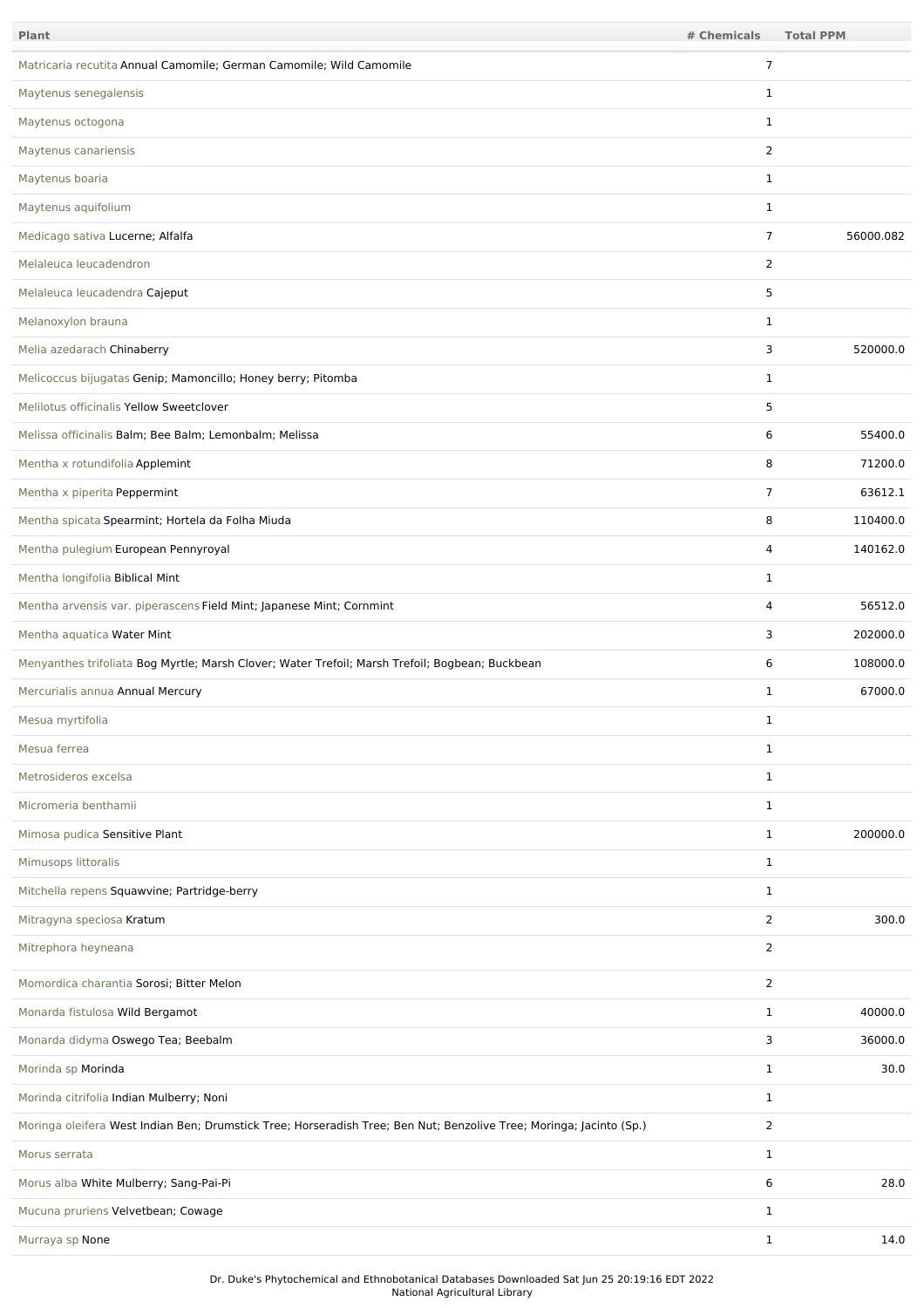| Plant                                                                                                                                                       | # Chemicals    | <b>Total PPM</b> |
|-------------------------------------------------------------------------------------------------------------------------------------------------------------|----------------|------------------|
| Musa x paradisiaca Plantain; Banana                                                                                                                         | 4              | 16.58            |
| Myrciaria dubia Araza de Agua (Sp.); Camo Camo (Peru); Rumberry (Eng.); Camu-camu Negro (Peru); Guapuro Blanco<br>(Bol.); Camu-camu (Eng., Peru, Scn., Sp.) | 1              |                  |
| Myrica cerifera Bayberry; Candle-Berry; Southern Bayberry; Wax Myrtle                                                                                       | 6              | 37.4             |
| Myristica fragrans nogal moscado (Sp.); Mace; nuez moscada (Sp.); Nutmeg; Muskatnussbaum (Ger.)                                                             | 5              | 80.0             |
| Myroxylon balsamum Tolu Balsam; Peru Balsam                                                                                                                 | 2              | 8000.0           |
| Myrtus communis Myrte (Ger.); Mirto (Sp.); Myrtle; Arrayan (Sp.)                                                                                            | 4              | 280000.0         |
| Nandina domestica Southern Heaven Bamboo; Heavenly Bamboo; Nanten (Jap.); Sacred Bamboo                                                                     | 1              |                  |
| Nardostachys chinensis Chinese Spikenard                                                                                                                    | $\mathbf{1}$   | 44.0             |
| Nasturtium officinale Watercress; Berro                                                                                                                     | 1              |                  |
| Nelumbo nucifera Water Lotus                                                                                                                                | 4              | 56.0             |
| Nepeta cataria Catnip                                                                                                                                       | 5              | 4135.3           |
| Nerium oleander Oleander                                                                                                                                    | 5              | 344000.0         |
| Neuracanthus sphaerostachys                                                                                                                                 | 1              |                  |
| Newcastelia viscida                                                                                                                                         | 1              |                  |
| Nicotiana tabacum Tobacco                                                                                                                                   | 4              |                  |
| Nigella sativa Fennel-Flower; Roman Coriander; Nutmeg-Flower; Black Caraway; Black Cumin                                                                    | $\mathbf{1}$   |                  |
| Notopterygium incisum Qiang Huo                                                                                                                             | 1              | 32.0             |
| Nuytsia floribunda                                                                                                                                          | 1              |                  |
| Nymphoides peltatum                                                                                                                                         | $\mathbf{1}$   |                  |
| Nyssa sylvatica Black Gum; Black Tupelo                                                                                                                     | 1              | 374.0            |
| Ocimum tenuiflorum Anise-Scented Basil                                                                                                                      | 6              |                  |
| Ocimum suave Kenyan Tree Basil                                                                                                                              | 1              |                  |
| Ocimum sanctum Holy Basil; Tulsi                                                                                                                            | 1              |                  |
| Ocimum canum Hoary Basil                                                                                                                                    | 2              |                  |
| Ocimum basilicum Basil; Cuban Basil; Sweet Basil                                                                                                            | 9              | 84796.0          |
| Ocimum americanum                                                                                                                                           | 1              |                  |
| Oenanthe aquatica Water Fennel; Water Hemlock                                                                                                               | $\mathbf{1}$   |                  |
| Oenothera biennis Evening-Primrose                                                                                                                          | $\overline{7}$ | 954180.0         |
| Olea europaea Olive                                                                                                                                         | $\overline{7}$ |                  |
| Ononis spinosa Spiny Restharrow; Hauhechel (Ger.); Restharrow                                                                                               | 5              |                  |
| Ophiopogon japonicus Mai-Men-Tung; Mai-Men-Dong                                                                                                             | $\mathbf{1}$   | 32.0             |
| Opuntia ficus-indica Indian Fig; Nopalito; Prickly Pear; Nopal                                                                                              | $\overline{2}$ | 30.0             |
| Origanum vulgare Wild Marjoram; European Oregano; Oregano; Pot Marjoram; Wild Oregano; Common Turkish Oregano                                               | 11             | 222198.0         |
| Origanum sipyleum Guveyoto; Bayircayi                                                                                                                       | $\mathbf{1}$   |                  |
| Origanum minutiflorum Small-Flowered Oregano                                                                                                                | 1              |                  |
| Origanum majorana Marjoram; Sweet Marjoram                                                                                                                  | 7              | 101686.0         |
| Origanum creticum Dittany Of Crete                                                                                                                          | $\mathbf{1}$   |                  |
| Origanum compactum                                                                                                                                          | $\overline{2}$ |                  |
| Orthosphenia mexicana                                                                                                                                       | 1              |                  |
| Oryza sativa Rice                                                                                                                                           | 1              | 510600.0         |
| Pachira aquatica Provision Tree                                                                                                                             | 1              | 54000.0          |
| Paeonia suffruticosa Tree Peony; Moutan Peony; Moutan                                                                                                       | 3              | 30.0             |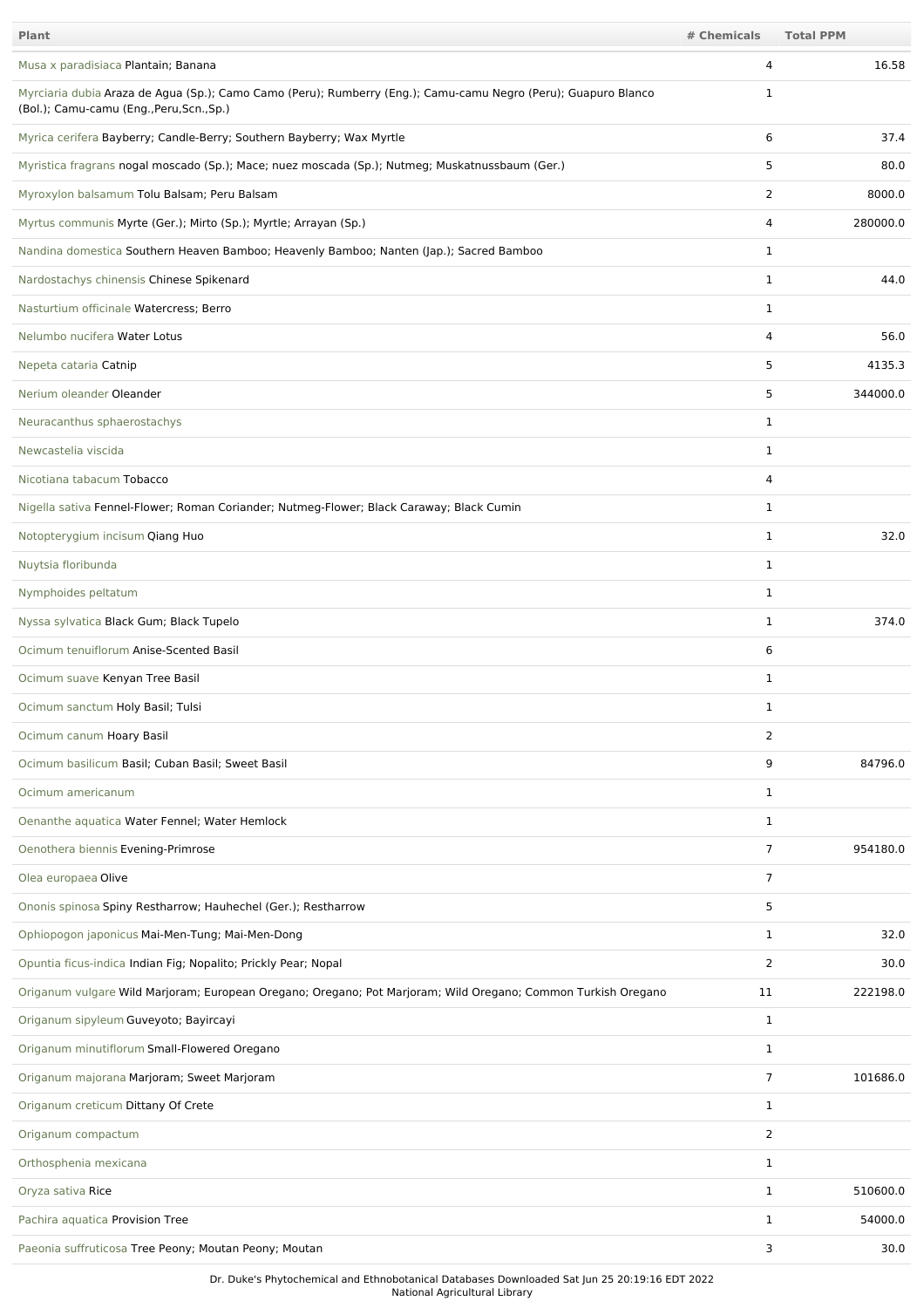| <b>Plant</b>                                                                                                                                                                                                                          | # Chemicals    | <b>Total PPM</b> |
|---------------------------------------------------------------------------------------------------------------------------------------------------------------------------------------------------------------------------------------|----------------|------------------|
| Paeonia officinalis Double Peony                                                                                                                                                                                                      | 1              |                  |
| Paeonia moutan Moutan; Tree Peony                                                                                                                                                                                                     | 3              | 30.0             |
| Paeonia lactiflora Bai Shao (Chinese); Peony; Chih-Shao; Common Garden Peony; White Peony                                                                                                                                             | 4              | 48.0             |
| Paeonia japonica                                                                                                                                                                                                                      | $\mathbf{1}$   |                  |
| Palaquium grande                                                                                                                                                                                                                      | 1              |                  |
| Panax quinquefolius Ginseng; American Ginseng                                                                                                                                                                                         | 3              | 228.0            |
| Panax pseudoginseng                                                                                                                                                                                                                   | 1              |                  |
| Panax notoginseng Sanchi Ginseng                                                                                                                                                                                                      | $\mathbf{1}$   |                  |
| Panax japonicus Japanese Ginseng                                                                                                                                                                                                      | 2              | 40.0             |
| Panax ginseng Chinese Ginseng; Ginseng; Oriental Ginseng; Korean Ginseng                                                                                                                                                              | 5              | 27.5             |
| Papaver somniferum Poppyseed Poppy; Opium Poppy                                                                                                                                                                                       | 3              | 1100.0           |
| Papaver bracteatum Great Scarlet Poppy                                                                                                                                                                                                | 1              |                  |
| Parthenium integrifolium American Feverfew; Prairie-Dock; Feverfew; Wild Quinine; Missouri Snakeroot                                                                                                                                  | $\overline{2}$ |                  |
| Parthenium hysterophorus Congress grass                                                                                                                                                                                               | $\mathbf{1}$   |                  |
| Parthenocissus quinquefolia Virginia-creeper; Five-leaf-ivy; Amerika-zuta (Jap.); American-ivy; Woodbine                                                                                                                              | 1              |                  |
| Passiflora incarnata Manzana de Mayo; Passionflower; Mayapple                                                                                                                                                                         | 5              |                  |
| Pastinaca sativa Parsnip                                                                                                                                                                                                              | 2              | 140.0            |
| Paullinia cupana Guarana                                                                                                                                                                                                              | 1              | 240000.0         |
| Pausinystalia johimbe Yohimbe                                                                                                                                                                                                         | 1              |                  |
| Pedicularis longiflora                                                                                                                                                                                                                | 1              |                  |
| Perilla frutescens Perilla                                                                                                                                                                                                            | 6              | 100.0            |
| Persea americana Avocado                                                                                                                                                                                                              | 5              | 94032.0          |
| Petasites japonicus Butterbur                                                                                                                                                                                                         | 1              | 120.0            |
| Petasites hybridus European Butterbur                                                                                                                                                                                                 |                |                  |
| Petiveria alliacea Anamu; Mucura; Guinea Hen Leaf                                                                                                                                                                                     | 1              |                  |
| Petroselinum crispum Parsley                                                                                                                                                                                                          | 9              | 0.042            |
| Peucedanum ostruthium Masterwort                                                                                                                                                                                                      | 3              |                  |
| Peucedanum decursivum Qian Hu                                                                                                                                                                                                         | $\mathbf{1}$   | 84.0             |
| Peumus boldus Boldo                                                                                                                                                                                                                   | $\mathbf{1}$   |                  |
| Phaseolus vulgaris Haricot Bean; Dwarf Bean; String Bean; Flageolet Bean; Garden Bean; French Bean; Popping Bean;<br>Wax Bean; Pop Bean; Black Bean; Navy Bean; Snap Bean; Haricot; Field Bean; Haricot Vert; Green Bean; Kidney Bean | 6              | 22000.036        |
| Phaseolus lunatus Butter Bean; Lima Bean                                                                                                                                                                                              | $\overline{2}$ | 13000.0          |
| Phaseolus coccineus Scarlet Runner Bean                                                                                                                                                                                               | $\overline{2}$ | 19804.0          |
| Phaseolus acutifolius Tepary Bean                                                                                                                                                                                                     | $\overline{2}$ |                  |
| Phellodendron amurense Amur Cork Tree; Po Mu; Huang Bai; Huang Po                                                                                                                                                                     | $\mathbf{1}$   | 52.0             |
| Phillyrea latifolia                                                                                                                                                                                                                   | $\mathbf{1}$   |                  |
| Phlogacanthus thyrsiflorus                                                                                                                                                                                                            | $\mathbf{1}$   |                  |
| Phoenix dactylifera Date Palm                                                                                                                                                                                                         | 7              | 115866.0         |
| Phoradendron juniperinum                                                                                                                                                                                                              | $\mathbf{1}$   |                  |
| Phyllanthus reticulatus                                                                                                                                                                                                               | $\overline{2}$ |                  |
| Phyllanthus niruri Seed On The Leaf                                                                                                                                                                                                   | $\mathbf{1}$   |                  |
| Phyllanthus flexuosus                                                                                                                                                                                                                 | $\mathbf{1}$   |                  |
| Phyllanthus emblica Myrobalan; Emblic                                                                                                                                                                                                 | 7              | 891602.0         |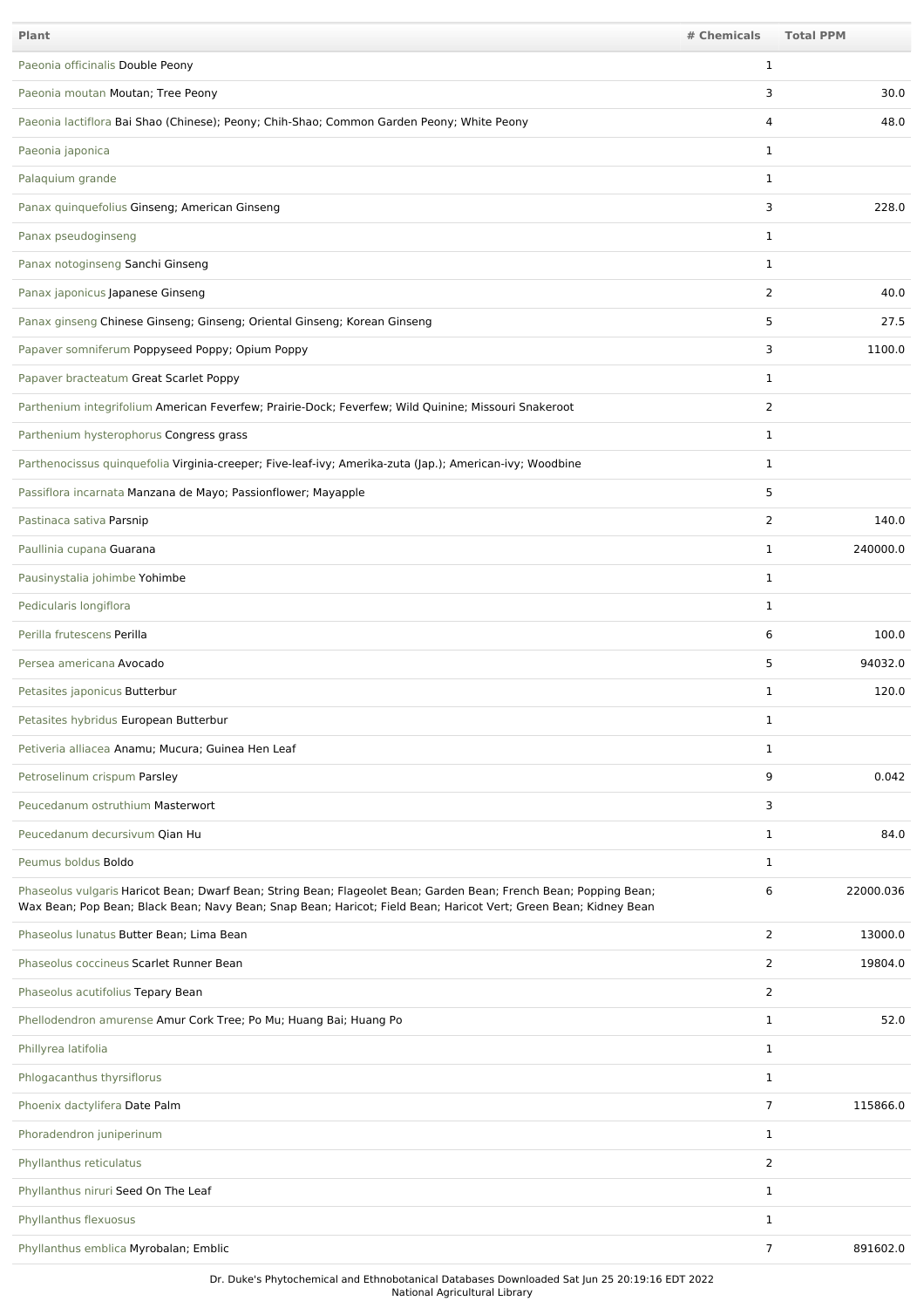| <b>Plant</b>                                                                                                                                  | # Chemicals    | <b>Total PPM</b> |
|-----------------------------------------------------------------------------------------------------------------------------------------------|----------------|------------------|
| Phyllanthus discoideus                                                                                                                        | $\mathbf{1}$   |                  |
| Phyllanthus amarus                                                                                                                            | $\overline{2}$ |                  |
| Physalis peruviana Cape Gooseberry; Ground Cherry                                                                                             | $\mathbf{1}$   |                  |
| Physalis ixocarpa Tomatillo                                                                                                                   | 1              | 142.0            |
| Physalis alkekingi Lantern; Bladderherb                                                                                                       | $\mathbf{1}$   |                  |
| Phytelephas aequatorialis EQUATORIAL IVORY PALM                                                                                               | $\mathbf{1}$   |                  |
| Phytolacca americana Pokeweed                                                                                                                 | 2              |                  |
| Picea mariana Black Spruce                                                                                                                    | $\mathbf{1}$   |                  |
| Picramnia sellowii                                                                                                                            | $\mathbf{1}$   |                  |
| Pimenta dioica Allspice; Pimenta; Pimento; Jamaica-Pepper; Clover-Pepper                                                                      | $\overline{2}$ | 40.08            |
| Pimpinella anisum Sweet Cumin; Anise                                                                                                          | 6              | 118.0            |
| Pinellia ternata Pan-Hsia; Ban-Xia                                                                                                            | 1              | 36.0             |
| Pinus sylvestris Scotch Pine                                                                                                                  | 7              | 338000.0         |
| Pinus strobus White Pine; Eastern White Pine                                                                                                  | $\mathbf{1}$   |                  |
| Pinus pinea Pignolia; Italian Stone Pine                                                                                                      | $\mathbf{1}$   |                  |
| Pinus mugo Dwarf Pine; Swiss Mountain Pine                                                                                                    | $\mathbf{1}$   |                  |
| Pinus kesiya Khasi Pine                                                                                                                       | $\mathbf{1}$   |                  |
| Pinus insularis Khasi Pine                                                                                                                    | $\mathbf{1}$   |                  |
| Pinus edulis Pinyon Pine                                                                                                                      | $\mathbf{1}$   |                  |
| Pinus echinata Shortleaf Pine                                                                                                                 | $\overline{2}$ | 176.4            |
| Piper nigrum White Pepper; Pepper; Black Pepper                                                                                               | 3              | 71.4             |
| Piper betel Betel Pepper                                                                                                                      | 1              | 41000.0          |
| Piper angustifolium Matico                                                                                                                    | $\mathbf{1}$   |                  |
| Piscidia piscipula Jamaica Dogwood                                                                                                            | 1              |                  |
| Pistacia vera Pistachio                                                                                                                       | 3              | 60.2             |
| Pistacia lentiscus Chios Mastictree; Mastictree; Lentisco (Sp.); Mastixbaum (Ger.); Mastic                                                    | 4              | 226000.0         |
| Pisum sativum Pea                                                                                                                             | 3              | 120.004          |
| Plantago psyllium Psyllium                                                                                                                    | 3              | 38.5             |
| Plantago ovata Psyllium; Indian Plantago; Spogel Seeds; Blond Psyllium; Ispaghula                                                             | $\overline{2}$ |                  |
| Plantago major Common Plantain                                                                                                                | 11             | 114000.0         |
| Plantago asiatica Asian Plantain                                                                                                              | 2              | 62.0             |
| Platanus vulgaris                                                                                                                             | $\mathbf{1}$   |                  |
| Platanus orientalis                                                                                                                           | $\mathbf{1}$   |                  |
| Platanus occidentalis                                                                                                                         | $\mathbf{1}$   |                  |
| Platanus acerifolia                                                                                                                           | $\mathbf{1}$   |                  |
| Platanus accrifolia                                                                                                                           | $\mathbf{1}$   |                  |
| Platycodon grandiflorum Balloon Flower; Jie-Geng; Chieh-Keng                                                                                  | $\overline{2}$ | 36.0             |
| Plectranthus urticifolius                                                                                                                     | $\mathbf{1}$   |                  |
| Plectranthus rugosus                                                                                                                          | $\mathbf{1}$   |                  |
| Plectranthus amboinicus Soup Mint; French Thyme; Spanish Thyme; Mexican Mint; Amboini Coleus; Indian Borage;<br>Country Borage; Cuban Oregano | 3              |                  |
| Pluchea carolinensis Santa maria; Pito sico                                                                                                   | $\mathbf{1}$   |                  |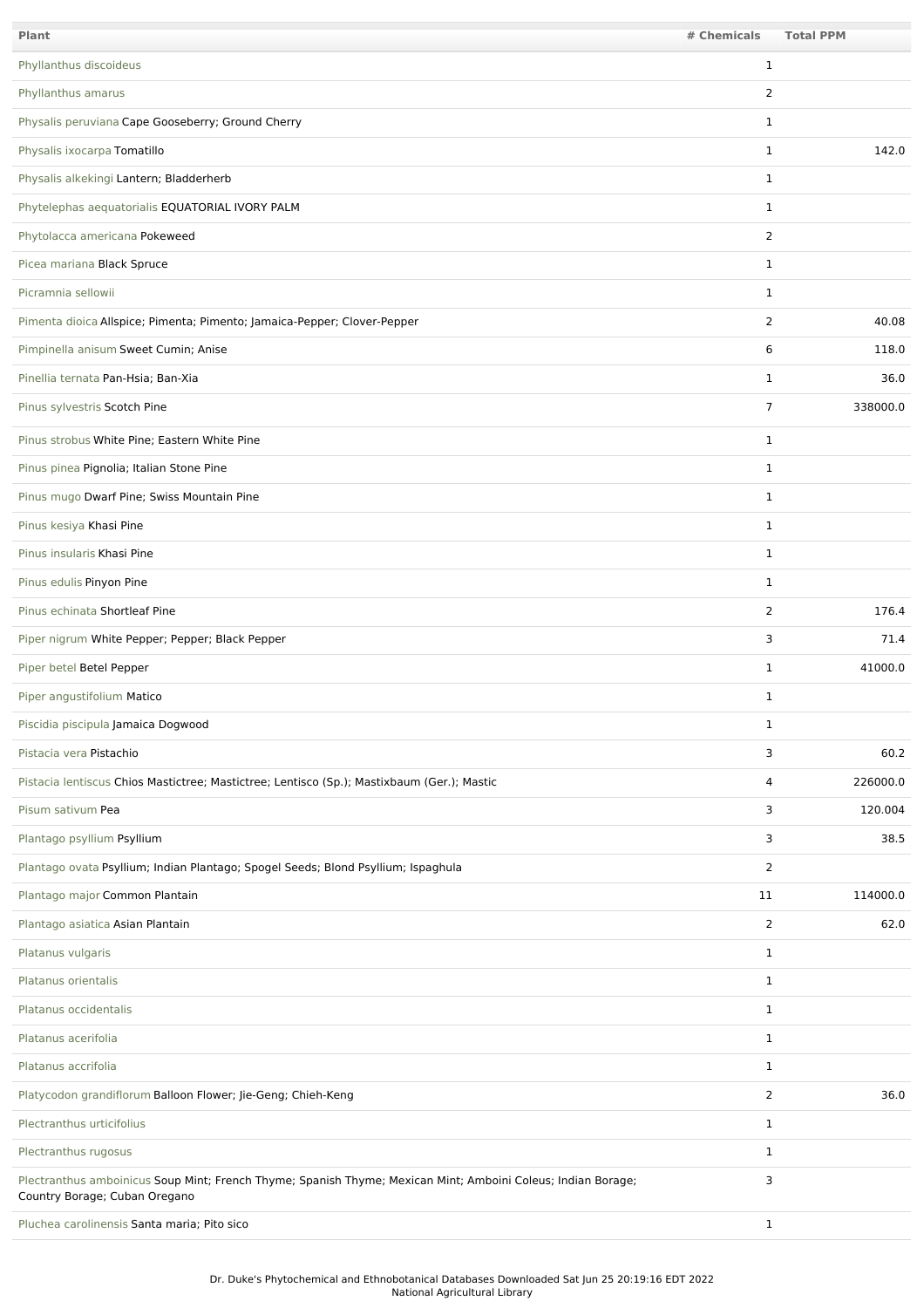| Plant                                                                                     | # Chemicals    | <b>Total PPM</b> |
|-------------------------------------------------------------------------------------------|----------------|------------------|
| Plumeria obtusa                                                                           | $\mathbf{1}$   |                  |
| Plumeria acutifolia Frangipani                                                            | 2              | 5000.0           |
| Podocarpus koordersii                                                                     | $\mathbf{1}$   |                  |
| Podophyllum pleianthum Chinese Mayapple                                                   | $\mathbf{1}$   |                  |
| Podophyllum peltatum Mayapple                                                             | $\overline{2}$ | 100000.0         |
| Podophyllum hexandrum Himalayan Mayapple                                                  | $\mathbf{1}$   |                  |
| Pogostemon cablin Patchouli                                                               | $\overline{2}$ | 34000.0          |
| Polygala tenuifolia Chinese Senega                                                        | $\mathbf{1}$   | 24.0             |
| Polygonum plebeium                                                                        | 1              |                  |
| Polygonum multiflorum He Shou Wu; Chinese Knotweed; Chinese Cornbind; Fleeceflower; Fo Ti | 3              | 164.0            |
| Polygonum hydropiperoides Mild Water Pepper                                               | 2              |                  |
| Polygonum hydropiper Common Smartweed                                                     | 5              | 70000.0          |
| Polygonum aviculare Prostrate Knotweed                                                    | 3              |                  |
| Polypodium vulgare Common Polypody; Sweet Fern                                            | 2              | 12000.0          |
| Polystichum polyblepharum Chinese Polystichum                                             | $\mathbf{1}$   | 120.0            |
| Pongamia pinnata                                                                          | $\mathbf{1}$   |                  |
| Populus tacamahacca Balm Of Gilead                                                        | $\overline{2}$ |                  |
| Populus nigra Black Poplar                                                                | 3              |                  |
| Porteresia coarctata                                                                      | 1              |                  |
| Portulaca oleracea Purslane; Verdolaga                                                    | 3              | 120.0            |
| Pouteria torta                                                                            | $\mathbf{1}$   |                  |
| Premna integrifolia                                                                       | $\mathbf{1}$   |                  |
| Prosopis juliflora Mesquite                                                               | 3              | 320000.0         |
| Prosopis glandulosa Mesquite; Honey Mesquite                                              | 2              |                  |
| Prunella vulgaris Heal-All; Self-Heal                                                     | 9              | 122050.0         |
| Prunus spinosa Sloe; Blackthorn                                                           | 3              |                  |
| Prunus serotina Black Cherry; Wild Cherry                                                 | 6              | 816.0            |
| Prunus persica Peach                                                                      | 8              | 32137.006        |
| Prunus pensylvanica                                                                       | $\mathbf{1}$   |                  |
| Prunus laurocerasus Cherry Laurel                                                         | 4              | 80000.0          |
| Prunus dulcis Almond                                                                      | 4              | 80.06            |
| Prunus domestica Plum                                                                     | 6              | 136262.026       |
| Prunus cerasus Sour Cherry                                                                | 12             | 140014.0         |
| Prunus armeniaca Apricot                                                                  | 6              | 2076.0           |
| Prunus africana Bitter Almond; Red Stinkwood                                              | 3              |                  |
| Psidium guajava Guava                                                                     | 12             | 816040.0         |
| Psidium cattleianum Strawberry Guava                                                      | 2              |                  |
| Psophocarpus tetragonolobus Asparagus Pea; Winged Bean; Goa Bean                          | $\overline{2}$ | 102.0            |
| Psychotria adenophylla                                                                    | 2              |                  |
| Pteridium aquilinum Bracken; Bracken Fern                                                 | $\overline{7}$ |                  |
| Pterocarpus santalinus Red Saunders                                                       | $\overline{2}$ |                  |
| Pterocarpus marsupium bijasal; Malabar Kino; Indian Kino                                  | 3              |                  |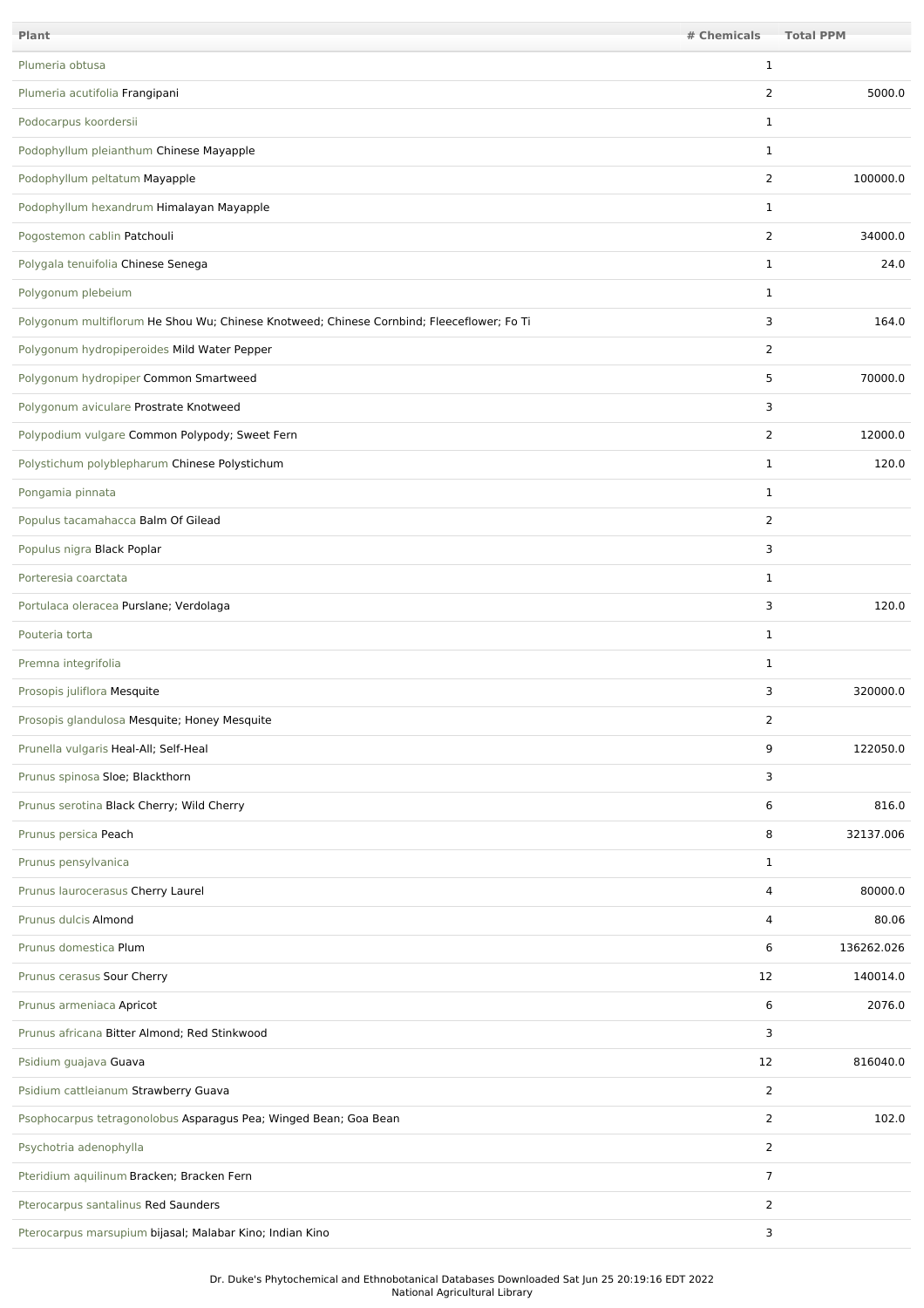| Plant                                                                                                                                                                | # Chemicals    | <b>Total PPM</b>     |
|----------------------------------------------------------------------------------------------------------------------------------------------------------------------|----------------|----------------------|
| Pterospermum xylocarpum                                                                                                                                              | $\mathbf{1}$   |                      |
| Pterospermum suberifolium                                                                                                                                            | $\mathbf{1}$   |                      |
| Pterospermum lanceaefolium                                                                                                                                           | $\mathbf{1}$   |                      |
| Pterospermum acerifolium                                                                                                                                             | $\mathbf{1}$   |                      |
| Pueraria pseudohirsuta Chinese Kudzu                                                                                                                                 | $\mathbf{1}$   | 60.0                 |
| Pueraria montana Kudzu; Kudsu                                                                                                                                        | 3              |                      |
| Pulsatilla chinensis Chinese Anemone                                                                                                                                 | $\mathbf{1}$   | 48.0                 |
| Punica granatum Mangrano (Sp.); Granatapfelstrauch (Ger.); Grenadier (Fr.); Romanzeiro (Port.); Zakuro (Jap.);<br>Granatapfelbaum (Ger.); Granado (Sp.); Pomegranate | 19             | 2056400.0            |
| Putoria calabrica                                                                                                                                                    | $\mathbf{1}$   |                      |
| Pygeum acuminatum                                                                                                                                                    | $\mathbf{1}$   |                      |
| Pyropolyporus fomentarius                                                                                                                                            | $\mathbf{1}$   |                      |
| Pyrus communis Pear                                                                                                                                                  | 6              | 39509.202            |
| Quassia amara Quassia; Bitterwood                                                                                                                                    | $\mathbf{1}$   |                      |
| Quercus velutina Black Oak                                                                                                                                           | 2              | 186.0                |
| Quercus suber Cork Oak                                                                                                                                               | 4              | 490000.0             |
| Quercus stellata Post Oak                                                                                                                                            | $\overline{2}$ | 104.08               |
| Quercus rubra Northern Red Oak                                                                                                                                       | 5              | 320310.04            |
| Quercus robur English Oak                                                                                                                                            | 4              | 400000.0             |
| Quercus phellos Willow Oak                                                                                                                                           | 2              | 184.6                |
| Quercus myrsinaefolia                                                                                                                                                | $\overline{2}$ |                      |
| Quercus infectoria Aleppo Oak; Gall Oak; Dyer's Oak                                                                                                                  | 5              | 80000.0              |
| Quercus championi                                                                                                                                                    | 2              |                      |
| Quercus bambusaefolia                                                                                                                                                | 2              |                      |
| Quercus alba White Oak                                                                                                                                               |                | 6 400406.98000000004 |
| Quillaja saponaria Soapbark                                                                                                                                          | $\mathbf{1}$   | 300000.0             |
| Quisqualis indica Rangoon Creeper                                                                                                                                    | 2              | 44.0                 |
| Rabdosia adenantha                                                                                                                                                   | $\mathbf{1}$   |                      |
| Raphanus sativus Radish                                                                                                                                              | 3              | 384.0                |
| Rauvolfia serpentina Indian Snakeroot; Serpentine Wood                                                                                                               | $\mathbf{1}$   |                      |
| Rehmannia glutinosa Chinese Foxglove                                                                                                                                 | $\mathbf{1}$   | 28.0                 |
| Rheedia gardneriana                                                                                                                                                  | $\mathbf{1}$   |                      |
| Rheum rhabarbarum Rhubarb                                                                                                                                            | 8              | 214.0                |
| Rheum palmatum Chinese Rhubarb                                                                                                                                       | 3              | 20.0                 |
| Rheum officinale Chinese Rhubarb                                                                                                                                     | 4              |                      |
| Rhizophora mucronata                                                                                                                                                 | $\mathbf{1}$   |                      |
| Rhizophora mangle Red Mangrove                                                                                                                                       | 3              | 1273686.0            |
| Rhododendron schotense                                                                                                                                               | $\mathbf{1}$   |                      |
| Rhododendron ponticum Pontic Alpenrose                                                                                                                               | 8              | 240000.0             |
| Rhododendron ledebourii                                                                                                                                              | $\mathbf{1}$   |                      |
| Rhododendron grande                                                                                                                                                  | $\mathbf{1}$   |                      |
| Rhododendron ferrugineum Rusty-Leaved Alpenrose                                                                                                                      | 2              |                      |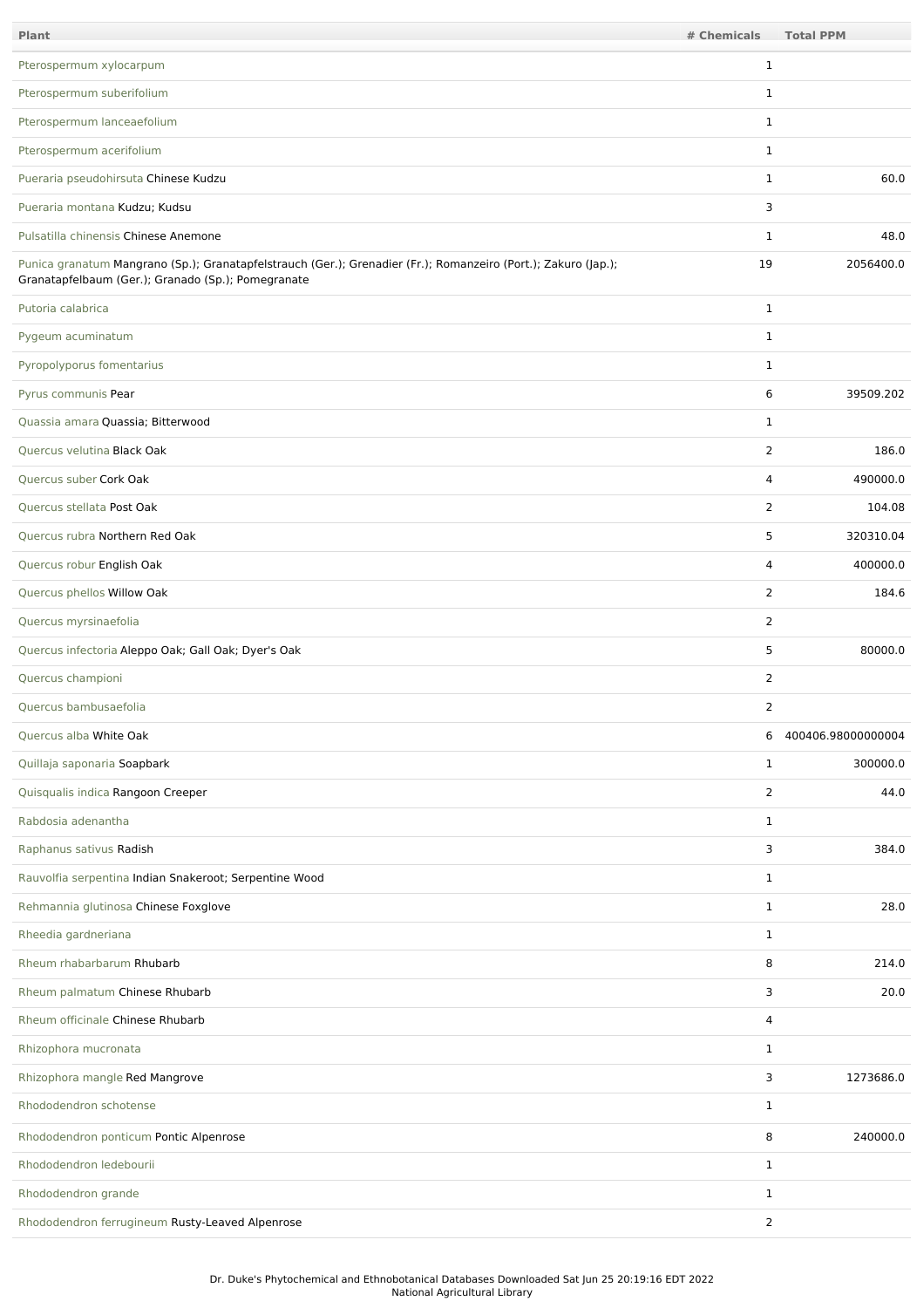| Plant                                                              | # Chemicals    | <b>Total PPM</b> |
|--------------------------------------------------------------------|----------------|------------------|
| Rhododendron falconeri                                             | 1              |                  |
| Rhododendron dauricum Chinese Alpenrose                            | 4              |                  |
| Rhododendron arboreum                                              | $\mathbf{1}$   |                  |
| Rhododendron anthopogon                                            | $\mathbf{1}$   |                  |
| Rhodomyrtus tomentosa                                              | 2              |                  |
| Rhodymenia palmata Dulse                                           | $\overline{2}$ | 78.0             |
| Rhus typhina                                                       | $\mathbf{1}$   |                  |
| Rhus toxicodendron Poison Ivy                                      | $\overline{2}$ |                  |
| Rhus glabra Smooth Sumac                                           | 3              | 540416.5         |
| Rhus coriaria Tanner's Sumac; Sicilian Sumac; Sumac                | 6              |                  |
| Rhus copallina Dwarf Sumac; Winged Sumac                           | $\mathbf{1}$   | 448.0            |
| Rhus alata                                                         | $\mathbf{1}$   |                  |
| Rhynchosia minima Burn Mouth Vine                                  | $\mathbf{1}$   |                  |
| Ribes uva-crispa Gooseberry                                        | 5              | 32.0             |
| Ribes rubrum Red Currant; White Currant                            | $\overline{2}$ | 32.0             |
| Ribes nigrum Black Currant                                         | 8              | 27642.0          |
| Ricinus communis Castorbean                                        | 4              |                  |
| Robinia pseudoacacia Black Locust                                  | 2              | 572000.0         |
| Rosa woodsii Woods' Rose                                           | 3              |                  |
| Rosa spp Rose Hips                                                 | 3              | 52800.0          |
| Rosa rubiginosa Rosa Mosqueta                                      | $\mathbf{1}$   | 52800.0          |
| Rosa multiflora Multiflora Rose                                    | $\mathbf{1}$   |                  |
| Rosa laevigata Cherokee Rose                                       | $\overline{2}$ | 30.0             |
| Rosa gallica French Rose                                           | 1              |                  |
| Rosa davurica                                                      | $\mathbf{1}$   |                  |
| Rosa damascena Damask Rose                                         | 2              | 30000.0          |
| Rosa centifolia Cabbage Rose                                       | $\mathbf{1}$   |                  |
| Rosa canina Rose; Dog Rose; Dogbrier                               | 8              | 47002.105        |
| Rosmarinus officinalis Rosemary                                    | 13             | 587793.0         |
| Rotala floribunda                                                  | $\mathbf{1}$   |                  |
| Roylea elegans                                                     | $\mathbf{1}$   |                  |
| Rubia cordifolia Madder                                            | $\mathbf{1}$   | 78.0             |
| Rubus sp.                                                          | $\mathbf{1}$   |                  |
| Rubus phoenicolasius Wine Raspberry; Japanese Wineberry; Wineberry | $\mathbf{1}$   |                  |
| Rubus idaeus Raspberry; Red Raspberry                              | 9              | 252427.5         |
| Rubus fruticosus Blackberry                                        | 3              |                  |
| Rubus chingii Chinese Raspberry                                    | $\mathbf{1}$   | 56.0             |
| Rubus chamaemorus Cloudberry                                       | 2              | 80.0             |
| Rumex hymenosepalus Canaigre                                       | $\mathbf{1}$   | 700000.0         |
| Rumex crispus Sour Dock; Curly Dock; Yellow Dock; Lengua De Vaca   | 6              | 120027.5         |
| Rumex acetosella Sheep Sorrel                                      | $\mathbf{1}$   | 280000.0         |
| Rumex acetosa Garden Sorrel                                        | $\overline{2}$ | 40.0             |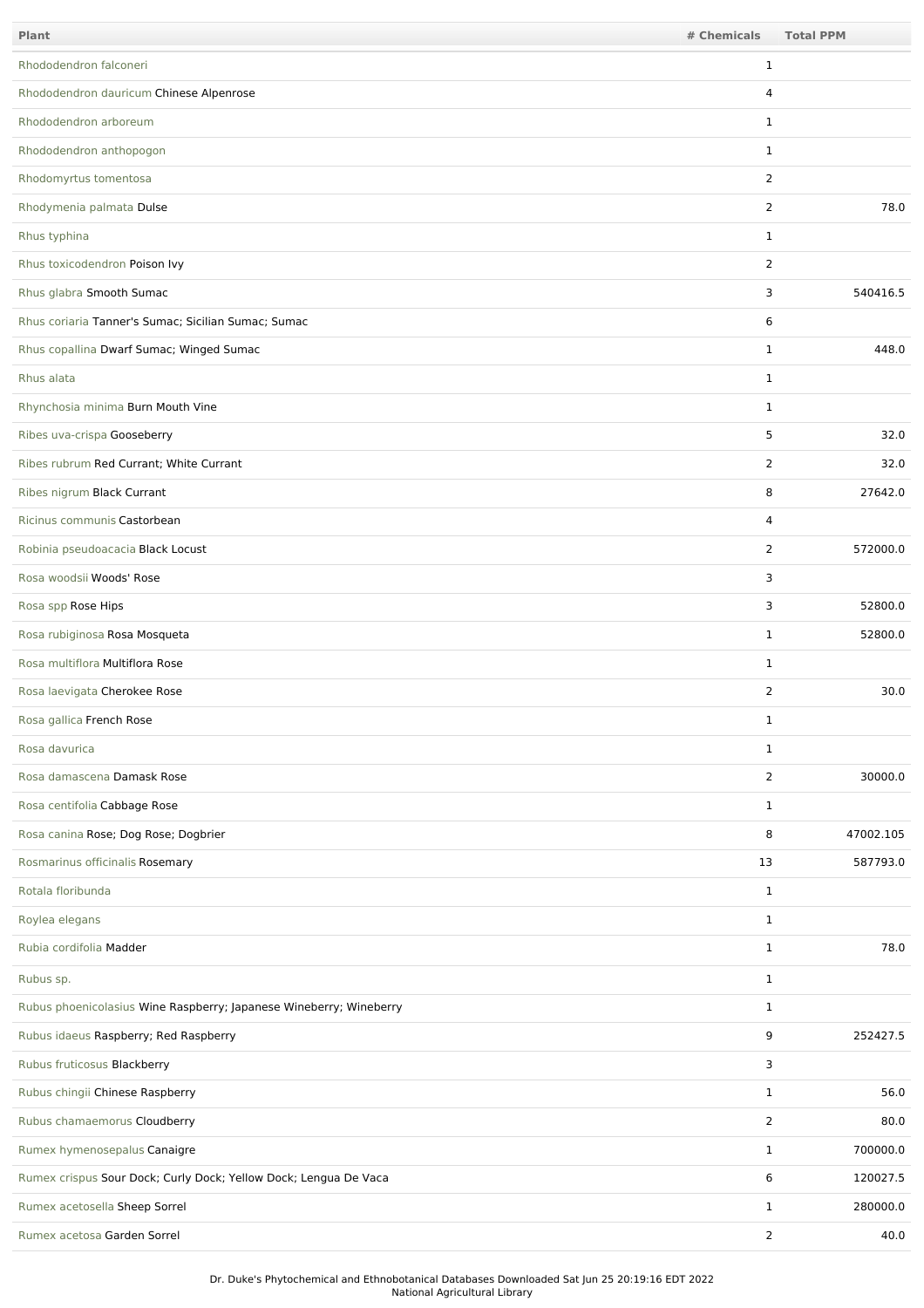| <b>Plant</b>                                                                           | # Chemicals    | <b>Total PPM</b> |
|----------------------------------------------------------------------------------------|----------------|------------------|
| Ruscus aculeatus Box-Holly; Butcher's Broom                                            | $\overline{2}$ | 25.4             |
| Ruta graveolens Rue                                                                    | $\mathbf{1}$   |                  |
| Rzedowskia tolantonguensis                                                             | $\mathbf{1}$   |                  |
| Salacia cordata                                                                        | $\mathbf{1}$   |                  |
| Salix sp.                                                                              | $\mathbf{1}$   |                  |
| Salix alba White Willow                                                                | 8              | 700035.2         |
| Salvia triloba Greek Sage                                                              | 3              | 616800.0         |
| Salvia sp. Chia                                                                        | $\mathbf{1}$   |                  |
| Salvia sclarea Clary Sage                                                              | 4              | 68000.0          |
| Salvia officinalis Sage                                                                | 17             | 273342.9         |
| Salvia nicolsoniana                                                                    | $\mathbf{1}$   |                  |
| Salvia munzii                                                                          | $\mathbf{1}$   |                  |
| Salvia miltiorrhiza Dan-Shen; Tan-Shen; Red Sage                                       | $\mathbf{1}$   | 24.0             |
| Salvia mexicana                                                                        | $\mathbf{1}$   |                  |
| Salvia mellifera                                                                       | $\mathbf{1}$   |                  |
| Salvia longistyla                                                                      | $\mathbf{1}$   |                  |
| Salvia farinacea                                                                       | $\mathbf{1}$   |                  |
| Salvia columbariae California Chia; Chia                                               | $\mathbf{1}$   |                  |
| Salvia chinopeplica                                                                    | $\mathbf{1}$   |                  |
| Salvia canariensis Canary Island Sage                                                  | $\mathbf{1}$   |                  |
| Salvia beckeri                                                                         | $\mathbf{1}$   |                  |
| Salvia africana-lutea                                                                  | $\mathbf{1}$   |                  |
| Sambucus simpsonii Simpson's elderberry                                                | $\overline{2}$ |                  |
| Sambucus racemosa                                                                      | 2              |                  |
| Sambucus nigra European Elderberry; Black Elder; Elder; European Elder; European Alder | 9              | 60000.0          |
| Sambucus canadensis American Elderberry; Sweet Elder; American Elder; Elderberry       | 3              |                  |
| Sanguisorba officinalis Greater Burnet                                                 | 6              | 340000.0         |
| Sanguisorba minor Small Burnet                                                         | 4              |                  |
| Santalum album White Sandalwood                                                        | $\mathbf{1}$   |                  |
| Santalum acuminatum Quandong; Quandong Nut; Sweet Quandong                             | $\mathbf{1}$   |                  |
| Santolina chamaecyparissus Lavender Cotton                                             | 3              |                  |
| Sarcostemma acidum Soma                                                                | $\mathbf{1}$   |                  |
| Sarracenia flava                                                                       | $\overline{2}$ |                  |
| Sassafras albidum Sassafras                                                            | $\overline{2}$ | 247.0            |
| Satureja montana Winter Savory; Savory                                                 | $\overline{7}$ | 152000.0         |
| Satureja hortensis Summer Savory                                                       | 4              | 246000.0         |
| Saussurea lappa Costus; Kuth                                                           | 2              |                  |
| Schefflera venulosa                                                                    | $\mathbf{1}$   |                  |
| Schefflera species                                                                     | $\mathbf{1}$   |                  |
| Schefflera octophylla                                                                  | $\mathbf{1}$   |                  |
| Schinus terebinthifolius Brazilian Peppertree                                          | 3              |                  |
| Schinus molle Mastic-Tree; California Peppertree; Peruvian Peppertree                  | 4              | 460000.0         |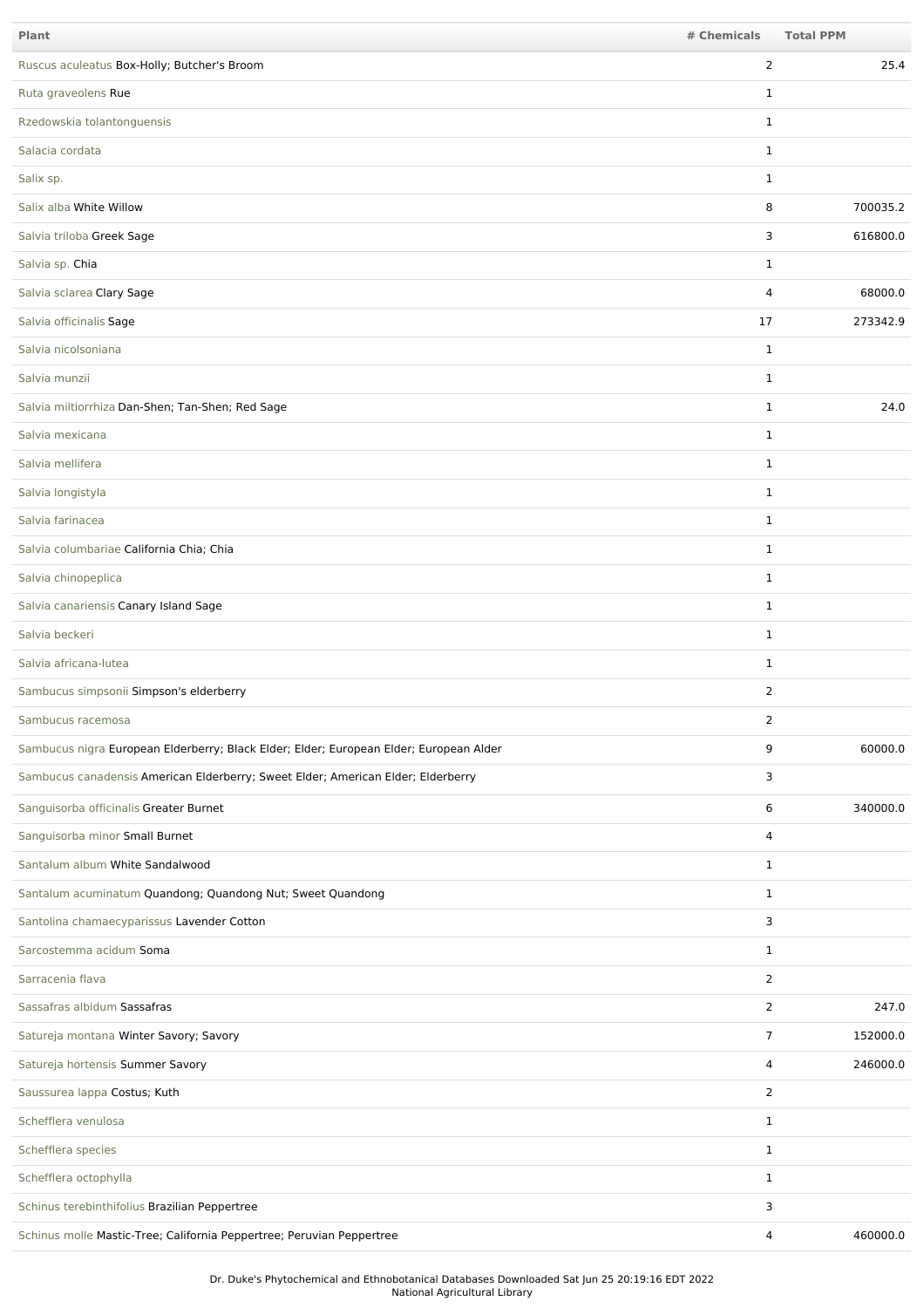| Plant                                                                                                          | # Chemicals    | <b>Total PPM</b>     |
|----------------------------------------------------------------------------------------------------------------|----------------|----------------------|
| Schisandra chinensis Chinese Magnolia Vine; Wu Wei Zi; Magnolia Vine; Schizandra; Five-Flavor-Fruit; Wu Wei Zu | 3              | 8.1                  |
| Schizonepeta tenuifolia Jing-Jie; Ching-Chieh                                                                  | $\mathbf{1}$   | 56.0                 |
| Schleichera oleosa                                                                                             | $\overline{2}$ |                      |
| Schrebera swietenioides                                                                                        | $\mathbf{1}$   |                      |
| Scirpus tuberosus                                                                                              | $\overline{2}$ |                      |
| Scirpus fluviatilis                                                                                            | 2              |                      |
| Sclerocarya caffra Marula                                                                                      | $\mathbf{1}$   | 600000.0             |
| Scoparia dulcis                                                                                                | $\mathbf{1}$   |                      |
| Scopolia carniolica Scopolia                                                                                   | $\overline{2}$ |                      |
| Scrophularia scorodonia                                                                                        | $\mathbf{1}$   |                      |
| Scrophularia buergeriana Hsuan-Shen; Yuan-Shen                                                                 | $\mathbf{1}$   | 26.0                 |
| Scutellaria sp                                                                                                 | $\overline{2}$ |                      |
| Scutellaria lateriflora Mad-Dog Skullcap; Scullcap                                                             |                | 6 103.69999999999999 |
| Scutellaria galericulata Marsh Skullcap                                                                        | 6              | 90000.0              |
| Scutellaria churchilliana Hybrid Skullcap                                                                      | 2              |                      |
| Scutellaria baicalensis Huang Qin; Baikal Skullcap; Chinese Skullcap                                           | 6              | 249036.0             |
| Secale cereale Rye                                                                                             | $\mathbf{1}$   |                      |
| Sechium edule Chayote                                                                                          | $\mathbf{1}$   | 146.0                |
| Selaginella delicatula                                                                                         | $\mathbf{1}$   |                      |
| Senecio aureus Liferoot; Squawweed                                                                             | $\mathbf{1}$   |                      |
| Senecio alpinus                                                                                                | $\mathbf{1}$   |                      |
| Senna occidentalis Coffee Senna                                                                                | 4              | 82.0                 |
| Senna obtusifolia Sicklepod                                                                                    | 4              | 152.0                |
| Senna lindheimeriana                                                                                           | $\mathbf{1}$   |                      |
| Senna alexandrina Indian Senna; True Senna; Alexandran senna                                                   | $\overline{2}$ |                      |
| Senna alata Ringworm Bush                                                                                      | $\mathbf{1}$   |                      |
| Serenoa repens Saw Palmetto; Scrub-Palmetto                                                                    | 5              | 261200.0             |
| Sesamum indicum Ajonjoli (Sp.); Benneseed; Sesame; Sesamo (Sp.); Beni                                          | 4              | 204.0                |
| Shorea zeylanica                                                                                               | 2              |                      |
| Shorea trapezifolia                                                                                            | $\overline{2}$ |                      |
| Shorea stipularvis                                                                                             | 2              |                      |
| Shorea ovalifolia                                                                                              | 2              |                      |
| Shorea oblongifolia                                                                                            | 2              |                      |
| Shorea magistophylla                                                                                           | $\overline{2}$ |                      |
| Shorea dyerii                                                                                                  | 2              |                      |
| Shorea congestiflora                                                                                           | $\overline{2}$ |                      |
| Shorea affinis                                                                                                 | $\overline{2}$ |                      |
| Siegesbeckia orientalis Saint Paul'Swort; Hsi Chien                                                            | 1              | 34.0                 |
| Silybum marianum Lady's Thistle; Milk Thistle                                                                  |                | 6 214.39999999999998 |
| Simaba obovata                                                                                                 | $\mathbf{1}$   |                      |
| Simarouba amara Simaruba Bark                                                                                  | $\mathbf{1}$   | 540000.0             |
| Simmondsia chinensis Jojoba                                                                                    | $\mathbf{1}$   | 32.0                 |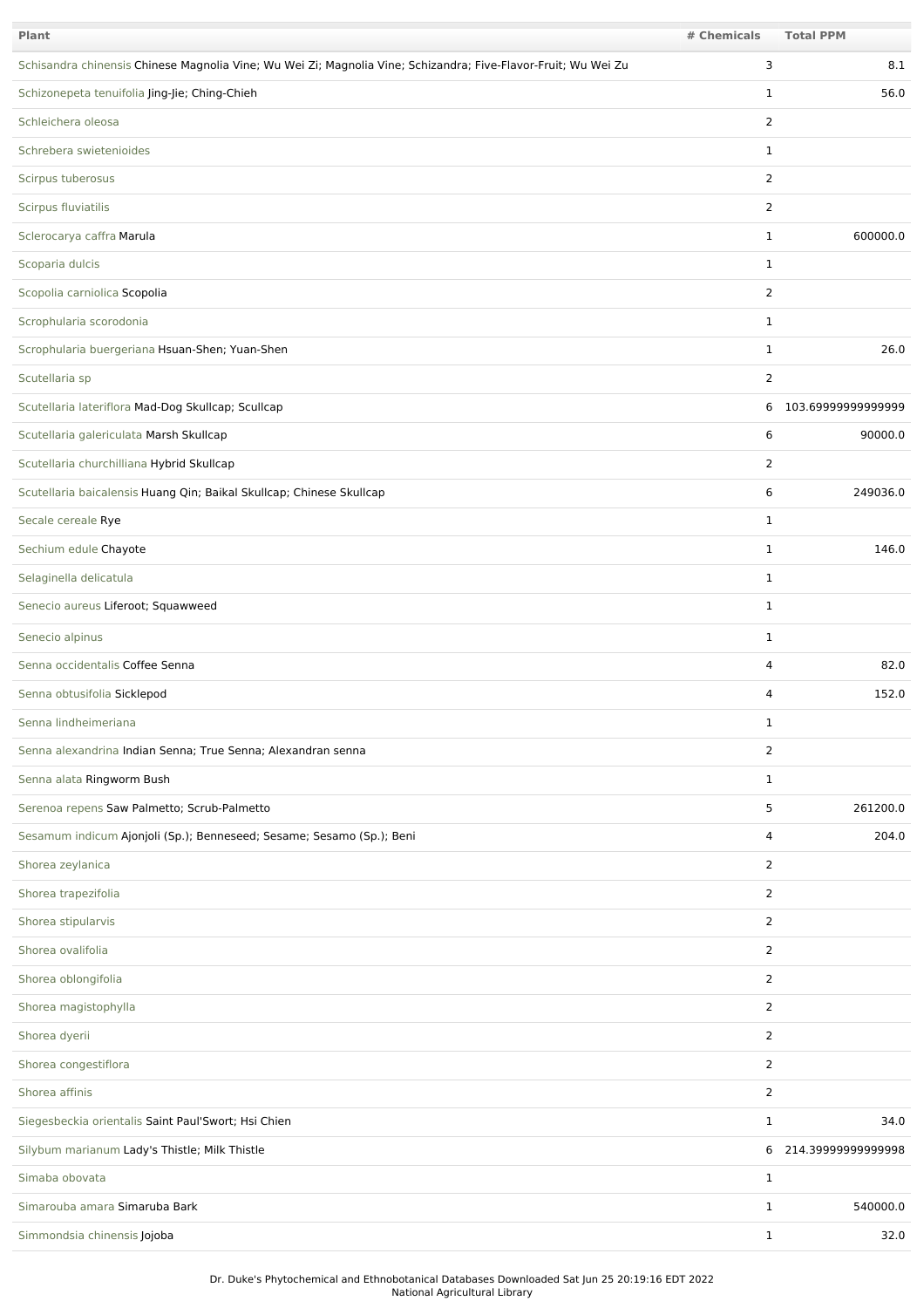| Plant                                                                   | # Chemicals    | <b>Total PPM</b>   |
|-------------------------------------------------------------------------|----------------|--------------------|
| Sinapis alba White Mustard                                              | 1              | 122.0              |
| Sinomenium acutum Ching-Feng-Teng                                       | 1              | 30.0               |
| Smilax spp Sarsaparilla                                                 | $\overline{2}$ | 62.7               |
| Smilax officinalis Sarsaparilla                                         | 2              |                    |
| Smilax china China Root                                                 | $\mathbf{1}$   |                    |
| Solanum tuberosum Potato                                                | 9              | 69789.22           |
| Solanum torvum Susumba; Wild Eggplant                                   | 2              |                    |
| Solanum sessiliflorum Cocona                                            | 1              |                    |
| Solanum nigrum Black Nightshade                                         | $\mathbf{1}$   | 200000.0           |
| Solanum melongena Eggplant; Aubergine                                   | 5              | 4051.2039999999997 |
| Solanum laciniatum                                                      | 1              |                    |
| Solanum aviculare                                                       | $\mathbf{1}$   |                    |
| Solidago virgaurea Woundwort; European Goldenrod                        | 3              |                    |
| Solidago gigantea Early Goldenrod                                       | 2              |                    |
| Sophora subprostrata Shan Dou Gen                                       | 1              | 28.0               |
| Sophora japonica Japanese Pagoda Tree                                   | 3              |                    |
| Sophora angustifolia Narrowleaf Sophora                                 | 1              | 48.0               |
| Sorbus aucubaria Rowan Berry                                            | 9              | 928836.022         |
| Sorbus americana                                                        | $\mathbf{1}$   |                    |
| Sorocea bonplandii                                                      | $\mathbf{1}$   |                    |
| Spartium junceum Genet; Weaver's Broom; Spanish Broom                   | 3              |                    |
| Spigelia marilandica Pinkroot; Indian Pink                              | $\overline{2}$ |                    |
| Spinacia oleracea Spinach                                               | 5              | 408.114            |
| Spirulina spp. Spirulina                                                | 2              |                    |
| Spondianthus preussii                                                   | $\mathbf{1}$   |                    |
| Spondias tuberosa Imbu; Umbu                                            | $\mathbf{1}$   | 2.66               |
| Spondias pinnata Yellow Mombin; Yellow Plum                             | $\mathbf{1}$   |                    |
| Spondias dulcis Ambarella                                               | $\mathbf{1}$   | 3.8                |
| Stachys officinalis Purple Betony; Bishop's-Wort; Betony; Wood Betony   | 7              | 310000.0           |
| Stachytarpheta jamaicensis Brazilian Tea                                | $\mathbf{1}$   |                    |
| Stellaria media Chickweed; Common Chickweed                             | 6              | 61.900000000000006 |
| Stemonoporus reticulatus                                                | $\overline{2}$ |                    |
| Stemonoporus petiolaris                                                 | 2              |                    |
| Stemonoporus oblongifolius                                              | $\overline{2}$ |                    |
| Stemonoporus cordifolius                                                | $\overline{2}$ |                    |
| Stemonoporus canaliculatus                                              | 2              |                    |
| Stemonoporus affinis                                                    | $\overline{2}$ |                    |
| Sterculia urens Karaya                                                  | 2              | 40000.0            |
| Stevia rebaudiana Sweet Leaf of Paraguay; Ca-A-E; Stevia                | $\overline{2}$ | 50.0               |
| Stillingia sylvatica Stillingia; Yawroot; Queen's-Root; Queen's-Delight | $\mathbf{1}$   |                    |
| Streblus asper                                                          | $\mathbf{1}$   |                    |
| Strobilanthes cusia                                                     | $\mathbf{1}$   |                    |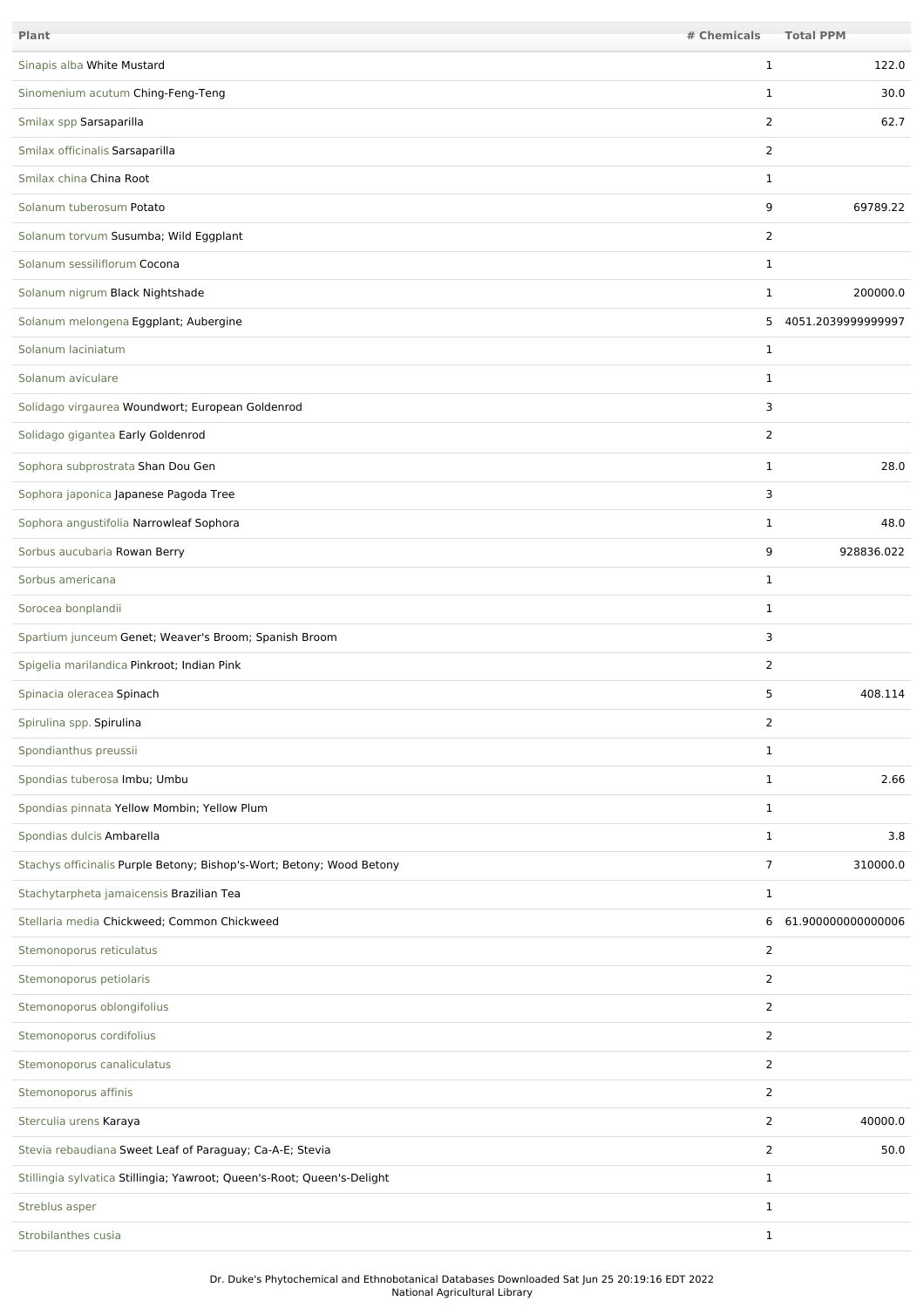| <b>Plant</b>                                                                                                      | # Chemicals    | <b>Total PPM</b> |
|-------------------------------------------------------------------------------------------------------------------|----------------|------------------|
| Strychnos nux-vomica Stychnine; Nux-Vomica                                                                        | 1              |                  |
| Suaeda maritima                                                                                                   | 1              |                  |
| Swertia chirata Chirata; Chiretta                                                                                 | $\mathbf{1}$   |                  |
| Symphoricarpos orbiculatus Buckbush                                                                               | 2              | 184.16           |
| Symphytum officinale Comfrey                                                                                      | 6              | 190017.0         |
| Symplocarpus foetidus Skunk Cabbage                                                                               | 1              |                  |
| Symplocos racemosa                                                                                                | $\overline{2}$ |                  |
| Syncarpia laurifolia                                                                                              | 1              |                  |
| Syncarpia glomulifera                                                                                             | 1              |                  |
| Syringa vulgaris Lilac                                                                                            | $\mathbf{1}$   |                  |
| Syzgium claviflorum                                                                                               | 1              |                  |
| Syzygium cumini Aceituna Dulce; Jambolan; Java Plum                                                               | 3              |                  |
| Syzygium claviflorum                                                                                              | 3              |                  |
| Syzygium aromaticum Clovetree; Clove                                                                              | 13             | 80060.0          |
| Tabebuia impetiginosa Taheebo; Pau d'arco                                                                         | 1              |                  |
| Tabebuia heptaphylla Pau D'Arco                                                                                   | $\overline{2}$ | 9.9              |
| Tabernanthe iboga Iboga                                                                                           | 1              |                  |
| Tacca aspera                                                                                                      | $\mathbf{1}$   |                  |
| Tagetes patula French Marigold                                                                                    | 4              |                  |
| Tagetes minuta Dwarf Marigold; Mexican Marigold; Aztec Marigold; Stinking-Roger; Muster John Henry; Wild Marigold | $\overline{2}$ |                  |
| Tagetes lucida Sweet-Scent Marigold; Sweet-Mace; Anise Marigold; Sweet-Scent Mexican Marigold                     | $\overline{2}$ |                  |
| Tagetes erecta Marigold; Aztec Marigold                                                                           | 1              |                  |
| Talguenea quinquenervis                                                                                           | $\mathbf{1}$   |                  |
| Tamarindus indica Kilytree; Indian Tamarind; Tamarind                                                             | 2              | 140000.0         |
| Tanacetum vulgare Tansy                                                                                           | 4              |                  |
| Tanacetum parthenium Feverfew                                                                                     | $\overline{2}$ |                  |
| Taraxacum officinale Dandelion                                                                                    | 7              | 70.8             |
| Taraxacum mongolicum Mongoloid Dandelion                                                                          | $\mathbf{1}$   | 68.0             |
| Taxus baccata Common Yew                                                                                          | 3              |                  |
| Tecoma stans Yellow Elder                                                                                         | $\mathbf{1}$   |                  |
| Tectona grandis Teak                                                                                              | $\overline{2}$ |                  |
| Tephrosia purpurea Wild Indigo; Purple Tephrosia                                                                  | $\mathbf{1}$   |                  |
| Tephrosia candida White Tephrosia                                                                                 | $\mathbf{1}$   | 52.0             |
| Terminalia pallida                                                                                                | 4              |                  |
| Terminalia ivorensis Blackbark; Shinglewood; Black Afara; Emire; Satinwood; Idigbo; Brimstonewood                 | $\overline{2}$ |                  |
| Terminalia chebula Black Myrobalan; Ink Nut; Myrobalan; Chebulic Myrobalan                                        | 6              |                  |
| Terminalia catappa Malabar Almond; Tropical Almond; Indian Almond                                                 | 11             | 660000.0         |
| Terminalia bellirica Myrobalan Belleric; Bahera; Belleric; Myrobalan; Beleric Myrobalan                           | 3              |                  |
| Terminalia arjuna Arjuna; Arjun                                                                                   | 8              |                  |
| Terminalia alata                                                                                                  | $\mathbf{1}$   |                  |
| Ternstroemia gymnanthera                                                                                          | $\overline{2}$ |                  |
| Ternstromia merriliana                                                                                            | 1              |                  |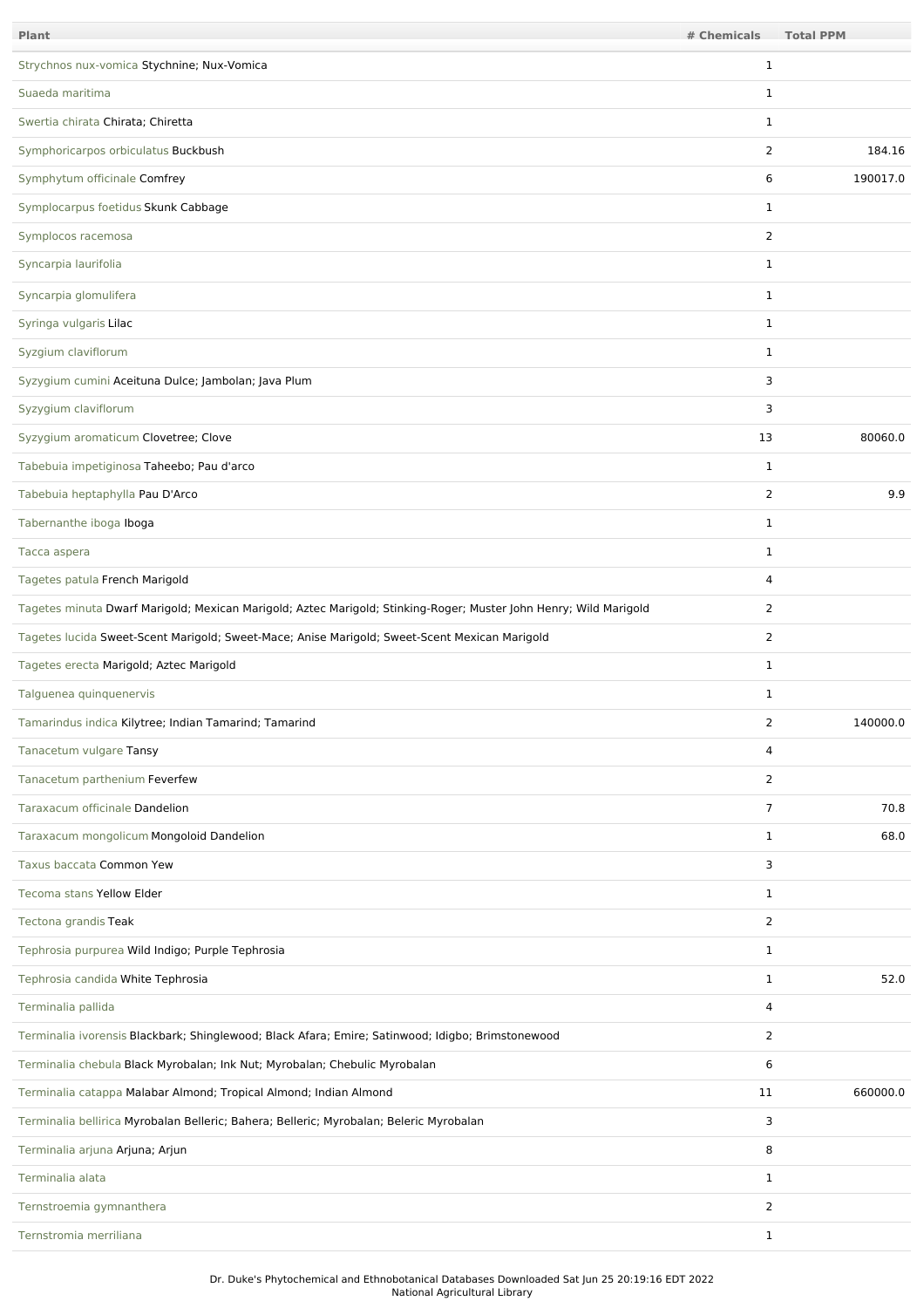| Plant                                                                                                                                                                                           | # Chemicals    | <b>Total PPM</b> |
|-------------------------------------------------------------------------------------------------------------------------------------------------------------------------------------------------|----------------|------------------|
| Tetracera scandens                                                                                                                                                                              | 2              |                  |
| Tetracera sarmentosa                                                                                                                                                                            | $\overline{2}$ |                  |
| Tetracera indica                                                                                                                                                                                | $\overline{2}$ |                  |
| Tetracera akara                                                                                                                                                                                 | 2              |                  |
| Tetrapanax papyrifera Tong-Cao; Tung-Tsao; Rice Paper Tree                                                                                                                                      | $\mathbf{1}$   | 84.0             |
| Teucrium scorodonia Germander; Wood Germander                                                                                                                                                   | 4              |                  |
| Teucrium scordium Water Germander                                                                                                                                                               | 3              |                  |
| Teucrium polium Golden Germander                                                                                                                                                                | 4              |                  |
| Teucrium montanum Mountain Germander                                                                                                                                                            | 2              |                  |
| Teucrium marum Cat Thyme                                                                                                                                                                        | $\mathbf{1}$   |                  |
| Teucrium chamaedrys Wall Germander                                                                                                                                                              | 5              | 292400.0         |
| Teucrium botrys Field Germander                                                                                                                                                                 | 1              |                  |
| Theobroma cacao Cacao                                                                                                                                                                           | 8              | 200000.0         |
| Thespesia populnea Indian tulip tree                                                                                                                                                            | $\overline{2}$ |                  |
| Thevetia peruviana Adelfa Amarilla (Sp.); Loandro-Amarelo (Port.); Yellow Oleander; Peruvian Yellow Oleander; Chirca<br>(Sp.); Cabalonga (Sp.); Thevetie (Ger.); Luckynut; Oleandre Jaune (Fr.) | 3              |                  |
| Thuja occidentalis Arbor-Vitae; Northern White-Cedar                                                                                                                                            | $\overline{2}$ | 118000.0         |
| Thymelaea hirsuta                                                                                                                                                                               | 1              |                  |
| Thymus vulgaris Thyme; Common Thyme; Garden Thyme                                                                                                                                               | 12             | 488596.5         |
| Thymus serpyllum Creeping Thyme                                                                                                                                                                 | 6              | 300400.0         |
| Tilia sp. Basswood; Lime; Linden                                                                                                                                                                | 5              |                  |
| Tovomita pyrifolia                                                                                                                                                                              | $\mathbf{1}$   |                  |
| Tovomita mangle                                                                                                                                                                                 | $\mathbf{1}$   |                  |
| Tovomita excelsa                                                                                                                                                                                | 1              |                  |
| Tovomita brasiliensis                                                                                                                                                                           | 1              |                  |
| Trachyspermum ammi Ajwan                                                                                                                                                                        | $\mathbf{1}$   | 86.0             |
| Tragopogon porrifolius Salsify                                                                                                                                                                  | 2              | 4.0              |
| Triadenum japonicum                                                                                                                                                                             | $\mathbf{1}$   |                  |
| Tribulus terrestris Puncture-vine                                                                                                                                                               | $\mathbf{1}$   |                  |
| Trichilia hirta Jojoban                                                                                                                                                                         | $\mathbf{1}$   |                  |
| Tricholepis glaberrima                                                                                                                                                                          | $\mathbf{1}$   |                  |
| Tridax procumbens Coatbuttons; Mexican daisy                                                                                                                                                    | 3              |                  |
| Trifolium pratense Cowgrass; Peavine Clover; Purple Clover; Red Clover                                                                                                                          | 6              | 8.584            |
| Trigonella foenum-graecum Alholva (Sp.); Fenugreek; Greek Hay; Greek Clover; Bockshornklee (Ger.)                                                                                               | 6              | 560017.6         |
| Triticum aestivum Wheat                                                                                                                                                                         | 5              | 56.0             |
| Tropaeolum majus Nasturtium                                                                                                                                                                     | $\mathbf{1}$   |                  |
| Tsuga canadensis Eastern Hemlock                                                                                                                                                                | $\overline{2}$ | 821000.0         |
| Turnera diffusa Damiana                                                                                                                                                                         | 3              | 7.4              |
| Tussilago farfara Coltsfoot                                                                                                                                                                     | 4              | 352050.0         |
| Ulmus rubra Red Elm; Slippery Elm                                                                                                                                                               | 3              | 16.5             |
| Uncaria tomentosa Una de Gato; Garabato Amarillo; Cat's Claw                                                                                                                                    | 4              |                  |
| Uncaria guianensis Tambor Huasca; Una de Gato; Garabato Colorado; Ungunagi; Cat's Claw                                                                                                          | $\overline{2}$ |                  |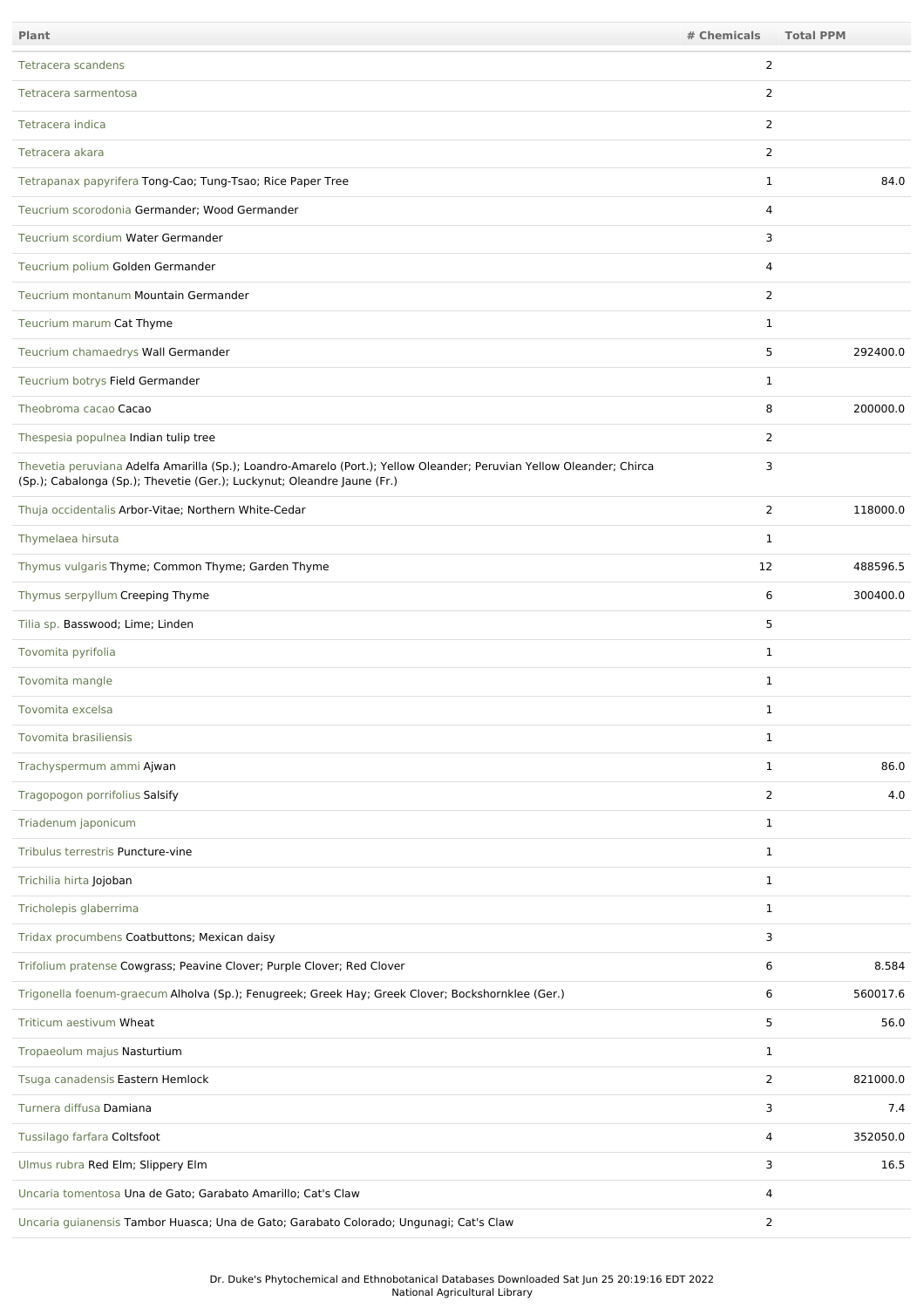| <b>Plant</b>                                                                                                               | # Chemicals    | <b>Total PPM</b> |
|----------------------------------------------------------------------------------------------------------------------------|----------------|------------------|
| Uncaria catechu Pale Catechu; Gambir                                                                                       | 4              |                  |
| Urginea maritima European Squill                                                                                           | 2              |                  |
| Urtica dioica European Nettle; Stinging Nettle                                                                             | 11             | 123.9            |
| Vaccinium vitis-idaea Cowberry; Lingen; Lingonberry                                                                        | 10             | 467028.026       |
| Vaccinium myrtillus Dwarf Bilberry; Bilberry; Whortleberry                                                                 | 13             | 660048.7         |
| Vaccinium macrocarpon American Cranberry; Cranberry; Large Cranberry                                                       | $\overline{7}$ | 500.0            |
| Vaccinium corymbosum Blueberry                                                                                             | 11             | 6014.0           |
| Valeriana officinalis Valerian; Common Valerian; Garden-Heliotrope                                                         | 6              | 48.4             |
| Valerianella radicata                                                                                                      | $\mathbf{1}$   |                  |
| Valerianella locusta Lamb's Lettuce; Corn Salad                                                                            | $\mathbf{1}$   |                  |
| Vanilla planifolia Bourbon Vanilla; Vanilla                                                                                | 1              |                  |
| Vatica affinis                                                                                                             | $\overline{2}$ |                  |
| Vauquelinia corymbosa                                                                                                      | 1              |                  |
| Vellozia declinans                                                                                                         | $\mathbf{1}$   |                  |
| Verbascum thapsus Flannelplant; Great Mullein; Mullein; Velvetplant; Flannelleaf                                           | 3              | 9.9              |
| Verbena officinalis Vervain                                                                                                | 3              | 20000.0          |
| Veronica officinalis Gypsyweed; Common Speedwell                                                                           | 1              |                  |
| Viburnum prunifolium Black Haw                                                                                             | 5              | 40000.0          |
| Viburnum opulus Guelder Rose; Crampbark; Snowballbush; European Cranberry Bush                                             | 8              | 60080.0          |
| Viburnum cassinoides                                                                                                       | $\mathbf{1}$   |                  |
| Vicia faba Broadbean; Faba Bean; Habas                                                                                     | 3              |                  |
| Vigna unguiculata Asparagus Bean; Pea Bean; Yardlong Bean                                                                  | $\overline{2}$ | 76.28            |
| Vigna radiata Mungbean; Green Gram                                                                                         | 3              | 158.0            |
| Vigna angularis Adzuki Bean                                                                                                | 1              | 116.0            |
| Vigna aconitifolia Mat Bean; Moth Bean                                                                                     | $\mathbf{1}$   | 42.0             |
| Vinca minor Periwinkle; Running-Myrtle                                                                                     | 2              | 403200.0         |
| Viola tricolor Pansy; Wild Violet                                                                                          | 3              |                  |
| Viola odorata Common Violet; Sweet Violet                                                                                  | $\mathbf{1}$   |                  |
| Viscum articulatum                                                                                                         | $\overline{2}$ |                  |
| Viscum album European Mistletoe                                                                                            | 6              | 172.0            |
| Vismia micrantha                                                                                                           | 1              |                  |
| Vismia cayennensis                                                                                                         | $\mathbf{1}$   |                  |
| Vitex agnus-castus Chaste-Tree                                                                                             | $\overline{2}$ |                  |
| Vitis vinifera European Grape; Parra (Sp.); Grape; Wine Grape; Vigne Vinifere (Fr.); Vid (Sp.); Weinrebe (Ger.); Grapevine | 19             | 240.024          |
| Warburgia ugandensis Warburghia                                                                                            | $\mathbf{1}$   |                  |
| Wisteria floribunda                                                                                                        | $\overline{2}$ |                  |
| Withania somnifera Ashwagandha                                                                                             | $\overline{2}$ |                  |
| Woodfordia floribunda                                                                                                      | $\overline{2}$ |                  |
| Wormia triquetra                                                                                                           | $\mathbf{1}$   |                  |
| Wormia burbidgei                                                                                                           | 1              |                  |
| Xanthosoma sagittifolium Malanga; Tannia; Yautia                                                                           | $\mathbf{1}$   | 38.0             |
| Yucca baccata Spanish Bayonet; Blue Yucca; Banana Yucca; Yucca                                                             | 3              | 25.3             |